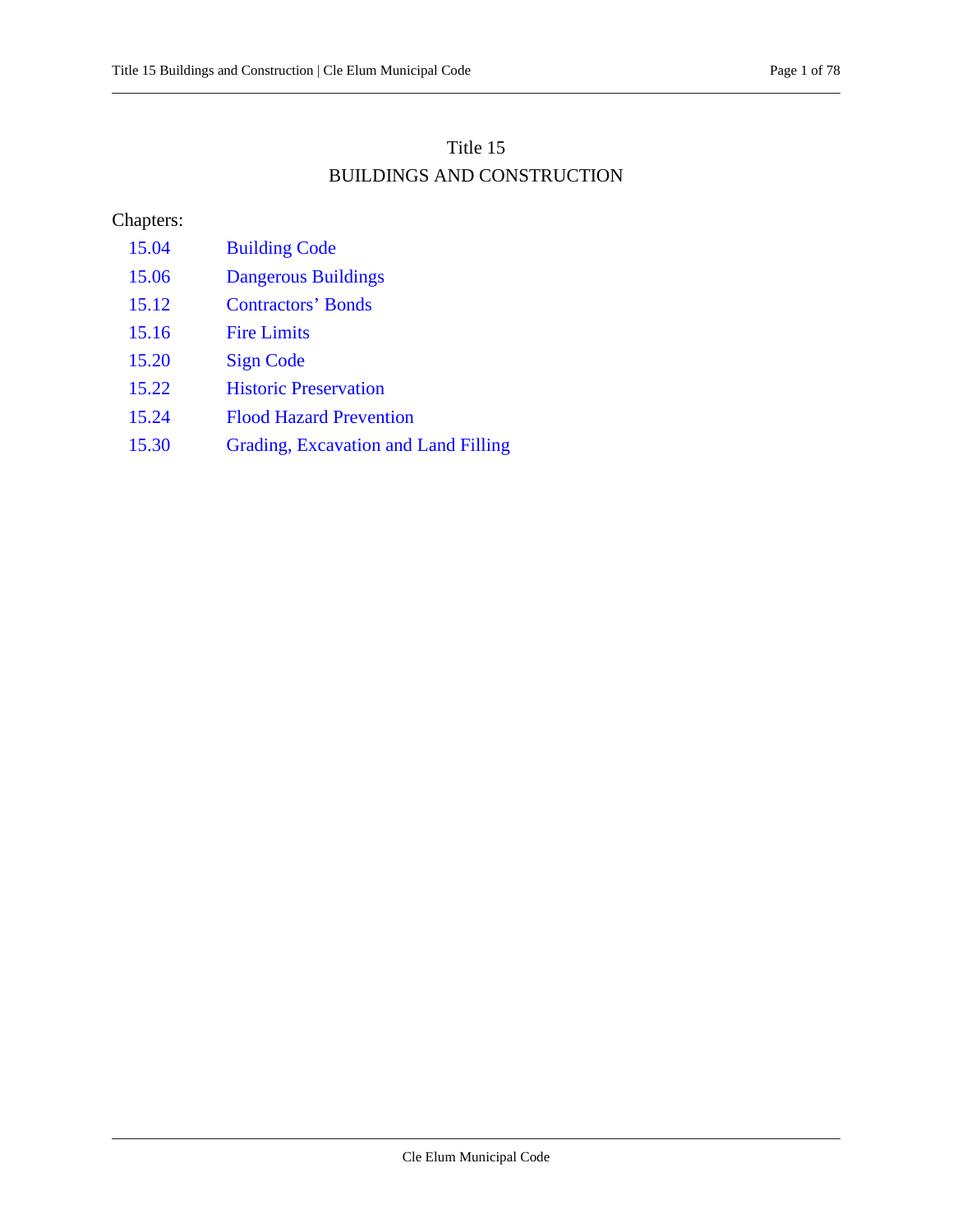# Chapter 15.04 BUILDING CODE1

#### <span id="page-1-0"></span>Sections:

| 15.04.010 | Title.                                                             |
|-----------|--------------------------------------------------------------------|
| 15.04.020 | Purpose.                                                           |
| 15.04.030 | Adoption of Codes by Reference and Amendments to Referenced Codes. |
| 15.04.040 | Design Requirements.                                               |
| 15.04.050 | Pole Buildings.                                                    |
| 15.04.060 | <b>Contractor Registration.</b>                                    |
| 15.04.070 | Fees.                                                              |
| 15.04.080 | Permits.                                                           |
| 15.04.090 | Enforcement.                                                       |
| 15.04.100 | Liability.                                                         |
|           |                                                                    |
|           |                                                                    |

#### 15.04.010 Title.

<span id="page-1-1"></span>This title is known as and may be referred to as the "City of Cle Elum Building Code."

#### 15.04.020 Purpose.

The purpose of the code and regulations adopted in this title is to provide minimum standards to safeguard life, health, property and public welfare by regulating and controlling the design, construction, quality of materials, use and occupancy, location and maintenance of buildings and structures within the City of Cle Elum. It is not the purpose or intent to create or designate any particular class or group of persons to be especially protected or benefited, nor is it intended to create any special relationship with any individual.

<span id="page-1-2"></span>15.04.030 Adoption of Codes by Reference and Amendments to Referenced Codes.

The City of Cle Elum hereby adopts the following codes, as amended by the Washington State Building Code Council pursuant to RCW [19.27](https://cleelum.municipal.codes/WA/RCW/19.27) and  $70.92$  as amended by this chapter for the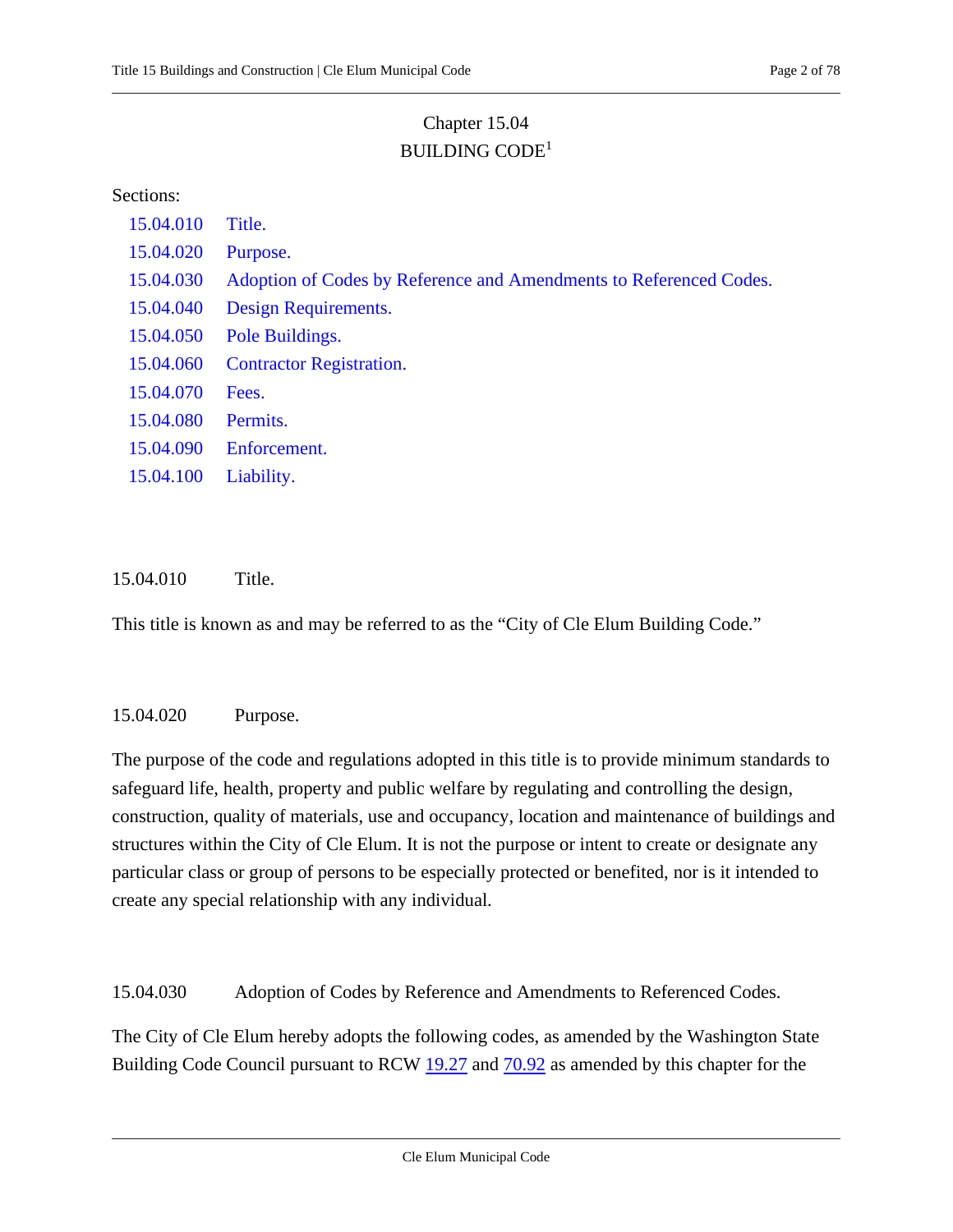purpose of establishing rules and regulations for the construction, alteration, removal, demolition, equipment, use and occupancy, location and maintenance of buildings and structures.

<span id="page-2-0"></span>A. The 2015 International Building Code (IBC) published by the International Code Council, Inc. as adopted and amended by the Washington State Building Code Council in Chapter [51-50](https://cleelum.municipal.codes/WA/WAC/51-50) WAC, includes adoption of and amendments to the ICC/ANSI A117.1-2009 and may subsequently be amended by this chapter, is hereby adopted with the following appendices and amendments:

#### *Appendices:.*

Appendix E: Supplementary Accessibility Requirements

Appendix H: Signs

Appendix I: Patio Covers

### *Amendments.*

1. Amend Section 105.2 Work Exempt from Permit. Building: (a) by substituting "200" for "120" in the square feet of floor area exempt from building permits and adding the following, "all required building; zoning and critical area requirements are met; (b) by adding the words "platforms" and "decks" to modify permit exemptions.

<span id="page-2-1"></span>B. The 2015 International Residential Code (IRC) published by the International Code Council, Inc. as adopted and amended by the Washington State Building Code Council in Chapter [51-51](https://cleelum.municipal.codes/WA/WAC/51-51) WAC, and as may subsequently be amended by this chapter, is hereby adopted with the following appendices and amendments:

### *Appendices.*

Appendix H: Patio Covers

#### *Amendments.*

1. Amend Section 105.2 Work Exempt from Permit. Building: (a) By adding the following, "is not used as a habitable space and does not contain plumbing or mechanical systems, is not closer than 6-feet to any other structure and all required building, zoning and critical area requirements are met."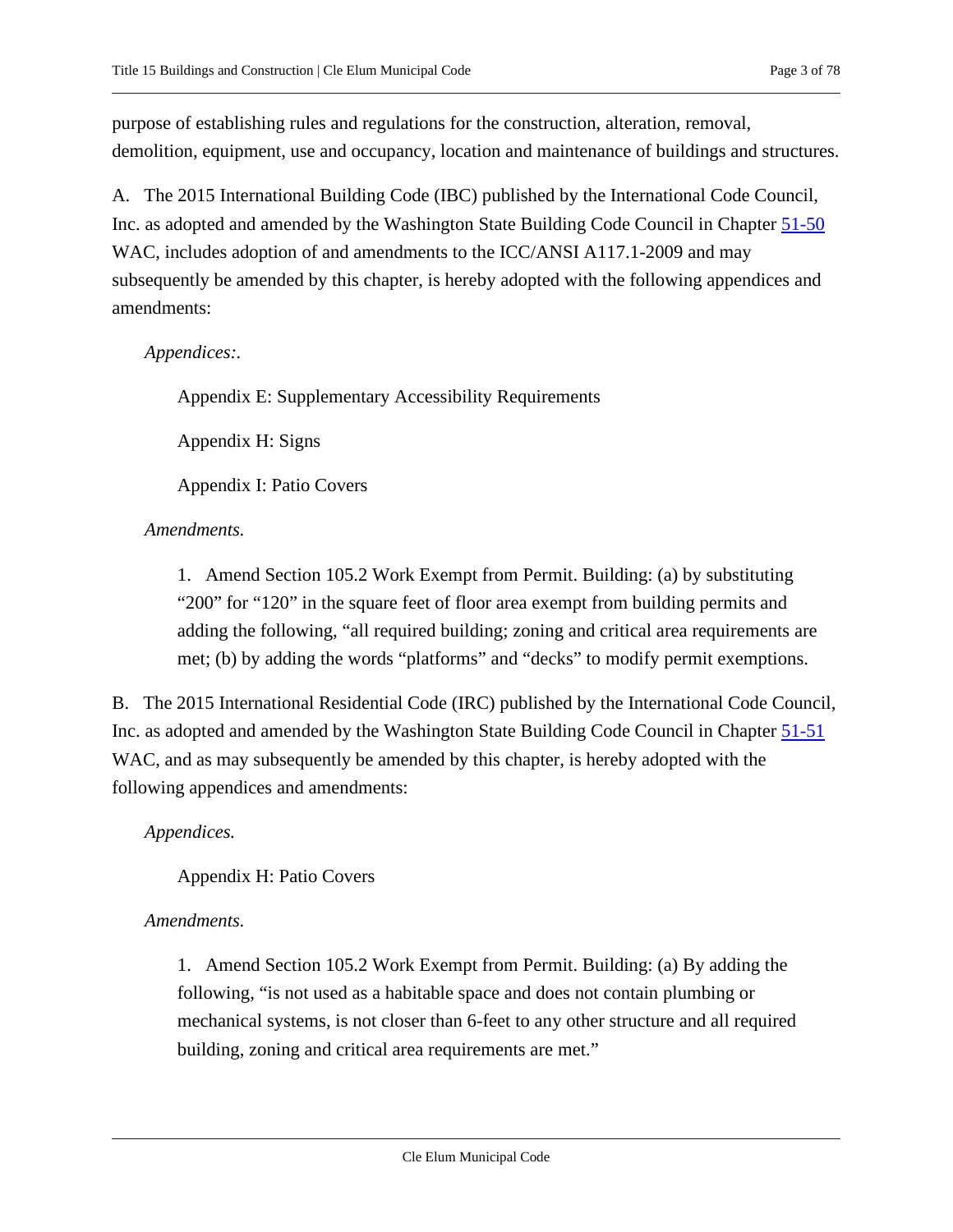<span id="page-3-0"></span>C. The 2015 International Mechanical Code (IMC) published by the International Code Council, Inc. as adopted and amended by the Washington State Building Code Council in Chapter [51-52](https://cleelum.municipal.codes/WA/WAC/51-52) WAC. Includes adoption of and amendments to the 2015 International Fuel Gas Code, the 2015 National Fuel Gas Code (NFPA 54) and the 2014 Liquefied Petroleum Gas Code (NFPA 58), and as may subsequently be amended by this chapter, is hereby adopted.

<span id="page-3-1"></span>D. The 2015 International Fire Code (IFC) published by the International Code Council, Inc. as adopted and amended by the Washington State Building Code Council in Chapter [51-54A](https://cleelum.municipal.codes/WA/WAC/51-54A) WAC, and as may subsequently be amended by this chapter, is hereby adopted with the following Appendices:

*Appendices.*

Appendix B: Fire Flow for Buildings

Appendix C: Fire Hydrant Locations and Distribution

Appendix D: Fire Apparatus Access Roads

<span id="page-3-2"></span>E. The 2015 Uniform Plumbing Code (UPC) except as provided in RCW [19.27.170,](https://cleelum.municipal.codes/WA/RCW/19.27.170) the Uniform Plumbing Code and Uniform Plumbing Code Standards, published by the International Association of Plumbing and Mechanical Officials; provided, that any provisions of such code affecting sewers or fuel gas piping are not adopted. The UPC, as adopted and amended by the Washington State Building Code Council in Chapters [51-56](https://cleelum.municipal.codes/WA/WAC/51-56) and [51-57](https://cleelum.municipal.codes/WA/WAC/51-57) WAC, and as may subsequently be amended by this chapter, is hereby adopted.

In case of conflict among the codes enumerated in subsections  $(A)$ ,  $(B)$ ,  $(C)$ ,  $(D)$  and  $(E)$  of this section, the first named code shall govern over those following.

F. The 2015 International Energy Conservation Code / Washington State Energy Code as adopted by the Washington State Building Code Council in Chapter [51-11](https://cleelum.municipal.codes/WA/WAC/51-11) WAC is hereby adopted.

G. The 2015 International Existing Building Code published by the International Code Council, Inc., as adopted and amended by the Washington State Building Code Council and as may subsequently be amended by this chapter, is hereby adopted.

H. The 2015 International Swimming Pool and Spa Code published by the International Code Council, Inc., as adopted by the Washington State Building Code Council and as may subsequently be amended by the chapter, is hereby adopted.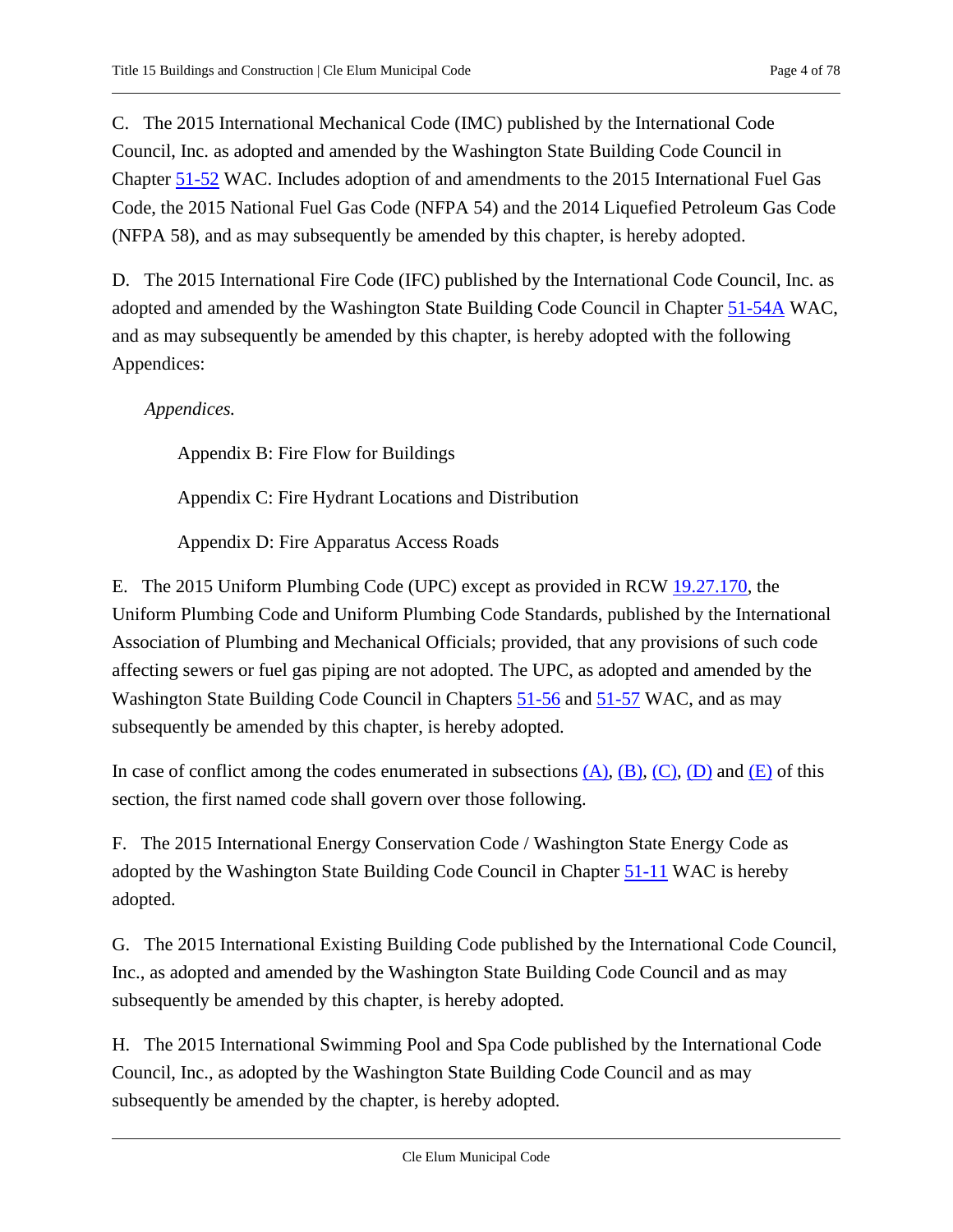## <span id="page-4-0"></span>15.04.040 Design Requirements.

A. *Conflict Between Codes.* Whenever there is a conflict between a referenced code in Section [15.04.030](#page-1-2) of this code and the general requirements contained in Section [15.04.040](#page-4-0) of this code, the general requirements shall apply.

## B. *Climatic and Geographic Design Criteria.*

| <b>GROUND SNOW</b>    | 115                  |
|-----------------------|----------------------|
| <b>LOAD</b>           |                      |
| <b>WIND SPEED</b>     | 110 mph              |
| (Gust)                | Topographic effects: |
|                       | N <sub>O</sub>       |
| <b>SEISMIC DESIGN</b> | $IRC: D_0$           |
| <b>CATEGORY</b>       | IBC:                 |
|                       | $S_s = 0.65$         |
|                       | $S_1 = 0.23$         |
| <b>SUBJECT TO</b>     |                      |
| <b>DAMAGE FROM</b>    |                      |
| Weathering            | Severe               |
| Frost line depth      | 24"                  |
| Termite               | Slight To Moderate   |
| <b>WINTER DESIGN</b>  | $2^{\circ}$          |
| TEMP.                 |                      |
| <b>ICE SHIELD</b>     | <b>YES</b>           |
| <b>UNDERLAYMENT</b>   |                      |
| <b>REQUIRED</b>       |                      |
| <b>FLOOD HAZARDS</b>  | Date Entered Into    |
|                       | NFIP:                |
|                       | 3/3/1975             |
|                       | Date of Current      |
|                       | <b>FIRM Maps</b>     |
|                       | Adopted:             |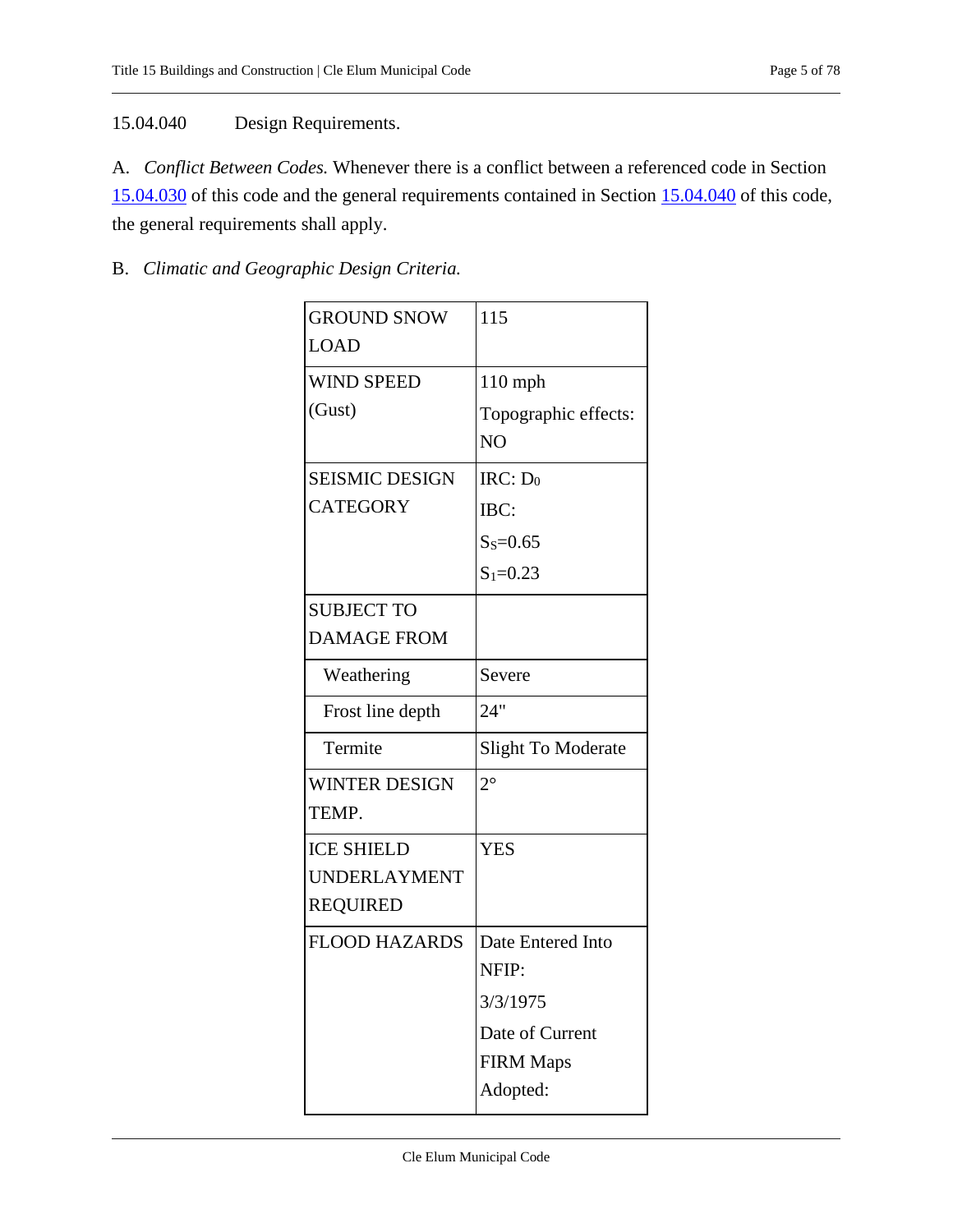|                                     | 5/5/1981 |
|-------------------------------------|----------|
| <b>AIR FREEZING</b><br><b>INDEX</b> | 1500     |
| <b>MEAN ANNUAL</b><br>TEMP.         | 50       |

C. *Professional Preparation of Plans.* The City of Cle Elum shall require a Washington State licensed design professional, licensed under the provisions of RCW [18.08,](https://cleelum.municipal.codes/WA/RCW/18.08) WAC [308-12](https://cleelum.municipal.codes/WA/WAC/308-12) (for Architects) or RCW [18.43](https://cleelum.municipal.codes/WA/RCW/18.43) (for Engineers) to stamp, prepare or oversee the preparation of plans and calculations for buildings or structures when ANY of the following criteria are met but is not limited to the following:

1. The following are required to be professionally designed for structural integrity (lateral and gravity), life safety and architectural barriers (accessibility):

a. A building of any occupancy over four thousand square feet.

Exception: Residential structures

b. Buildings containing five or more residential dwelling units.

2. The following are required to be professionally designed for structural integrity (lateral and gravity) only.

- a. All steel, concrete, masonry and timber framed structures.
- b. All log buildings and structures.

This includes any log or beam style trusses used in stick framed buildings.

Exception: One-story log buildings with a single ridged stick-framed roof with no valleys or trussed roof may be accepted without a professional structural design.

c. All other structures within the City of Cle Elum.

Exception: One-story buildings with a single ridged stick-framed roof with no valleys or trussed roof may be accepted without a professional structural design.

d. All pre-manufactured metal structures.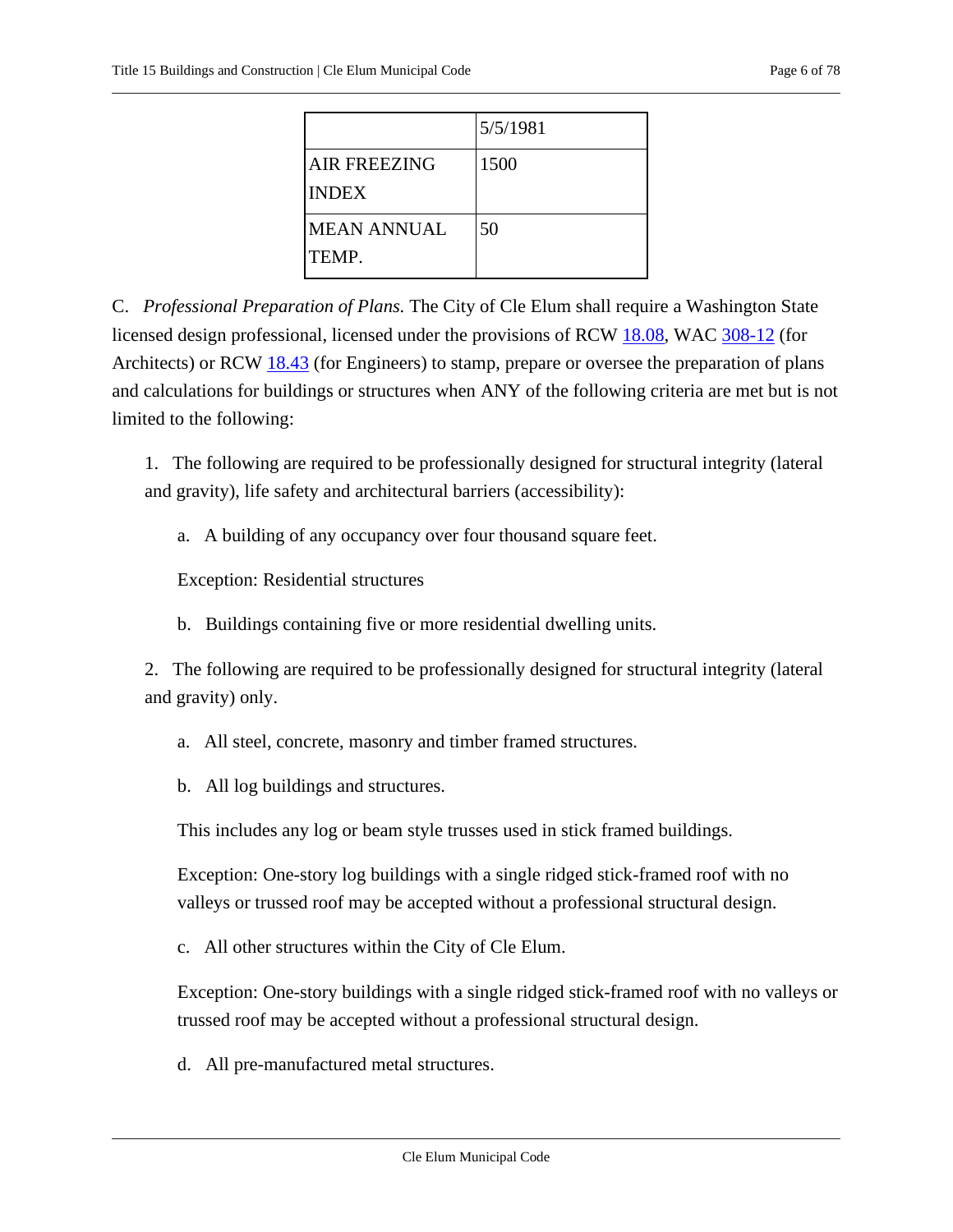These structures are primarily used as carports and require a building permit when over 200 square feet. All plans and specifications must be engineered by a Washington State licensed engineer and plans must state the snow load and wind load capacities. Plans must also include details on the tie-down or foundation systems.

<span id="page-6-0"></span>15.04.050 Pole Buildings.

The following section shall govern all pole style structures.

A. *Design Requirements.* All pole style structures shall follow the requirements of section [15.04.040](#page-4-0) 'Design Requirements' with the following additions:

1. The City of Cle Elum shall require a Washington State licensed design professional, licensed under the provisions of RCW [18.08,](https://cleelum.municipal.codes/WA/RCW/18.08) WAC [308-12](https://cleelum.municipal.codes/WA/WAC/308-12) (for Architects) or RCW [18.43](https://cleelum.municipal.codes/WA/RCW/18.43) (for Engineers) to stamp, prepare or oversee the preparation of plans and calculations for pole structures when:

- a. The eave height exceeds twelve feet.
- b. The minimum embedment depth listed below cannot be met.
- c. The backfill requirements listed below cannot be met.
- d. The use of the building or structure is for habitable space.
- e. The structure is over one story.
- f. The occupant load based on the IBC is greater than or equal to 10.

B. *Post Embedment Requirements.* Posts must be embedded into the ground a distance one-third the height of the eave. The minimum post embedment is three feet.

Example: A twelve-foot eave height building would require the posts be embedded into the ground four feet. An eight-foot eave height building would require the posts be embedded three feet.

Post holes are required to be six inches deeper than the post embedment length to allow for concrete footing under the posts. Post hole diameters will be sized to directly support three-fourths of the gravity load.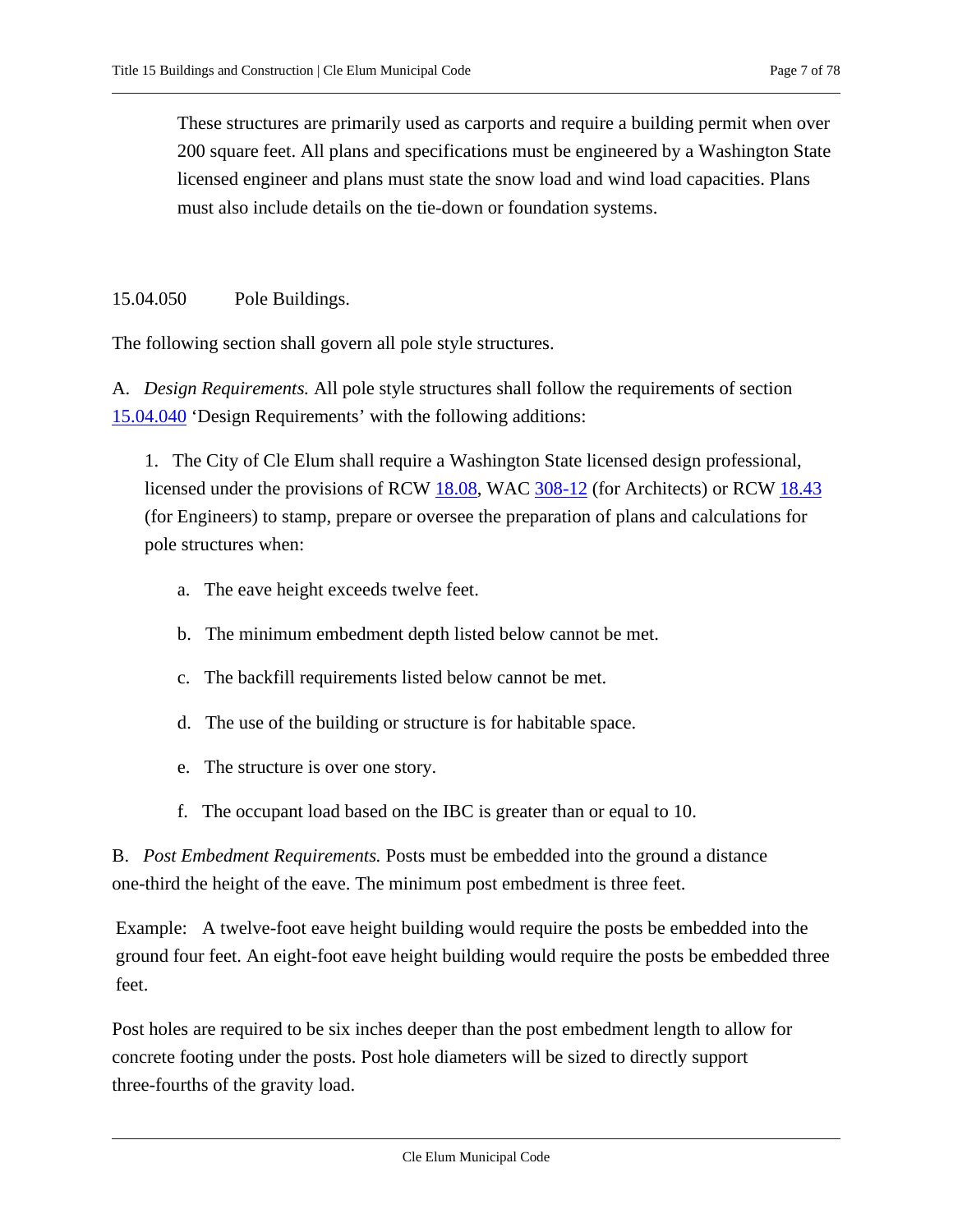C. *Backfill Requirements.* The backfill requirements for all posts holes shall be concrete. All native material taken out for the excavation of the post hole shall be replaced with concrete.

#### <span id="page-7-0"></span>15.04.060 Contractor Registration.

No permit shall be issued for work which is to be done by any contractor required to be registered under Chapter [18.27](https://cleelum.municipal.codes/WA/RCW/18.27) RCW without verification that such contractor is currently registered as required by law. All contractors shall have a city business license as required under Chapter [5.02](https://cleelum.municipal.codes/CEMC/5.02) CEMC.

<span id="page-7-1"></span>15.04.070 Fees.

A. All City of Cle Elum permit fees shall be established by resolution.

#### B. *Investigation Fees – Work without a Permit.*

1. Whenever any work for which a permit is required by this code has been commenced without first obtaining said permit, a special investigation shall be made before a permit may be issued for such work.

2. An investigation fee, in addition to the permit fee, shall be collected whether or not a permit is then or subsequently issued. The investigation fee shall be equal to the amount of the Building Permit Fee. This fee is an additional, punitive fee and shall not apply to the Permit Fees that may subsequently be issued. Payment of the investigative fee does not vest the illegal work with any legitimacy, nor does it establish any right to a Permit for continued development of that project. If the work done remains illegal for 90 days after service of the Stop Work Order, it shall be considered hazardous.

3. The payment of such investigation fee shall not exempt any person from compliance with all other provisions of this code nor from any penalty prescribed by law.

- C. *Fee Refunds.* The building official may authorize the refunding of:
	- 1. One hundred percent of any fee erroneously paid or collected.

2. Up to eighty percent of the permit fee paid when no work has been done under a permit issued in accordance with this code.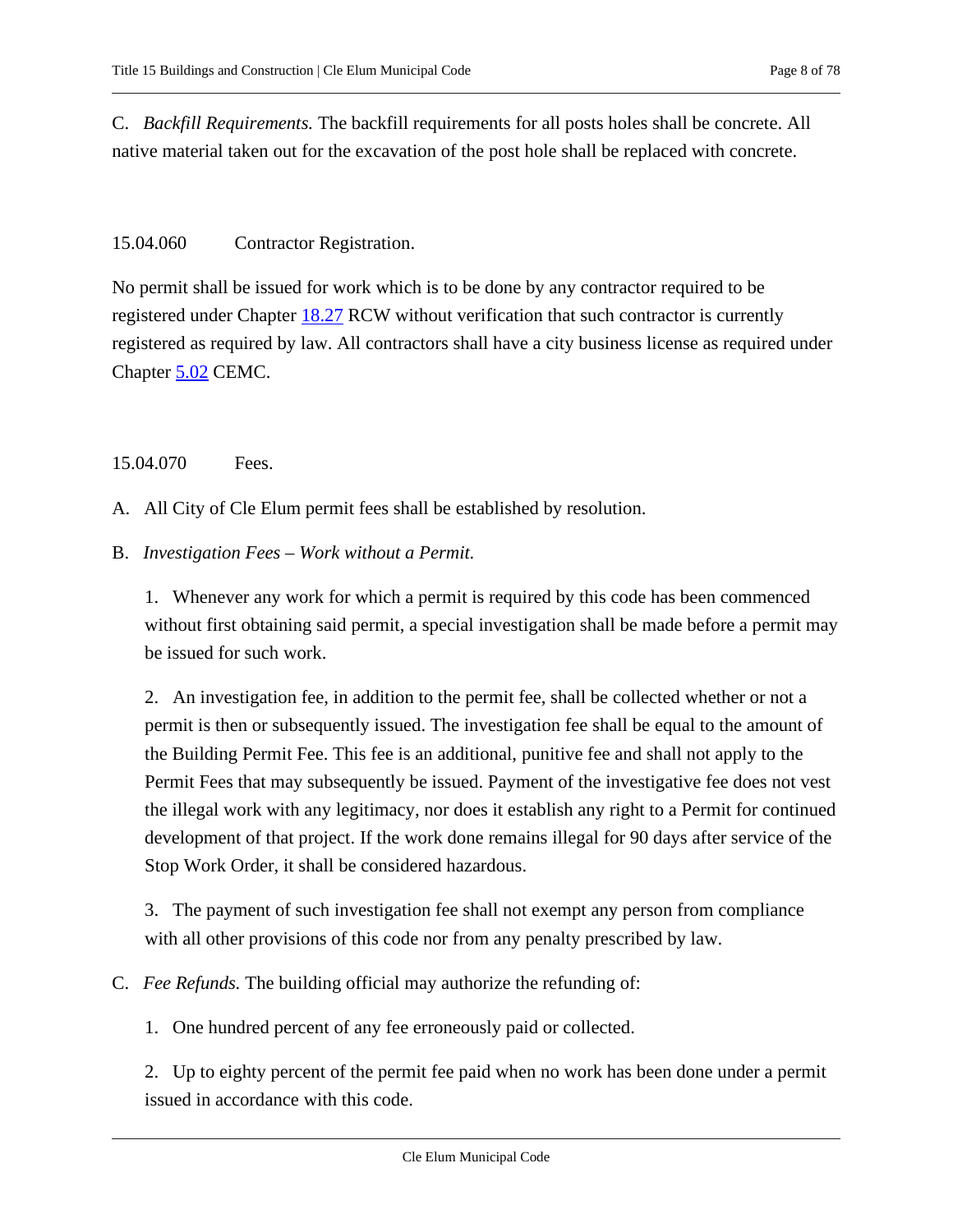3. Up to eighty percent of the plan review fee paid when an application for a permit for which a plan review fee has been paid is withdrawn or canceled before any plan reviewing is done.

The building official shall not authorize refunding of any fee paid except on written application filed by the original permittee not later than one hundred eighty days after the date of fee payment.

### <span id="page-8-0"></span>15.04.080 Permits.

A. Except as specified in Section [15.04.030](#page-1-2) above (work exempt from permit), no building or structure shall be erected, placed, constructed, enlarged, altered, repaired, moved, improved, removed, converted or demolished unless a separate permit for each building or structure has first been obtained from the City of Cle Elum.

B. All permits shall expire by limitation and be declared void if any one of the following apply:

- 1. Work is not started within one hundred eighty days of obtaining a permit.
- 2. Work is abandoned for one hundred eighty days or more after beginning work.

3. An inspection has not been performed and approved by the City of Cle Elum for over one year.

C. The building official may extend the time for action by the applicant for a period not exceeding one hundred eighty days on request by the applicant showing that circumstances beyond the control of the applicant have prevented action from being taken. If a permit has expired, an applicant may renew the permit for one-half the permit fee(s) plus issuance fees and less plan review fees, provided no changes have been made or will be made to the original construction documents for such work, and provided further that the permit was reviewed under the current adopted codes. If there are changes to the original construction documents or if the permit is renewed under a different code, a plan review fee will be charged at the current rate.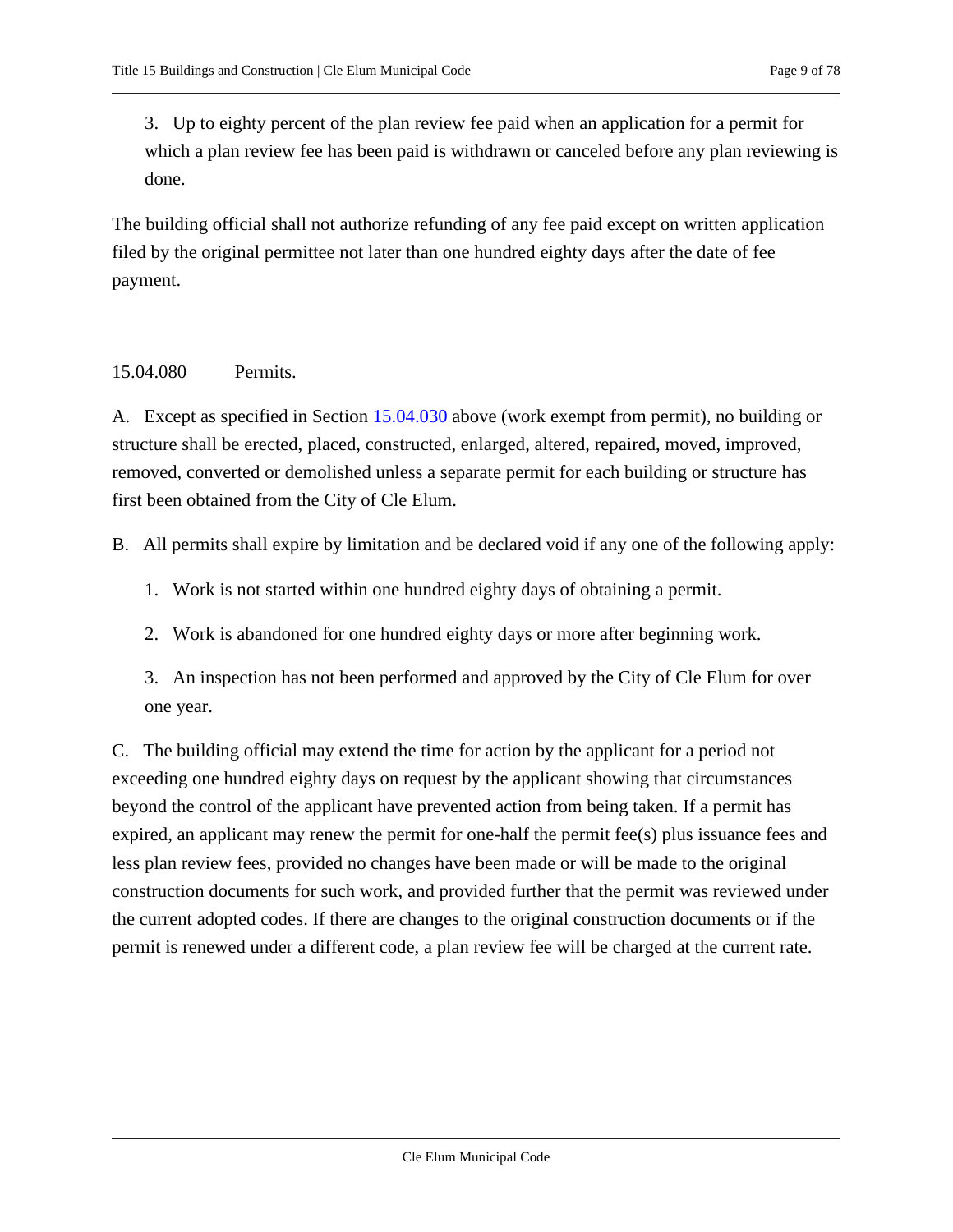#### <span id="page-9-0"></span>15.04.090 Enforcement.

A. *Violation.* It is unlawful for any person, firm or corporation to violate any provision of this chapter, or any code adopted herein, or to erect, construct, enlarge, alter, repair, move, improve, remove, convert, demolish, equip, use, occupy or maintain any building or structure within the city, or to use any land contrary to, or in violation of, any of the provisions of the chapter, or any code adopted herein.

B. *Penalty for Violations.* See CEMC Chapter [8.60](https://cleelum.municipal.codes/CEMC/8.60) (Code Enforcement).

C. *Severability.* The penalties provided in this section are intended to be in addition to, and not to supersede, any penalties provided in any of the codes adopted in CEMC [15.04.030.](#page-1-2) In the event of a conflict between the penalty provisions of this section and the penalty provisions in any of the codes, this section shall control.

#### <span id="page-9-1"></span>15.04.100 Liability.

The express intent of the City of Cle Elum is that the responsibility for compliance with the provisions of this chapter shall rest with the permit applicant and their agents.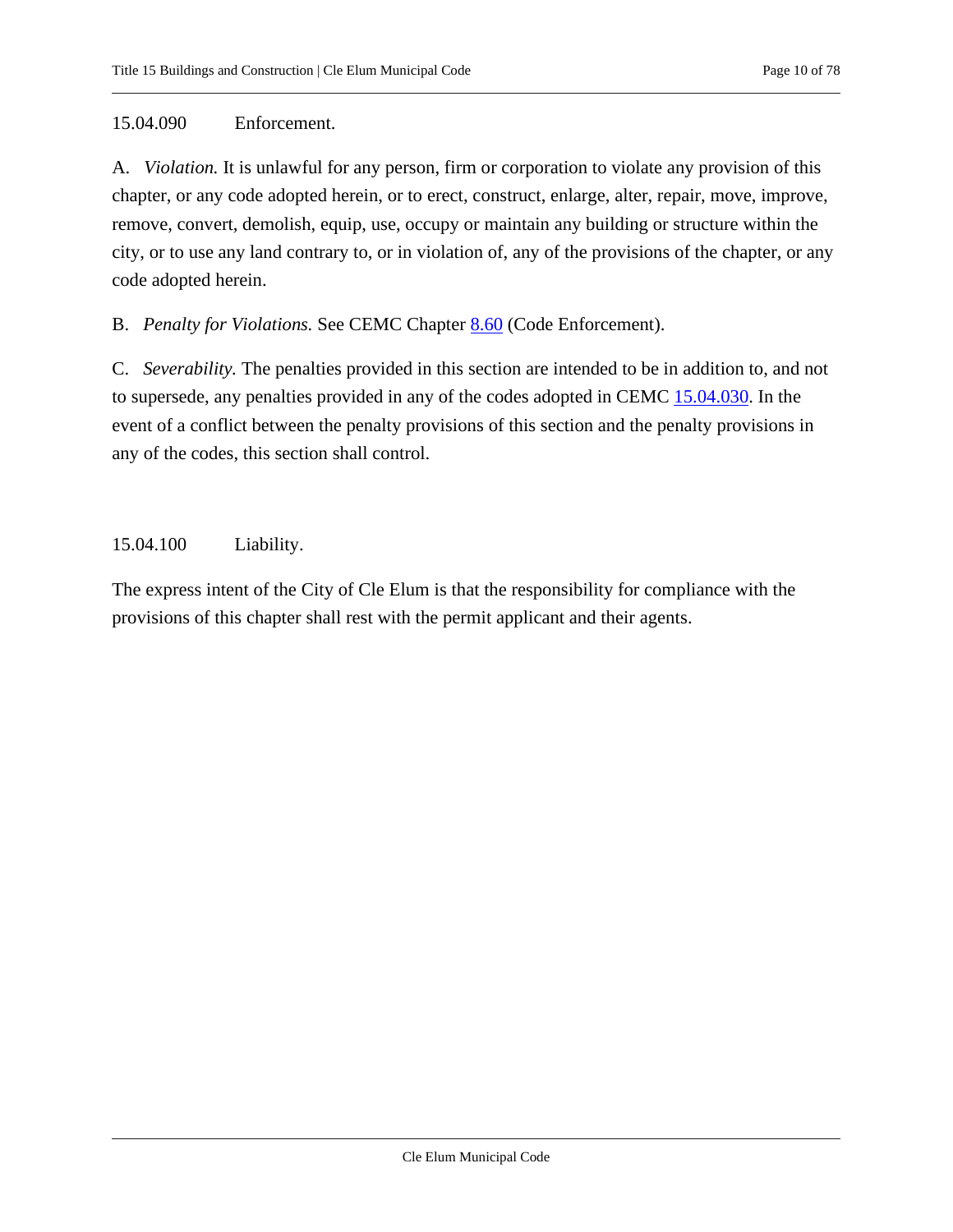## Chapter 15.06 DANGEROUS BUILDINGS

#### <span id="page-10-0"></span>Sections:

- [15.06.010 Dangerous buildings defined.](#page-10-1)
- 15.06.020 Board Established [Membership and organization.](#page-11-0)
- 15.06.030 Inspector [Responsibilities and procedures.](#page-11-1)
- 15.06.040 Board [Duties following filing of complaint.](#page-13-0)
- [15.06.050 Cooperation of city officers authorized.](#page-14-0)
- [15.06.060 Failure to comply with board order](#page-14-1) City to perform work when Costs.
- [15.06.070 Administrative liability.](#page-15-0)
- [15.06.080 Chapter provisions not exclusive](#page-15-1) City powers.
- [15.06.090 Appeals from board decisions](#page-15-2) Procedure.
- <span id="page-10-1"></span>[15.06.100 Complaints required](#page-15-3) – Violation – Penalty.

### 15.06.010 Dangerous buildings defined.

There exist in the city certain dangerous buildings that are not consistent with the health, safety and welfare of the residents of the city, and which are declared to be public nuisances, said "dangerous buildings" being defined as follows:

A. Those whose interior walls or other vertical structural members list, lean or buckle to such an extent that a plumb line passing through the center of gravity of such wall or member falls outside the middle third of its base;

B. Those which, exclusive of the foundation, show thirty-three percent, or more, of damage or deterioration of the supporting member or members, or fifty percent of damage or deterioration of the nonsupporting member, enclosing or outside walls or coverings;

C. Those which have improperly distributed loads upon the floors or roofs, or in which the same are overloaded, or which have insufficient strength to be reasonably safe for the purpose used;

D. Those which have become damaged by fire, wind or other causes so as to have become dangerous to life, safety, morals or the general health and welfare of the occupants or the people of the city. A building damaged to the extent of fifty percent of the replacement valuation shall be considered a dangerous building;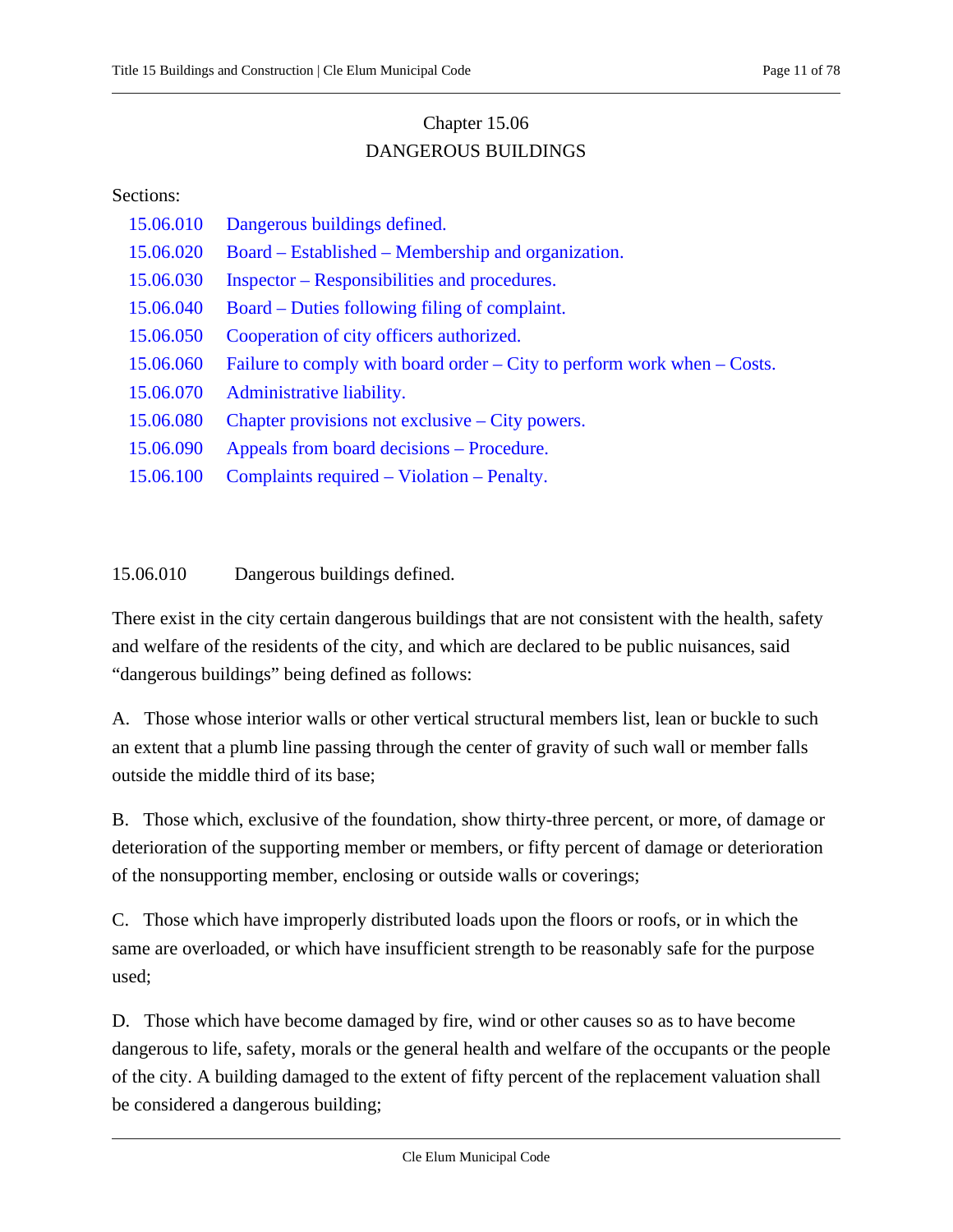E. Those which have become or are so dilapidated or decayed or unsafe or insanitary, or which so utterly fail to provide the amenities essential to decent living that they are unfit for human habitation, or are likely to cause sickness or disease, so as to work injury to the health, morals, safety or general welfare of those living therein;

F. Those having light, air and sanitation facilities which are inadequate to protect the health, morals, safety or general welfare of human beings who live or may live therein. Any building without plumbing, or with plumbing or sewage disposal systems that do not meet the minimum requirements of the city plumbing code, shall be considered insanitary;

G. Those having inadequate facilities for egress in case of fire or panic or those having insufficient stairways, elevators, fire escapes or other means of communication. Insufficient facilities for egress, stairways, elevators, fire escapes, etc., means those which do not meet the minimum requirements of the building code of the city;

H. Those which have parts thereof which are so insecurely attached that they may fall and injure members of the public or property;

I. Those which because of their condition are unsafe or insanitary, or dangerous to the health, morals, safety or general welfare of the people of the city.

<span id="page-11-0"></span>15.06.020 Board – Established – Membership and organization.

There is created and established a "board of appeals," hereinafter called "board." The board is empowered to conduct the hearings, to make the findings and to issue the orders called for in this chapter. The members of this board shall be the same as those members of the board of appeals established by Section 204 of the 1982 Uniform Building Code and any later editions thereof or amendments thereto. The board shall appoint a chairman, shall adopt rules and procedures to fulfill its functions under this chapter, shall meet as often as required, and shall work with and cooperate with the chief building inspector.

<span id="page-11-1"></span>15.06.030 Inspector – Responsibilities and procedures.

The chief building inspector or the Cle Elum fire chief, hereinafter called "inspector," or his authorized representative shall have the following responsibilities and shall abide by the following procedures: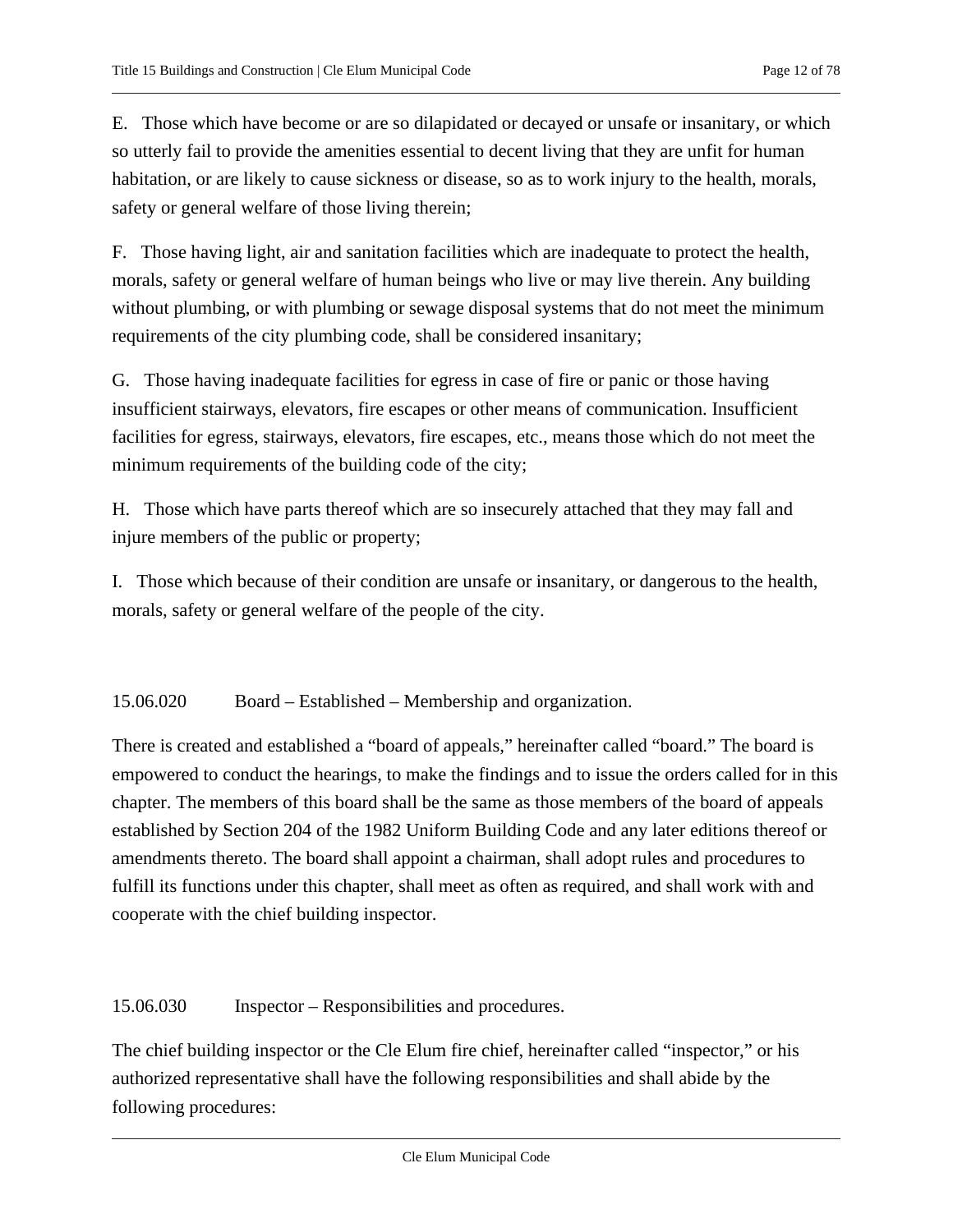A. *Inspection.* The inspector shall be an ex officio member of the board, shall work with and cooperate with the board, and shall inspect or cause to be inspected all buildings which may be brought to his attention for the purpose of deciding whether any condition exists which would render any building in the city a dangerous building.

B. *Informal Procedure.* If any building is found to be a dangerous building by the inspector, he shall proceed as follows:

1. Determine all owners of the building as shown by public records;

2. Determine the legal description of the property upon which the building is located;

3. Notify all owners of the building by registered mail, return receipt requested, that the building is a dangerous building within the terms of the dangerous building code;

4. The notice shall include:

a. A list of the conditions which cause the building to be a dangerous building,

b. A recommendation as to how the conditions can best be corrected to comply with the dangerous building code,

c. A request that the conditions be corrected within ninety days, and

d. A notice that failure to correct the conditions will result in the filing of a complaint with the board.

C. *Formal Procedure.* If the inspector proceeds informally and the dangerous conditions are not corrected within ninety days to the satisfaction of the inspector, or if the inspector finds that an emergency exists which demands immediate action without the informal procedure, the inspector shall proceed as follows:

1. File a complaint with the board;

2. The complaint shall include:

a. The names of all owners,

b. A legal description of the property upon which the building is located, as well as the street address,

c. The conditions which cause the building to be a dangerous building,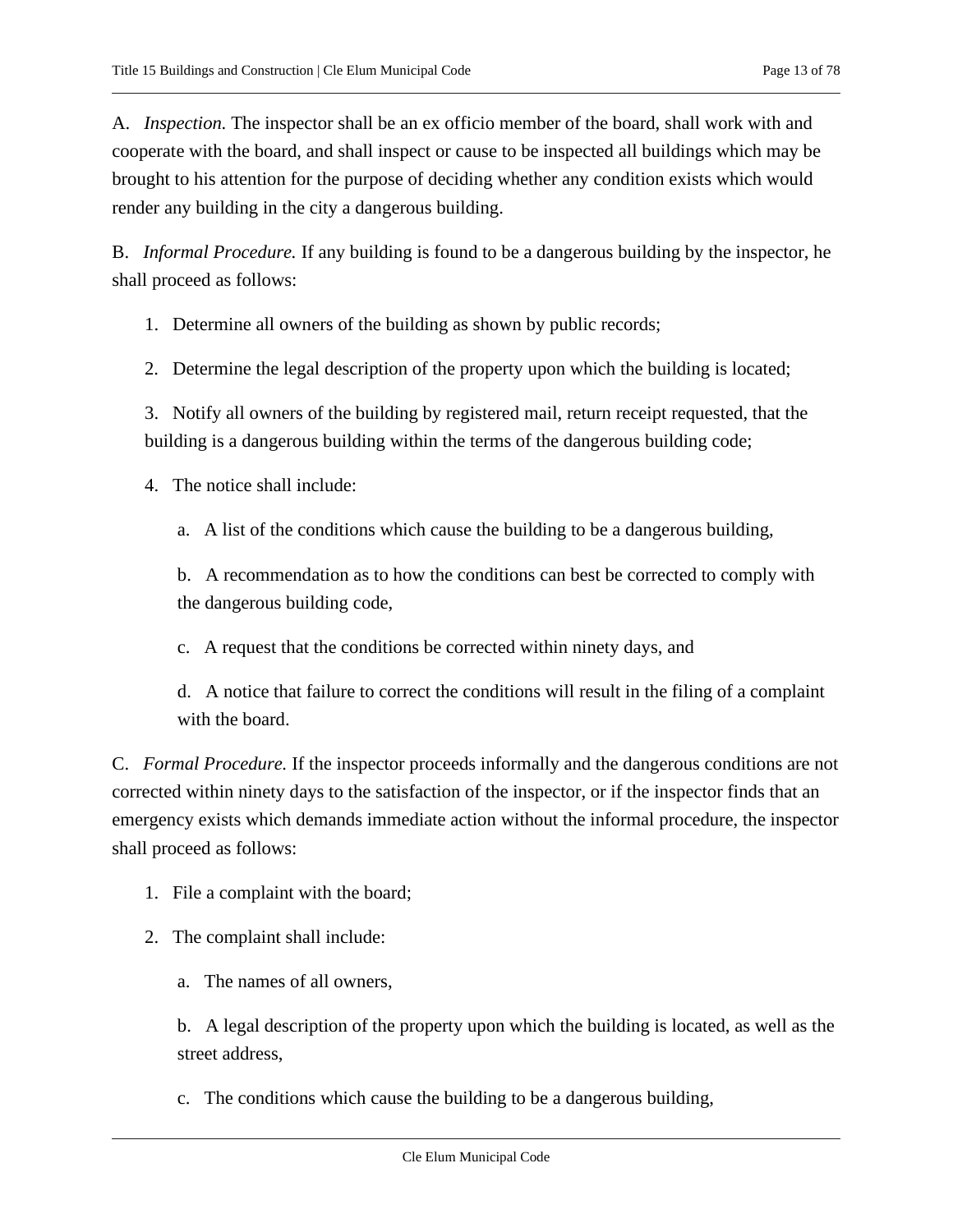d. The recommendations of the inspector as to how the conditions can best be corrected,

e. A notice that hearing shall be held before the board at the City Hall of Cle Elum, Kittitas County, state of Washington, not less than ten days nor more than thirty days after the serving of the complaint, or in the event of publication or posting, not less than fifteen days or more than thirty days from the date of the last publication and posting, and

f. A notice that all parties in interest shall be given the right to file an answer to the complaint, to appear in person or otherwise, and to give testimony at the time and place fixed in the complaint;

3. Serve copies of the complaint upon all owners or, if the whereabouts of the owners are unknown and cannot be determined by reasonable diligence and the inspector shall so state by affidavit, the complaint shall be served by publishing the same once each week for two consecutive weeks in a newspaper published in the city;

4. Post in a conspicuous place on the property a copy of the complaint;

5. File a copy of the complaint with the Kittitas County auditor, which filing shall have the same force and effect as other lis pendens notices as provided by law.

<span id="page-13-0"></span>15.06.040 Board – Duties following filing of complaint.

The board, upon filing of a complaint, shall:

A. Conduct a hearing thereon on the date stated in the complaint;

B. At the hearing, the board shall hear all of the testimony relevant to the allegations of the complaint;

C. Upon hearing all of the testimony to be presented, the board shall make written findings of fact and an order within sixty days from the date of hearing; the findings shall state whether or not the building in question is a dangerous building and, if so, shall order the remedial action that should be taken. The board shall have authority to order repairs, vacation and/or demolition;

D. The board, in making the findings and order, shall be controlled by the following standards for repair, vacation or demolition: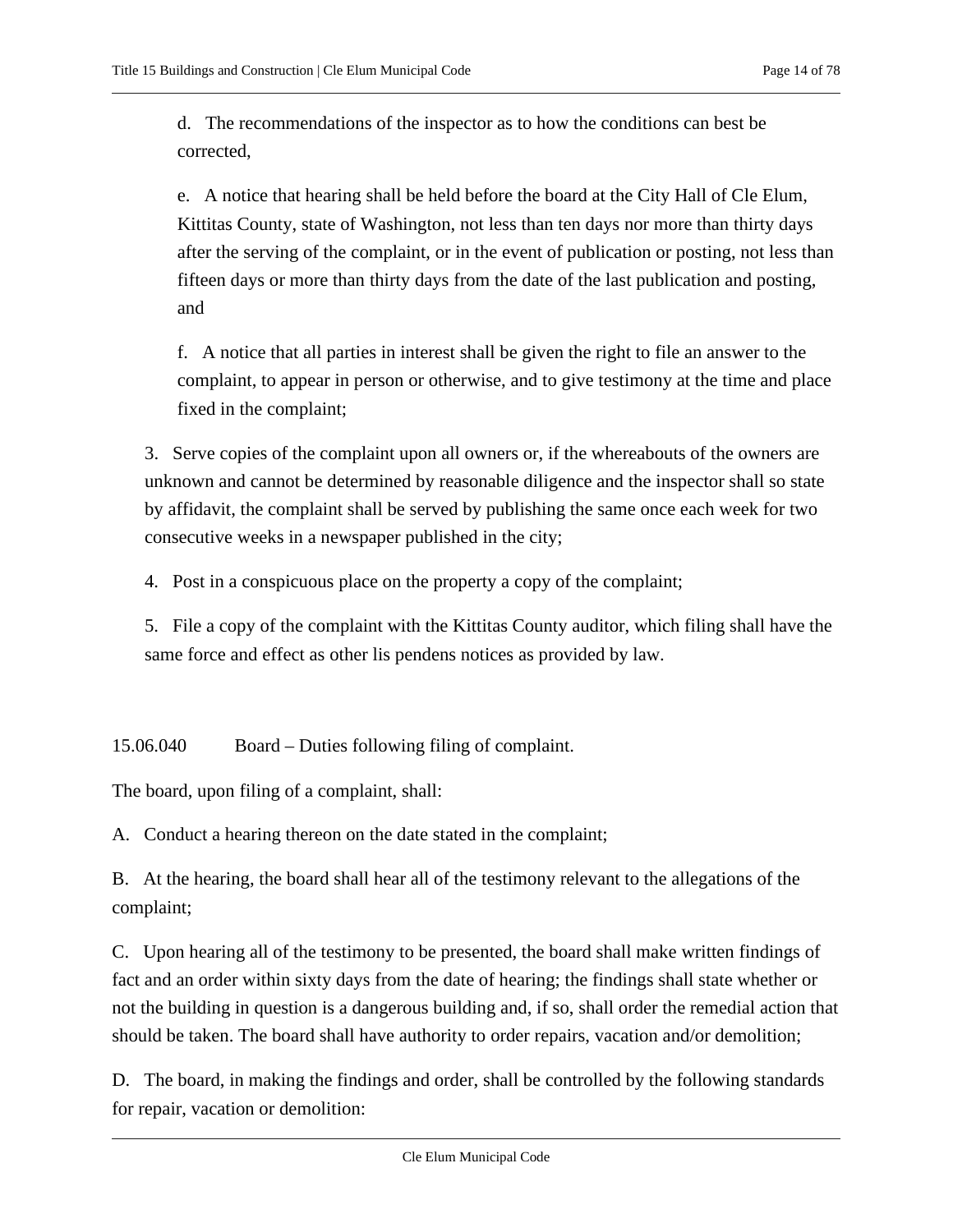1. If the dangerous building can be reasonably repaired so that it will not longer exist in violation of the terms of this chapter, it shall be ordered repaired by the board,

2. If the dangerous building is in such condition as to make it dangerous to the health, morals, safety or general welfare of its occupants, it shall be ordered to be vacated by the board,

3. If the dangerous building is fifty percent damaged or decayed or deteriorated in value, it shall be demolished. "Value" as used herein means replacement valuation,

4. If the dangerous building cannot be repaired so that it will no longer exist in violation of the terms of this chapter, it shall be demolished;

E. A copy of the executed findings and order shall be served upon the owners of the property by registered mail, return receipt requested, shall be posted in a conspicuous place on the property, and shall be filed with the Kittitas County auditor.

<span id="page-14-0"></span>15.06.050 Cooperation of city officers authorized.

The city attorney, fire chief, police chief and all other public officers shall work with and cooperate with the inspector and the board to the extent necessary to carry out the terms and provisions of this chapter.

<span id="page-14-1"></span>15.06.060 Failure to comply with board order – City to perform work when – Costs.

If the owners fail to comply with the order issued by the board, or, if appealed, the order issued by the city council or the Kittitas County Superior Court, then, and in that event, the board may direct or cause such dwelling, building or structure to be repaired or demolished, as the order may require, and the costs of such shall be assessed against the real property upon which such costs were incurred, unless such amount is previously paid. The city treasurer shall determine the amount of the assessment due and owing and shall certify the same to the county treasurer, who shall enter the amount of such assessment upon the tax rolls against the property, all in the manner provided by law.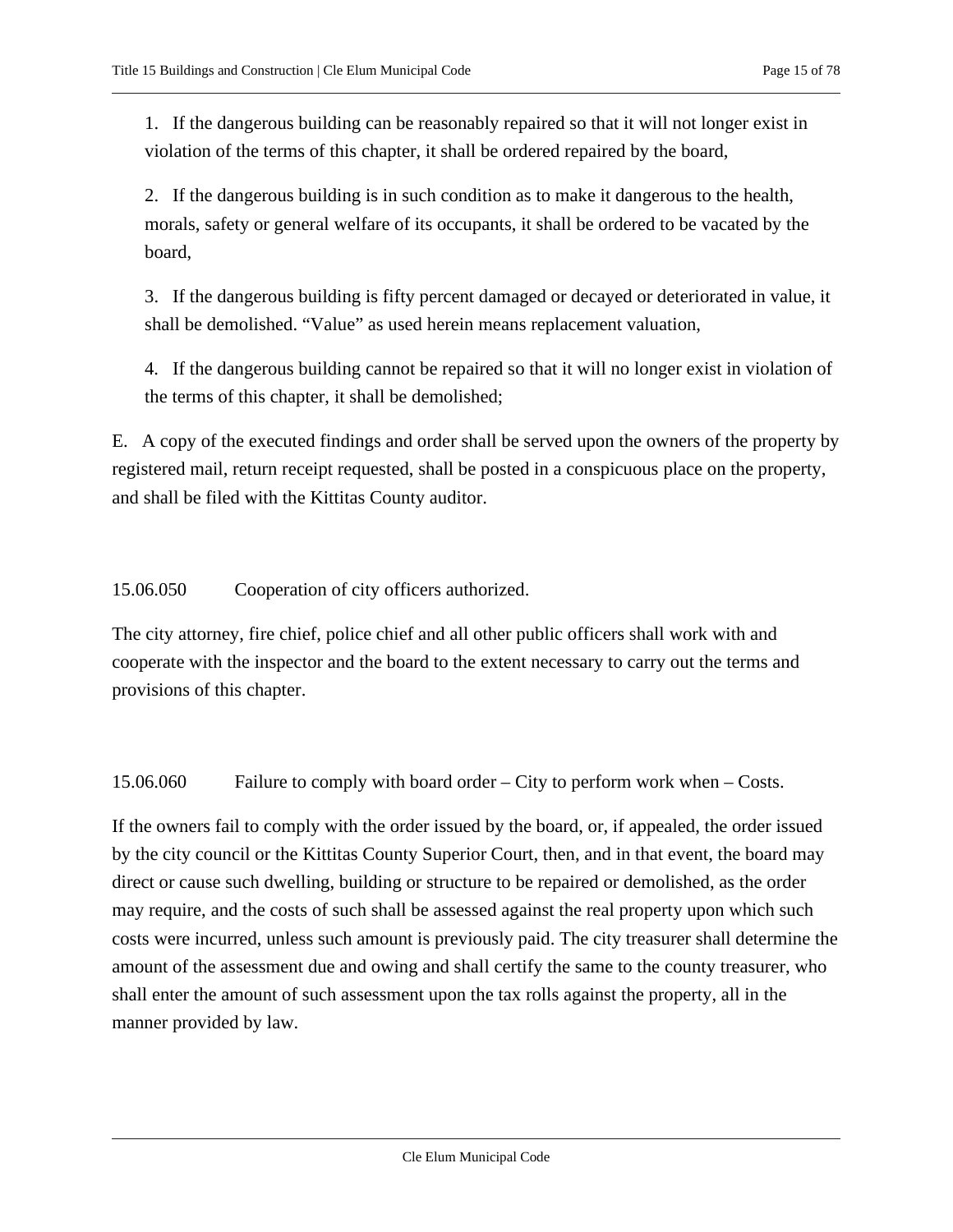#### <span id="page-15-0"></span>15.06.070 Administrative liability.

No officer, agent or employee of the city shall render himself personally liable for any damage that may accrue to persons or property as a result of any act required or permitted in the discharge of his duties under this chapter. Any suit brought against any officer, agent or employee of the city as a result of any act required or permitted in the discharge of his duties under this chapter shall be defended by the city until the final determination of the proceedings therein.

#### <span id="page-15-1"></span>15.06.080 Chapter provisions not exclusive – City powers.

Nothing in this chapter shall be construed to abrogate or impair the power of the city or any department thereof to enforce any provision of its ordinances or regulations, nor to prevent or punish violations thereof, and any powers conferred by this chapter shall be in addition to and supplemental to powers conferred by other laws, nor shall this chapter be construed to impair or limit in any way the power of the city to define and declare nuisances and to cause their removal or abatement by summary proceedings, or in any other manner provided by law.

#### <span id="page-15-2"></span>15.06.090 Appeals from board decisions – Procedure.

The owners may file an appeal from the order of the board within thirty days of the date of the service of the order. The appeal notice may be a formal notice or may be a simple letter from the owner addressed to the city council; the city council shall then conduct a hearing as outlined in this chapter. Any decision upon review by the city council may be further reviewed by the superior court of the county. The review shall be by writ of certiorari and shall be initiated by serving and filing a petition for the writ within thirty days after the council's decision has become final.

#### <span id="page-15-3"></span>15.06.100 Complaints required – Violation – Penalty.

No owner or occupant or any other person having charge, custody or control of any building or premises shall fail or refuse, after receiving notice, to promptly comply with any lawful order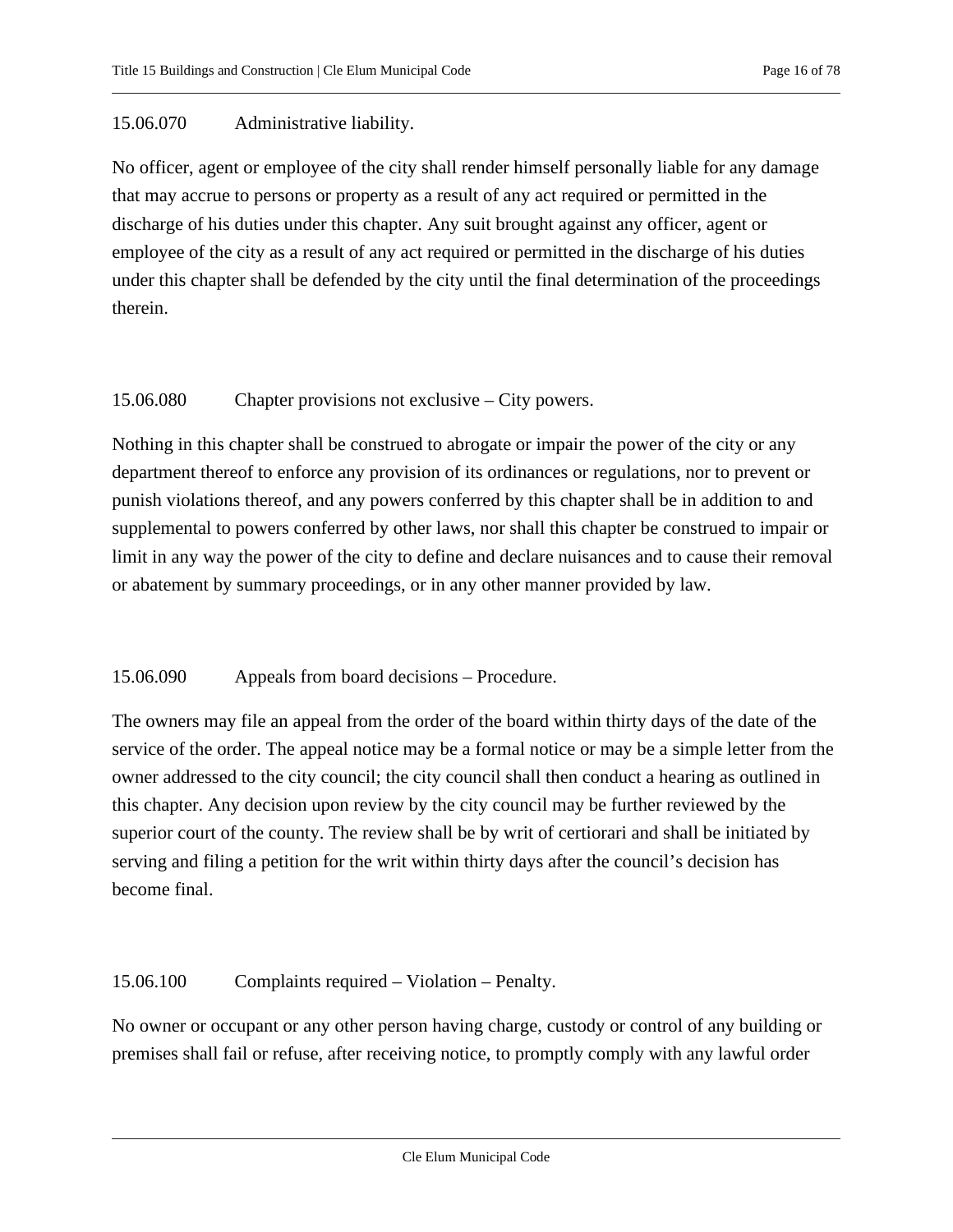issued by the board. Violation of this provision or any other provision of this chapter, shall be punishable as set forth in Section  $1.16.010$  of this code.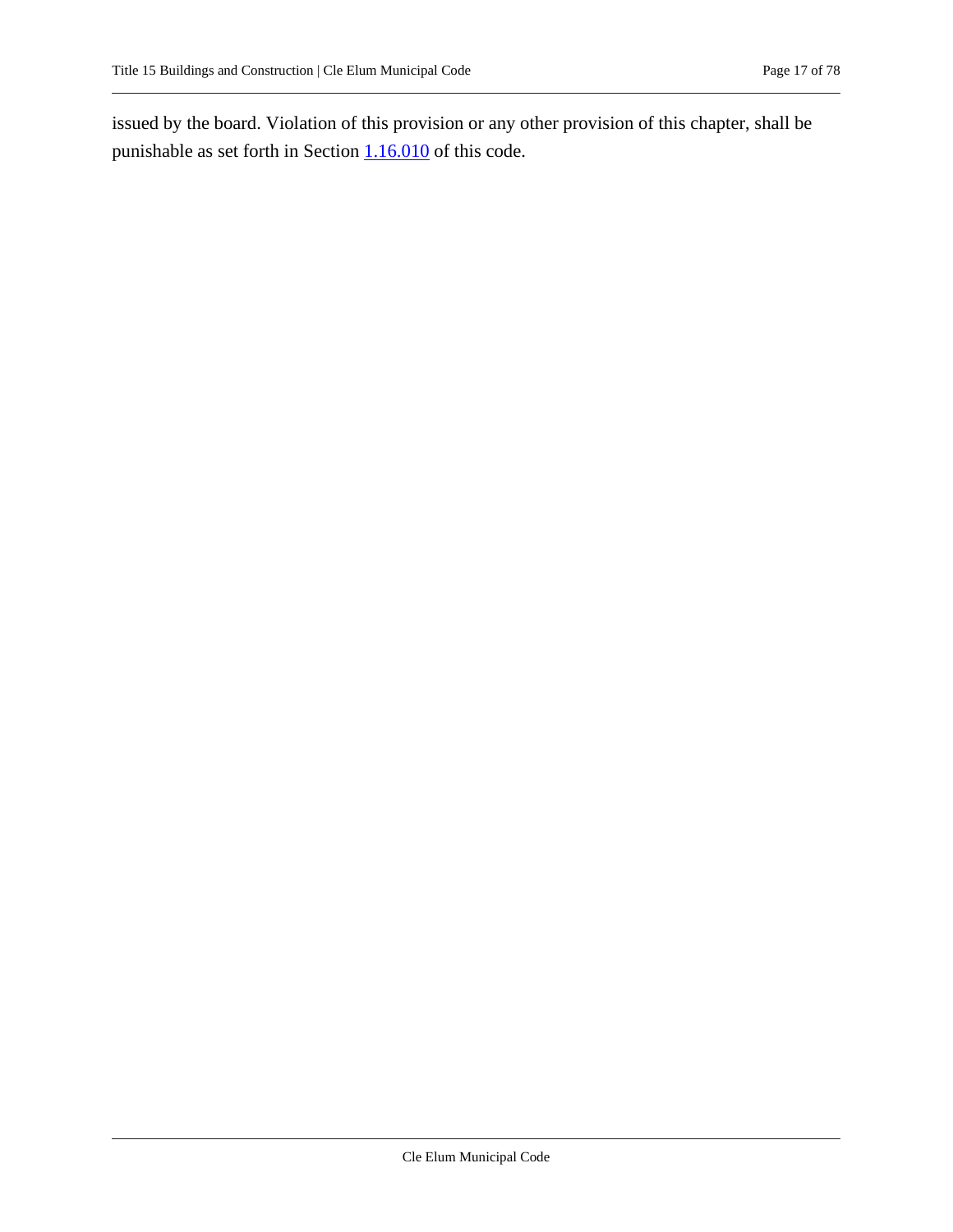## Chapter 15.12 CONTRACTORS' BONDS

#### <span id="page-17-0"></span>Sections:

- [15.12.010 Statutes adopted.](#page-17-1)
- [15.12.020 Bonds payable to city.](#page-17-2)
- <span id="page-17-1"></span>[15.12.030 Maintenance bond.](#page-17-3)

#### 15.12.010 Statutes adopted.

The provisions of Chapter [39.08](https://cleelum.municipal.codes/WA/RCW/39.08) of the Revised Code of Washington have been filed in triplicate with the city clerk and are adopted by reference into this chapter and shall hereafter be in effect in the city in the same manner as if they were fully set out in this chapter.

#### <span id="page-17-2"></span>15.12.020 Bonds payable to city.

All contractors' bonds given to the city in connection with any project to be performed for the city shall be payable to the city.

#### <span id="page-17-3"></span>15.12.030 Maintenance bond.

Performance and payment bonds furnished by any contractor to the city shall comply with the requirements of RCW Chapter [39.08.](https://cleelum.municipal.codes/WA/RCW/39.08) In addition, the city may require the furnishing by the contractor of a maintenance bond in the sum of at least twenty percent of the total contract price with a corporate surety approved by the city, before final payment is made to the contractor, the bond to guarantee the repair of all damage due to faulty materials and equipment and workmanship provided or done by the contractor for the city, and to remain in effect for a period of one year after date of final acceptance of the project by the city.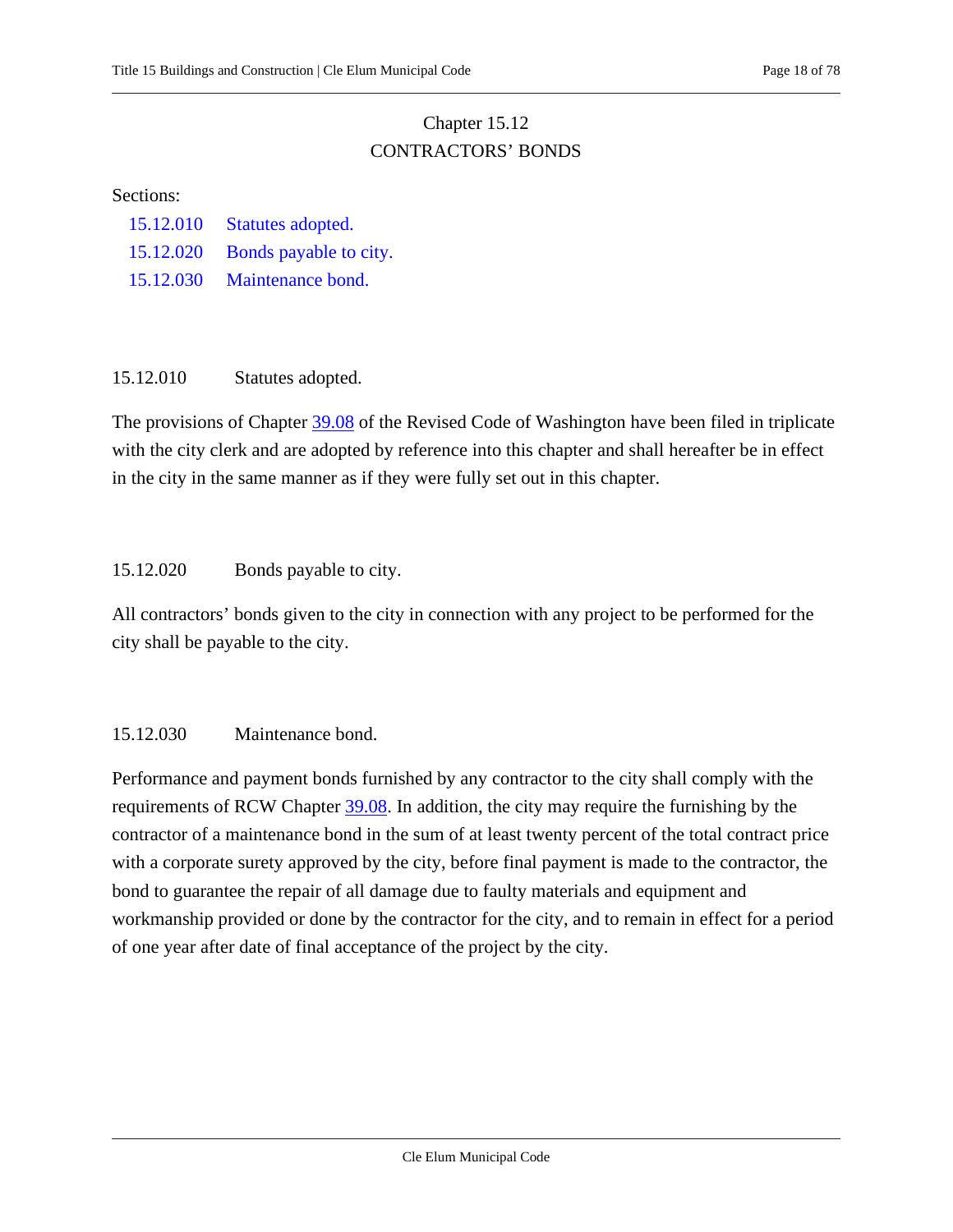# Chapter 15.16 FIRE LIMITS

<span id="page-18-0"></span>Sections:

<span id="page-18-1"></span>[15.16.010 Designated.](#page-18-1)

15.16.010 Designated.

All that portion of the city described in this section is declared to be within and constitute the fire limits of the city:

All of Blocks One, Two, Three, Four, and A; Lots Seven to Eighteen inclusive in Block Five; Lots Six to Twenty-five inclusive in Block Six; Lots One to Twenty inclusive in Block Seven; Lots Seven to Eighteen inclusive in Block Eight; Lots Seven to Twelve inclusive in Block Nine; all in the original town (now city) of Cle Elum.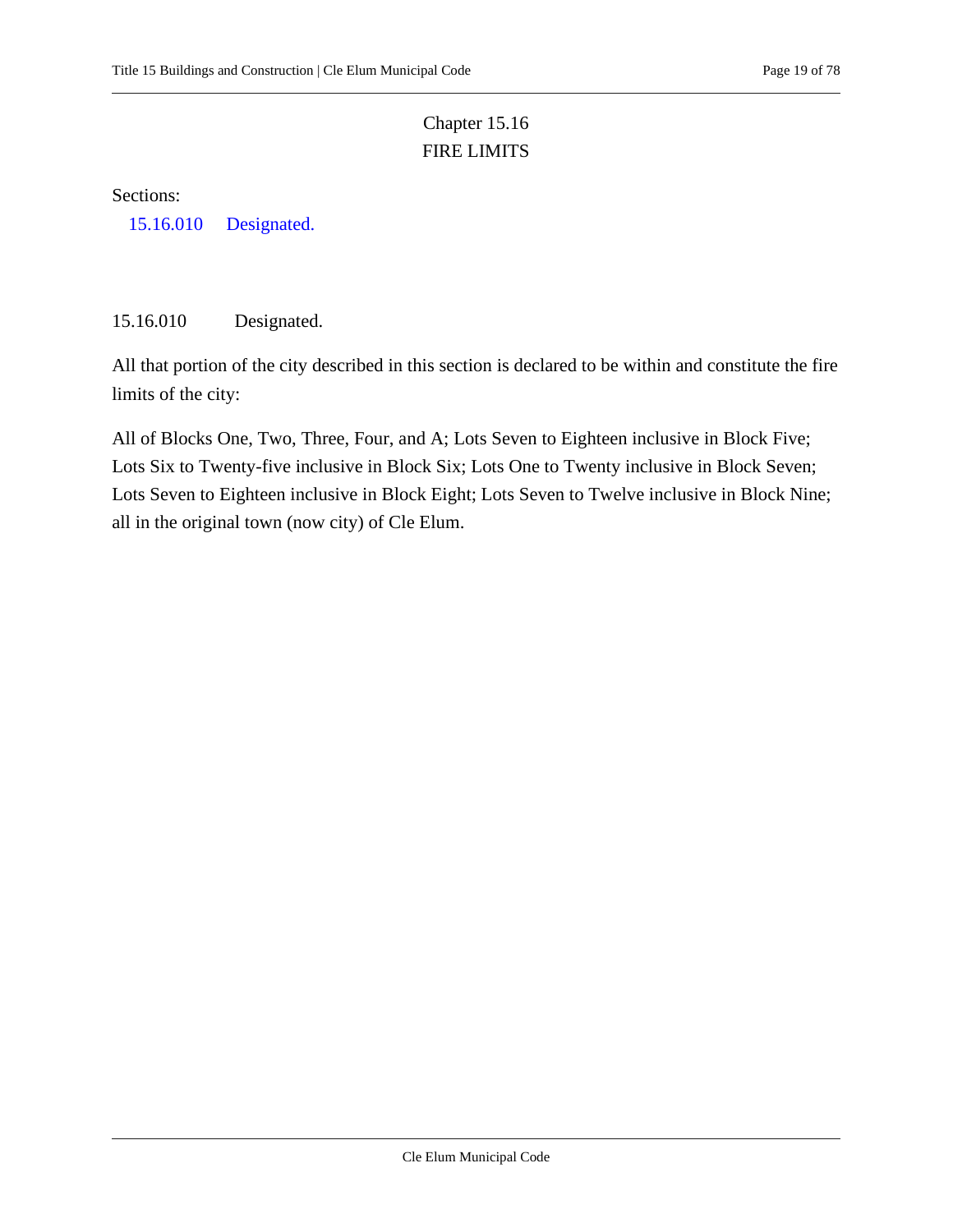# Chapter 15.20 SIGN CODE

#### <span id="page-19-0"></span>Sections:

- [15.20.030 Purpose and applicability.](#page-19-1)
- [15.20.035 Definitions.](#page-20-0)
- [15.20.040 Enforcing official.](#page-23-0)
- [15.20.050 Right of entry.](#page-23-1)
- [15.20.060 Appeals.](#page-23-2)
- [15.20.070 Permits.](#page-23-3)
- [15.20.090 Removal of signs.](#page-25-0)
- [15.20.135 Prohibited signs.](#page-25-1)
- [15.20.140 Residential areas.](#page-26-0)
- [15.20.150 General commercial, entry commercial areas and public reserve.](#page-27-0)
- [15.20.155 Old Town commercial.](#page-29-0)
- [15.20.160 Industrial areas.](#page-30-0)
- [15.20.165 Business park areas.](#page-31-0)
- [15.20.167 Lighting of signs.](#page-31-1)
- [15.20.170 Temporary signs.](#page-32-0)
- [15.20.175 Nonconforming signs.](#page-33-0)
- [15.20.190 Responsibility of owner.](#page-33-1)
- [15.20.195 Maintenance and safety.](#page-33-2)
- [15.20.200 Variances.](#page-34-0)
- <span id="page-19-1"></span>[15.20.210 Violation](#page-34-1) – Penalty.

#### 15.20.030 Purpose and applicability.

The purpose of this chapter is to improve the quality of life and to harmonize the residential and business environments in the city. It is intended to improve the visual environment, permit signage consistent with the character of the community, and reduce signs or advertising distractions and/or obstructions that may contribute to hazards or accidents. The use of signs shall be regulated by zone. This chapter is designed to recognize the communication needs of the business community, and encourage maintenance of those signs, but also to protect the public health, safety, welfare and aesthetics by regulating outdoor signs of all types. This chapter applies to all signs as defined by Section [15.20.035.](#page-20-0)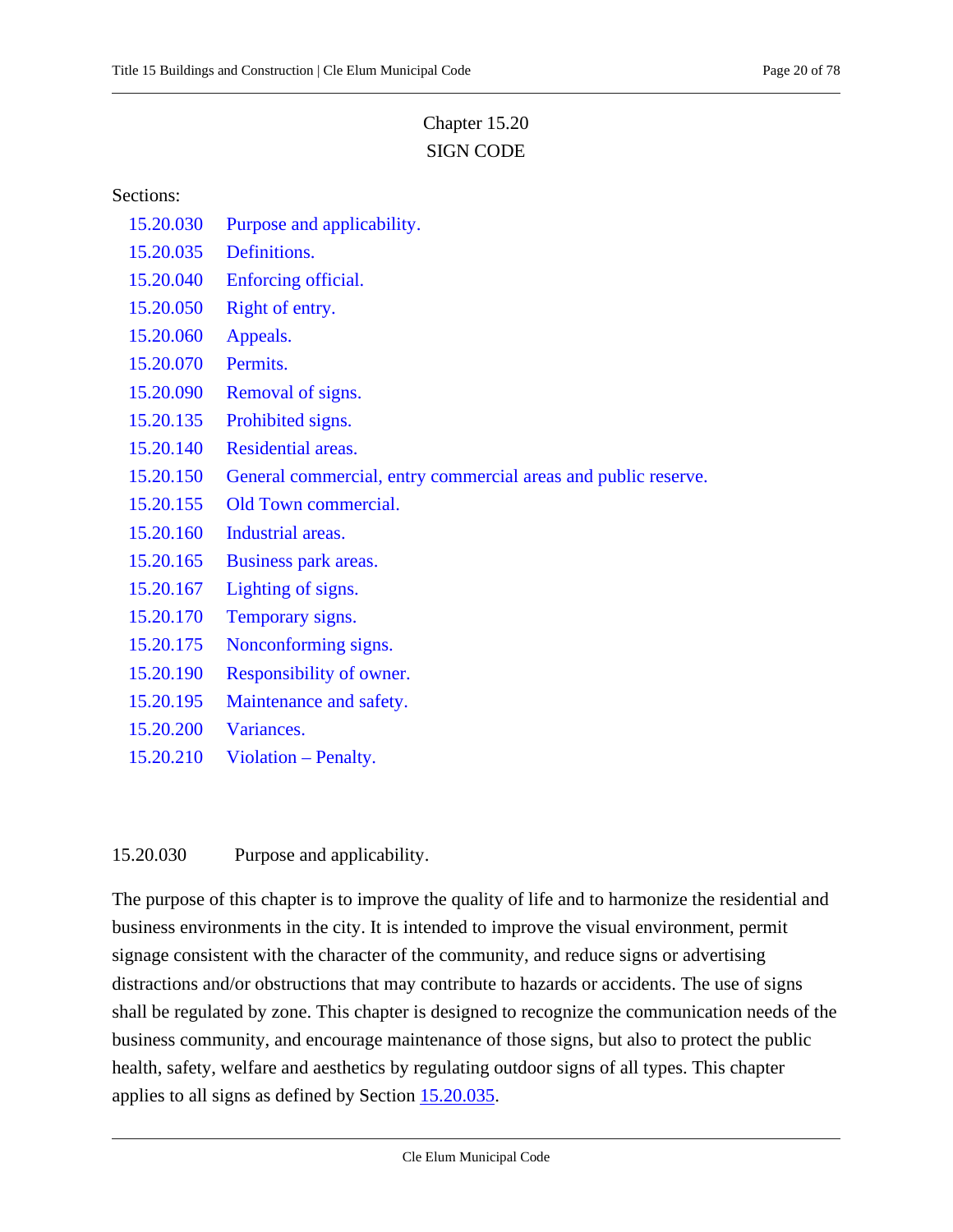### <span id="page-20-0"></span>15.20.035 Definitions.

Unless otherwise set forth, the following words as used in this chapter shall have the following meanings:

"Changeable copy sign (automatic)" means a sign on which the copy changes automatically on a lamp bank or through mechanical means, e.g., electrical or electronic time and temperature units.

"Double-faced sign" means a sign with two faces.

"Electrical sign" means a sign or sign structure in which electrical wiring, connections or fixtures are used.

"Facade" means the front or face of a building.

"Flashing sign" means a sign which contains an intermittent or sequential flashing light source used primarily to attract attention. It does not include changeable copy signs, animated signs, or signs which, through reflection or other means, create an illusion of flashing of intermittent light.

"Freestanding sign" means a sign supported upon the ground by poles or braces or other structure designed and constructed to support the sign only and not attached to any building.

"Illegal sign" means a sign which does not meet the requirements of this code and which has not received legal nonconforming status.

"Internal illumination" means an indirect concealed light source that is recessed or contained within any element of a sign.

"Maintenance" means, for purposes of this chapter, the cleaning, painting, repair of defective parts of a sign in a manner that does not alter the basic copy, design or structure of the sign.

"Mural" means a picture or picture-print combination that contains no advertising copy and which does not convey an advertising message which is painted or otherwise applied on the exterior wall of a building or structure.

"Nonconforming sign" means a sign which was erected legally but which does not comply with subsequently enacted sign restrictions and regulations.

"Off-premises sign" means a sign structure advertising an establishment, merchandise, service or entertainment, which is not sold, produced, manufactured or furnished at the property on which the sign is located, e.g., "billboards" or "outdoor advertising"; provided, however, that signs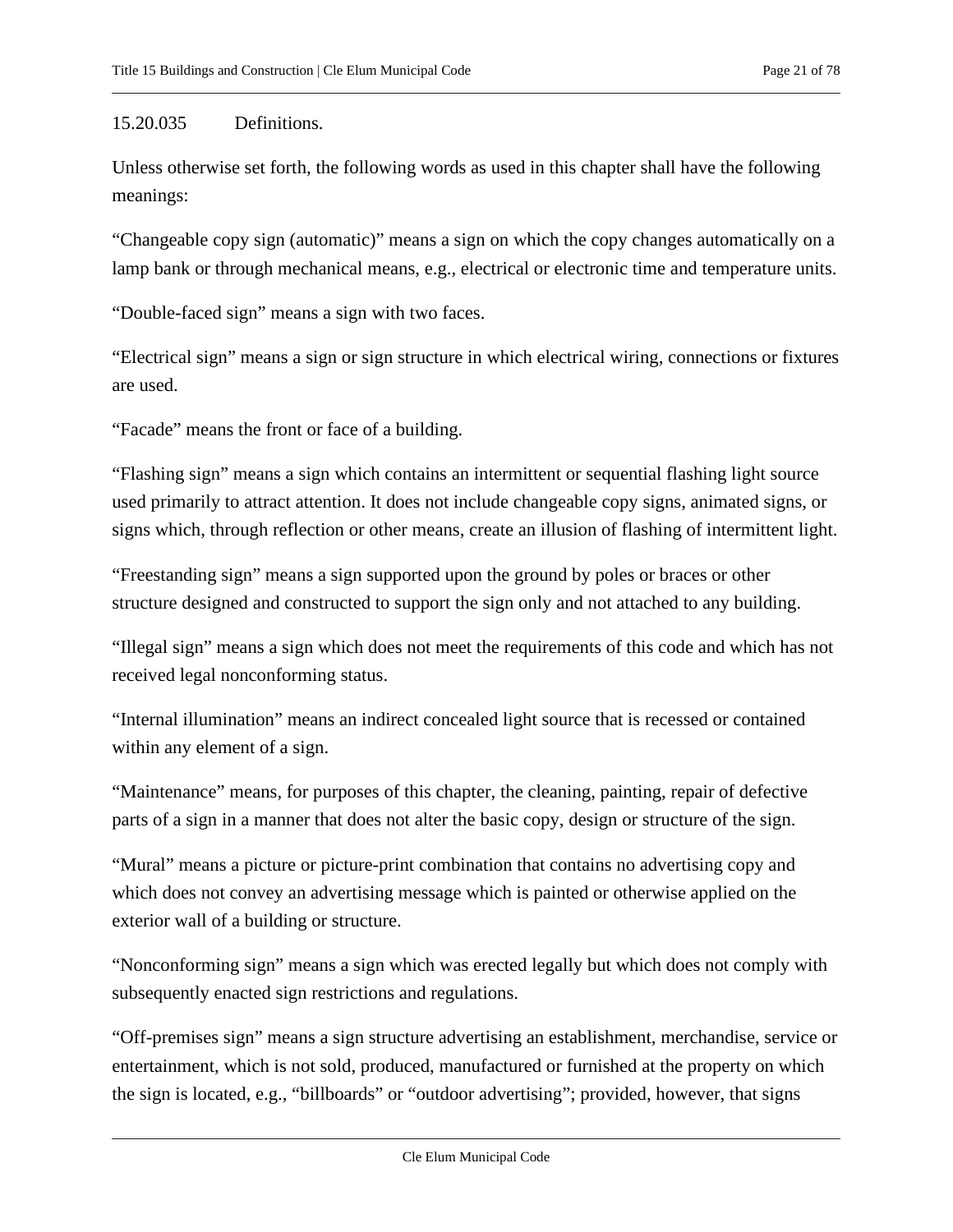located on property under the same ownership and which would be in a single tax parcel or immediately adjacent thereto but for the presence of an intervening right-of-way shall not be construed as an "off-premises sign" for purposes of this chapter.

"Owner" means a person recorded as such on official records. For the purpose of this chapter, the owner of property on which a sign is located is presumed to be the owner of the sign unless facts to the contrary are officially recorded or otherwise brought to the attention of the administrator, e.g., a sign leased from a sign company.

"Projecting sign" means a sign, which is attached to and projects horizontally from a building wall.

"Public benefit sign" means an off-premises sign installed, maintained, and controlled in, over or adjacent to the public right-of-way for the sole purpose of providing directions to an establishment that serves or provides a benefit to the general public, including but not limited to directional signs to hospitals, schools, and other establishments of general public need or interest. In the case of a designated American Red Cross Emergency Shelter a digital message center sign not to exceed 45 square feet per face, with no more than two sign faces, may be permitted for the purpose of providing emergency information, community information and information related to events and activities that help fund or otherwise support the designated Emergency Shelter. The Digital Message Center Sign shall only be operational from the hours of 8:00 a.m. Pacific Time to 6:00 p.m. Pacific Time. A minimum of one-second transition time between messages is required. A permit for any public benefit sign may be additionally conditioned by the responsible official as to size, height, location, illumination, coloring, hours of operation, and similar characteristics to keep with the purposes and objectives of the Cle Elum Municipal Code and the Cle Elum Comprehensive Plan.

"Public service sign" means a sign installed, maintained and controlled by the City of Cle Elum for the sole purpose of providing directions to locations and objects of interest to visitors and the traveling public and not to advertise a specific business or product.

"Reverse internal illumination" means an indirect concealed light source located within the sign and where the majority of the sign face does not allow light to be revealed except for the sign letter or graphics.

"Sandwich board sign" means a portable sign capable of supporting itself through an "A" frame structure.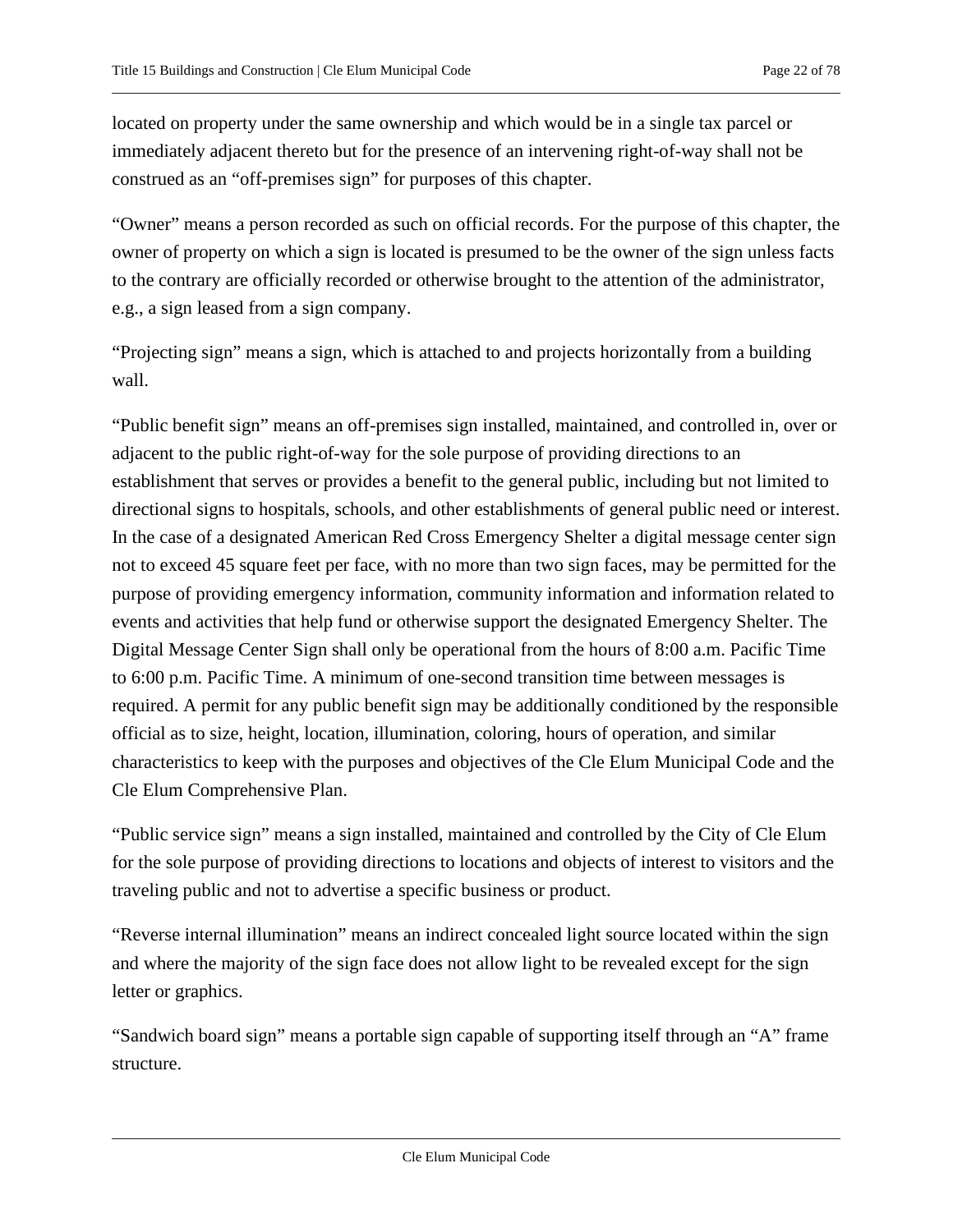"Sign" means any communication device, structure, placard or fixture that is visible from any public right-of-way, pedestrian path or sidewalk and is intended to aid in promoting the sale of product, goods, services or events or to identify a building using graphics, letters, figures, symbols, trademarks or written copy but not murals.

Sign, Area of.

1. *Projecting and freestanding.* The area of a freestanding or projecting sign shall have all faces of any double-faced or multi-faced sign counted in calculating its area. The area of the sign shall be measured as follows if the sign is composed of one or two individual cabinets:

a. The area around and enclosing the perimeter of each cabinet or module shall be summed and then totaled to determine total area. The perimeter of measurable area shall include embellishments such as pole covers, framing, decorative roofing, etc. Support structures shall not be included in the determination of total area unless the support structures contribute to the advertising message.

b. If the sign is composed of more than two sign cabinets or modules, the area enclosing the entire perimeter of all cabinets and/or modules, within a single, continuous geometric figure shall be the area of the sign. Support structures shall not be included in the determination of total area unless the support structures contribute to the advertising message.

2. *Wall signs.* The area around and enclosing the perimeter of each cabinet or module shall be summed and then totaled to determine total area.

3. *Awning signs.* The area of awning signs shall be measured by the area around and enclosing the adverting message.

"Sign, awning" means a sign attached, painted or installed on an awning projecting from a storefront.

"Temporary sign" means any sign or advertising display constructed of cloth, wood, canvas, light fabric, paper or other light materials with or without frames that is not permanently mounted and is intend to be displaced for a limited time only such as for political candidacy or special events.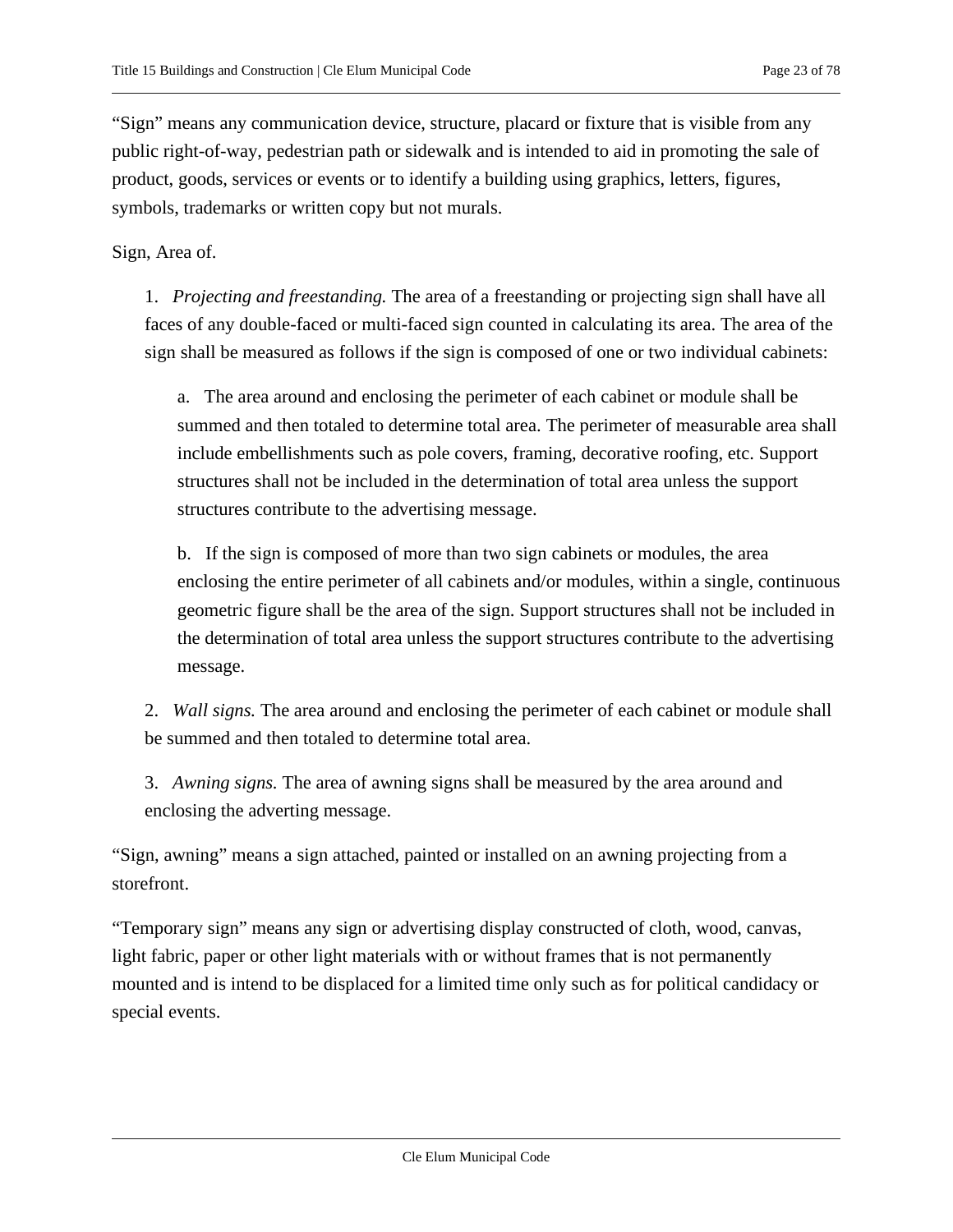"Wall sign" means a sign attached, painted or erected on or parallel to the face of building to which it is attached and supported throughout its entire length with the exposed face parallel to the plane of the building. Signs on or in windows will be considered wall signs.

#### <span id="page-23-0"></span>15.20.040 Enforcing official.

<span id="page-23-1"></span>The city planner or designee is authorized and directed to enforce all the provisions of this code.

#### 15.20.050 Right of entry.

Upon presentation of proper credentials the city planner, the building official or their duly authorized representatives may enter at reasonable times any building, structure, or premises in the city to perform any duty imposed upon him by this code. The city shall make reasonable effort to inform the owner of the need to access the premises authorized by this section.

#### <span id="page-23-2"></span>15.20.060 Appeals.

Any administrative decision on a permit for a sign may be appealable to the city council pursuant to the provisions of CEMC  $17.100$ .

#### <span id="page-23-3"></span>15.20.070 Permits.

A. *Permits Required.* No sign shall hereafter be erected, moved, constructed, structurally altered or repaired except as provided by this title and a permit having been duly issued by the city.

B. Permits are not required for the following activities or signs in all districts:

1. Changing of advertising copy without increasing sign size or modifying characteristics;

2. Maintenance and cleaning of existing signs, provided such maintenance and cleaning does not include structural or electrical changes;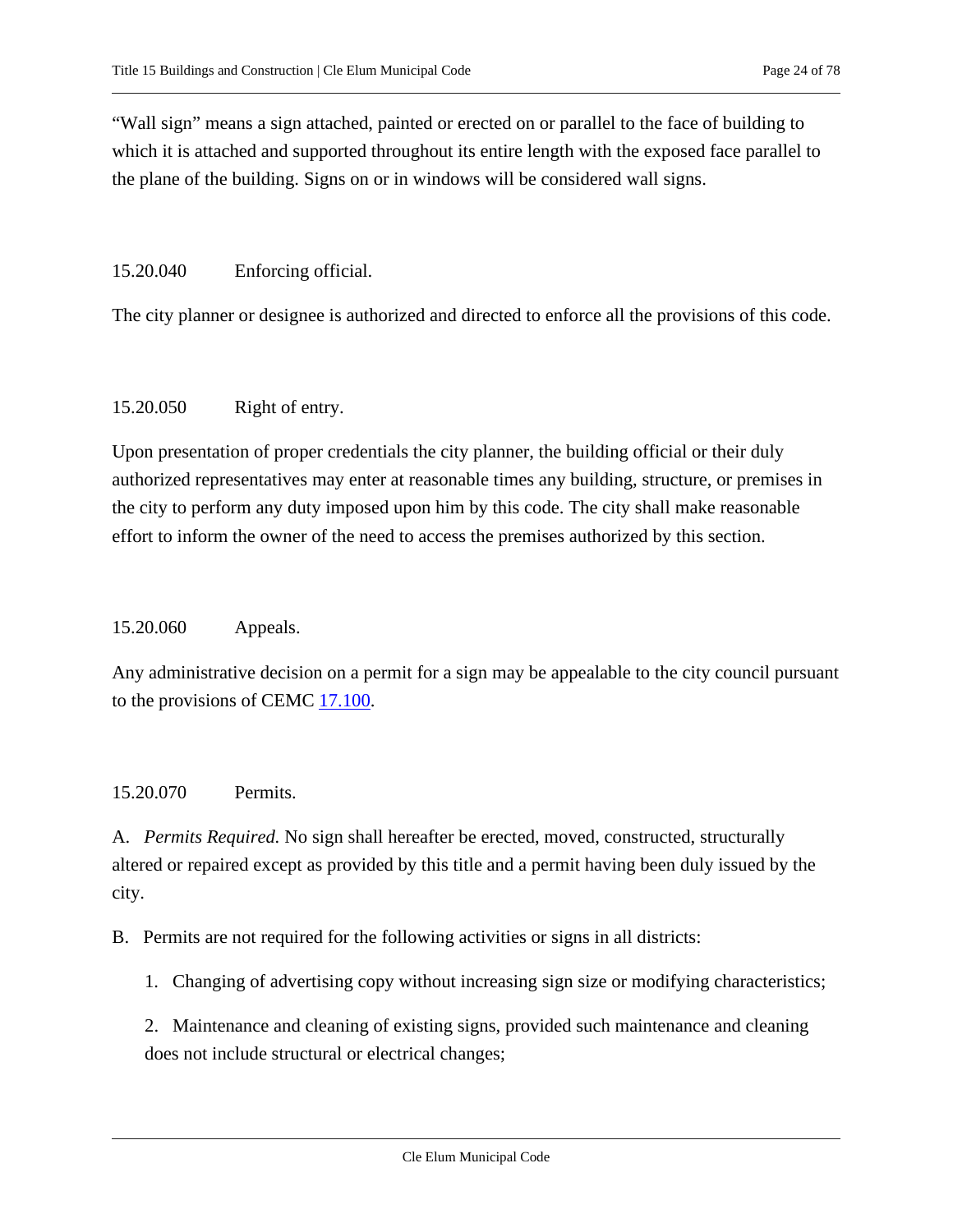3. On-premises, non-electrical signs, three square feet or less in size used for advertising the street address of the building and the name of the occupant or owner;

4. Non-illuminated real estate or contractors sign pertaining to the sale or lease of the premises or the construction or improvement of the property, not exceeding six square feet in area;

5. Public informational signs installed, maintained and controlled by the City of Cle Elum. Signs shall not exceed twenty-five square feet of area devoted to advertising and are limited to no more than two signs at the west end of First Street, a single sign at Oakes Street and two signs at the east end of First Street;

6. Temporary signs;

7. Signs placed on or inside windows, provided that a minimum of fifty percent of any window shall remain free of signs.

C. Applications for sign permits shall be made to the City of Cle Elum on a form provided by the city. Applications shall include:

1. Name, address, telephone number and other contact information of the applicant or authorized agent and the legal owner of the property upon which the sign is to be located;

2. If the applicant is not the property owner, a signed instrument from the property owner authorizing the application;

3. Street address, tax parcel number, and acreage of the subject property;

4. A description of the sign, either in writing or in plan form, that identifies the type of sign per this chapter, the type of structural support, sign height, sign area and method of illumination;

5. A site plan drawn to scale, at a minimum scale of one inch equals twenty feet, that includes the dimensions of the subject property, the proposed location of the sign, the dimensions of the sign, the location of existing development on-site, the location size and dimensions of any existing signs on-site and the location of any public or private roads abutting the property;

6. Lighting details, if applicable, including fixture type, wattage, shielding, and other information necessary to determine compliance;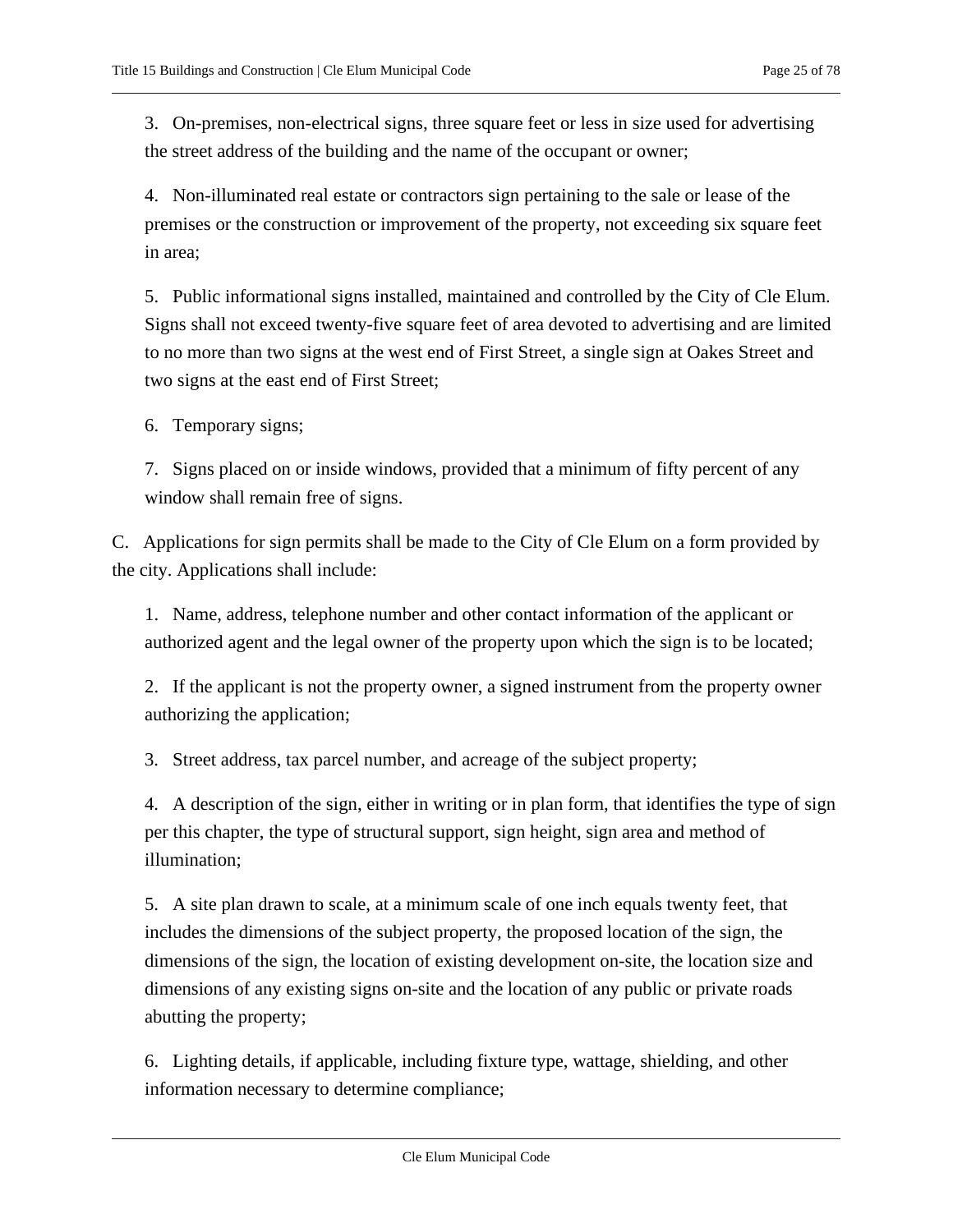7. The required application fee as set by the Cle Elum city council.

D. Sign permits shall be processed as a Type I Application, as provided in CEMC [17.100.](https://cleelum.municipal.codes/CEMC/17.100)

E. Sign permits shall become invalid if work is not begun within one hundred eighty days of permit issuance. The city may authorize a single one hundred eighty day extension upon request of the applicant for circumstances beyond the applicant's control that prohibit installation of the sign within the required time period.

### <span id="page-25-0"></span>15.20.090 Removal of signs.

Any sign(s) and fixture(s) now or hereafter existing which, for a period of sixty days, no longer advertises a bona fide business conducted or product sold shall be taken down and removed by the owner, agent, or person having the beneficial use of the building, lot, or structure upon which the sign may be found. Fixtures that are no longer used shall be removed. Signs that are not used because of a vacant building shall remove the fixture or replace the sign face with a blank. Upon failure to comply with this provision, the building official is authorized to cause removal of the sign and any expense incident thereto shall be paid by the owner of the promises or filed as a lien against the property.

### <span id="page-25-1"></span>15.20.135 Prohibited signs.

The following signs are prohibited in all districts within the City of Cle Elum except as specifically allowed as temporary signs:

A. Any sign not specifically listed as permitted in this chapter is prohibited unless otherwise provided by law;

B. Any sign which, by reason of its size, location, movement, content, coloring or manner of illumination may be confused with traffic control signs or signals, which determination shall be in the sole discretion of the responsible official;

C. Stationary motor vehicles, trailers and related devices used to circumvent the intent of this chapter;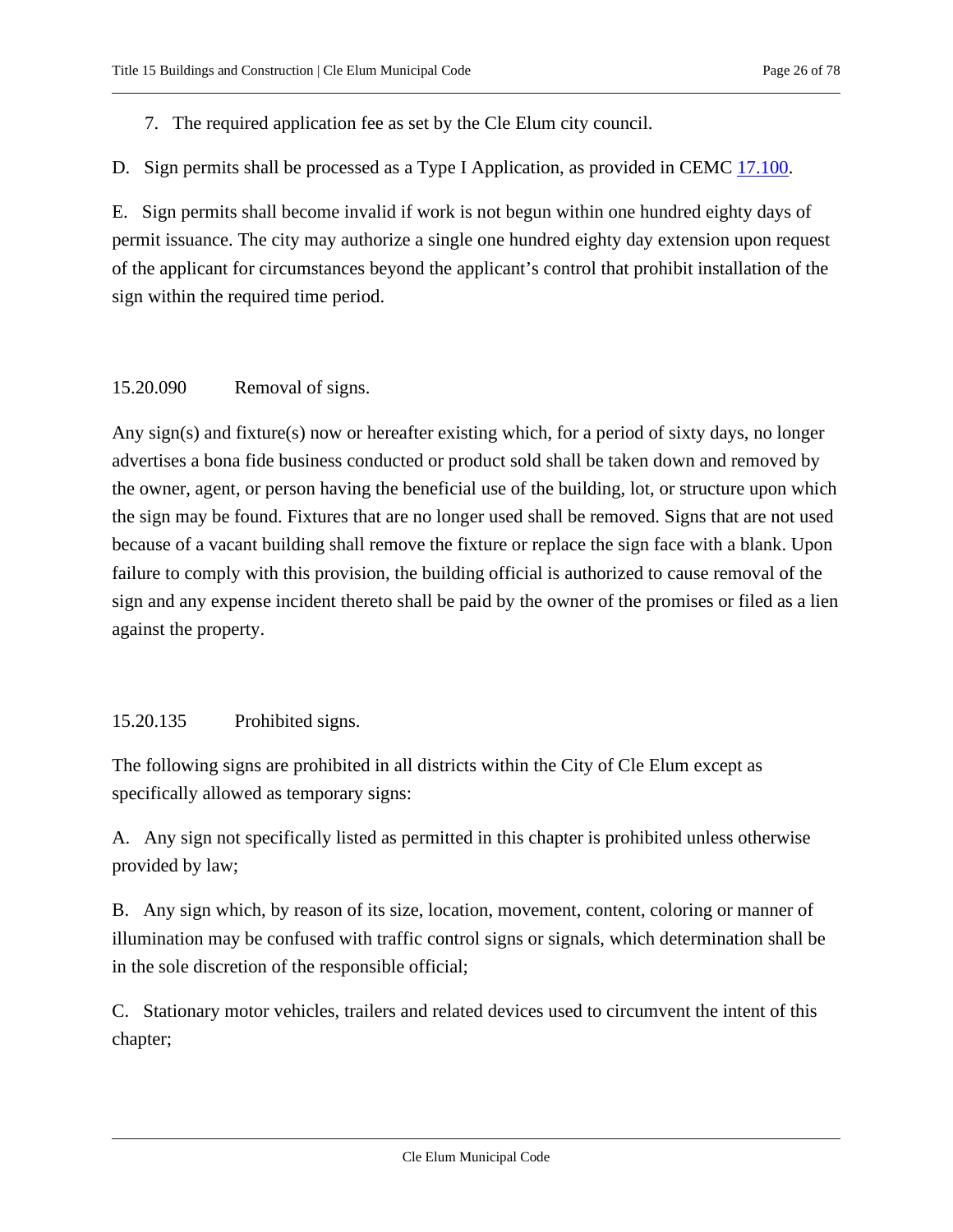D. Signs which are attached to utility poles, trees, fences, rocks or natural features and other similar objects which are not designed specifically for the installation of the sign;

E. Roof signs or signs projecting or installed above the eave lines of buildings;

F. All lighted signs which are adjacent to and directed toward a residential district and which detract from the welfare of the residential district;

G. Animated, moving, automatic changing copy, revolving, blinking or flashing signs, except public service signs such as those which only give the time, temperature and humidity, and digital message center signs providing emergency information, community information and information related to events and activities that help fund or otherwise support the designated American Red Cross Emergency Shelter;

H. Any sign or advertising display which obstructs in any way the vision of motorists entering or leaving public or private rights-of-way;

I. Signs extending over the public right-of-way and any sign placed within the right-of-way, with the exception of projecting signs, awning signs, and public benefit signs;

J. Off-premises signs, with the exception of public service signs controlled and installed by the City of Cle Elum and public benefit signs, as allowed in the entry commercial zone pursuant to Section [15.20.150;](#page-27-0)

K. Signs emitting pollutants such as smoke and sound;

L. Signs displaying unwarranted content (i.e., obscene language); and

M. Signs located within structural setbacks established by the zoning district, unless specifically authorized by this chapter.

#### <span id="page-26-0"></span>15.20.140 Residential areas.

The following signs shall be permitted in all residential zoning districts in the city:

A. A wall mounted or freestanding sign, not exceeding fifteen square feet in area, erected upon the premises of a church or other institution for the purposes of displaying the name of the institution and its activities or services. Freestanding signs shall not exceed six feet in height;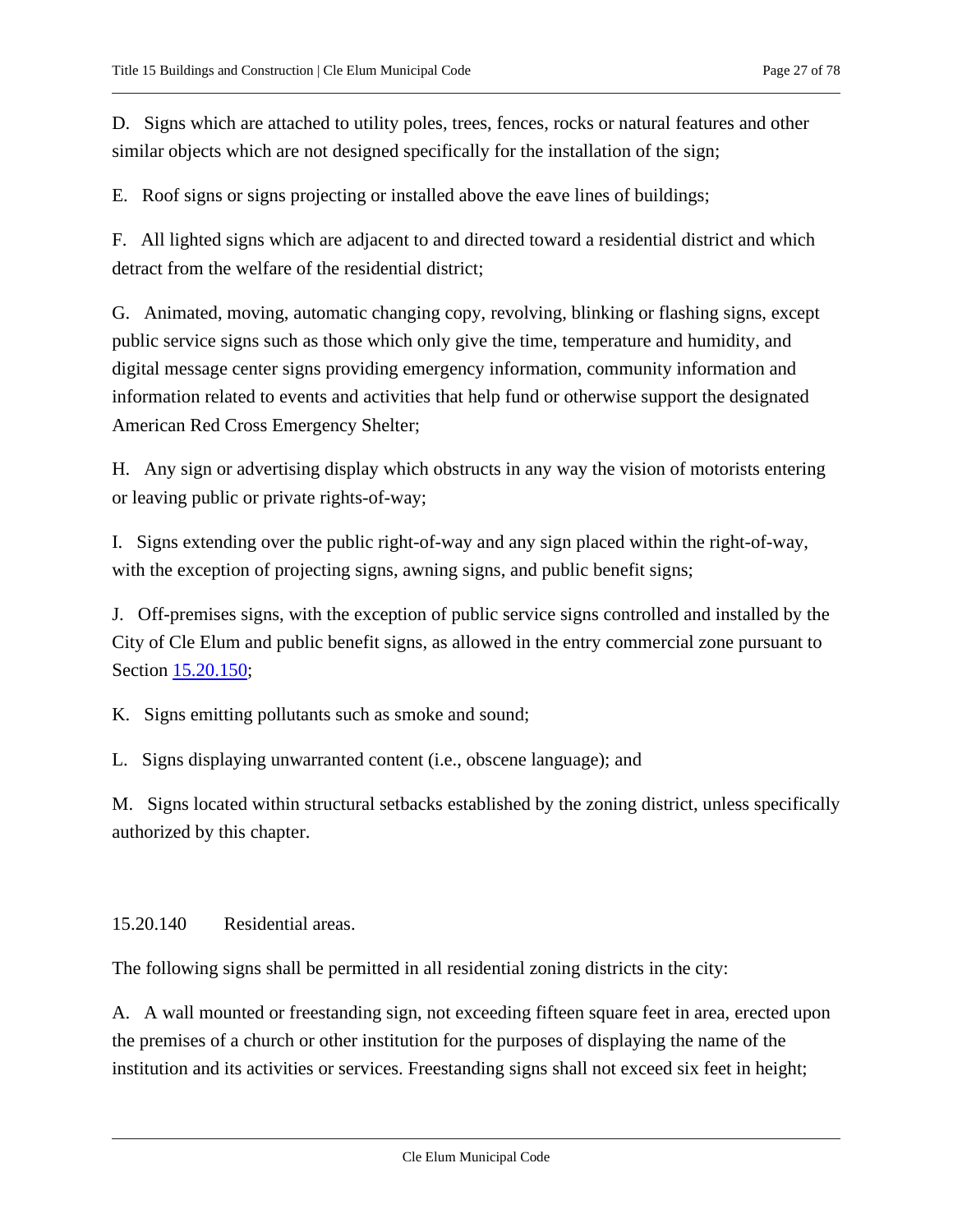B. A land sales sign of twenty-five square feet or less, non-illuminated, advertising the sale or development of a subdivision containing an area of not less than seven lots, erected upon the property so developed and advertised for sale.

<span id="page-27-0"></span>15.20.150 General commercial, entry commercial areas and public reserve.

In areas zoned general commercial, entry commercial and public reserve, the following regulations apply:

A. The aggregate sign area for any lot shall not exceed two square feet for each foot of street frontage. Aggregate sign area for corner lots shall not exceed one and one-half square foot for each foot of street frontage;

B. Projecting and awning signs are permitted. Sign size shall not exceed forty-five square feet of area and shall maintain a vertical clearance of ten feet from the bottom edge of the sign or awning to the sidewalk surface;

C. Wall signs are permitted. The size of a wall sign shall not exceed ten percent of the building facade on which they are located, and no more than two signs are permitted per facade. For buildings with multiple tenants, maximum sign size shall be based on that portion of the facade occupied by each individual tenant;

<span id="page-27-2"></span>D. Freestanding signs are permitted. One freestanding sign is permitted per street frontage; provided, that corner lots with less than eighty feet on each street shall be permitted only one freestanding sign (except for freestanding off-premises signs, as provided for in subsection  $(E)$  of this section). Freestanding signs shall not exceed two hundred square feet of total sign area, and no one face shall exceed one hundred square feet. The height for a freestanding sign shall not exceed thirty-five feet;

<span id="page-27-1"></span>E. Off-premises signs are allowed in the entry and general commercial zones, provided:

1. Off-premises signs shall be permitted only for businesses located not more than one block off of First Street, or not more than one block off of the principal arterial serving the business, except for public benefit signs;

2. In general commercial, off-premises freestanding sign dimensions shall follow the guidelines within subsection  $(D)$  of this section;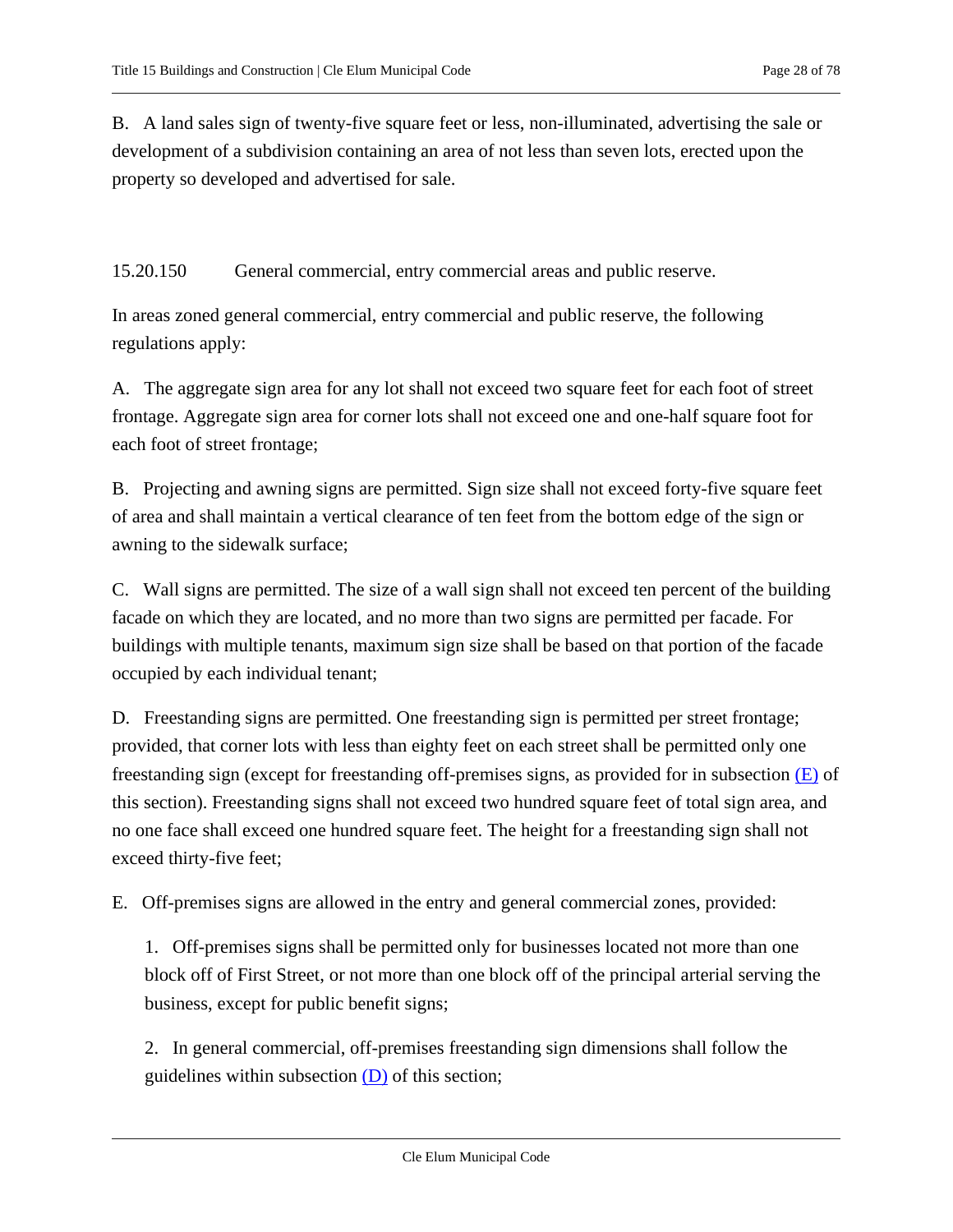3. A general commercial property fronting on First Street may choose to allow one additional off-premises freestanding sign, for another general commercial business property (which contains at least twenty thousand square feet of commercial floor space). This sign must follow regulations within this subsection (E), and other sections of this chapter;

4. In entry commercial, no off-premises sign shall exceed six feet in height, if not overhanging a pedestrian pathway or vehicle lane;

5. In entry commercial, off-premises signs shall not exceed twenty-four square feet per sign face, and shall have no more than two faces;

6. Off-premises signs shall not be allowed within any right-of-way and must be located no further than five hundred feet from the exterior boundary of the parcel upon which the business is situated; provided, however, that this prohibition does not apply to public benefit signs;

7. Only one off-premises sign permitted per business or organization, with the exception of public benefit signs;

8. The sign copy of the off-premises sign shall be limited to copy, text and graphics of the business or facility benefiting from the off-premises sign;

9. A notarized agreement from the property owner on whose property the sign will be located is required as part of the application. At a minimum, the agreement shall address:

a. Final responsibility for maintenance, removal and nuisance/abatement issues will be that of the property owner upon which the off-premises sign is located;

b. The right of use of the off-premises sign is neither assignable nor transferable without sign permit approval from the city of Cle Elum; and

c. That the property owner upon which the sign is to be located authorizes the sign to be placed upon their property;

#### F. Sandwich boards and portable signs are allowed under the following conditions:

- 1. They shall not exceed two feet in overall width and four feet overall height;
- 2. Must be wind-firm in some acceptable manner;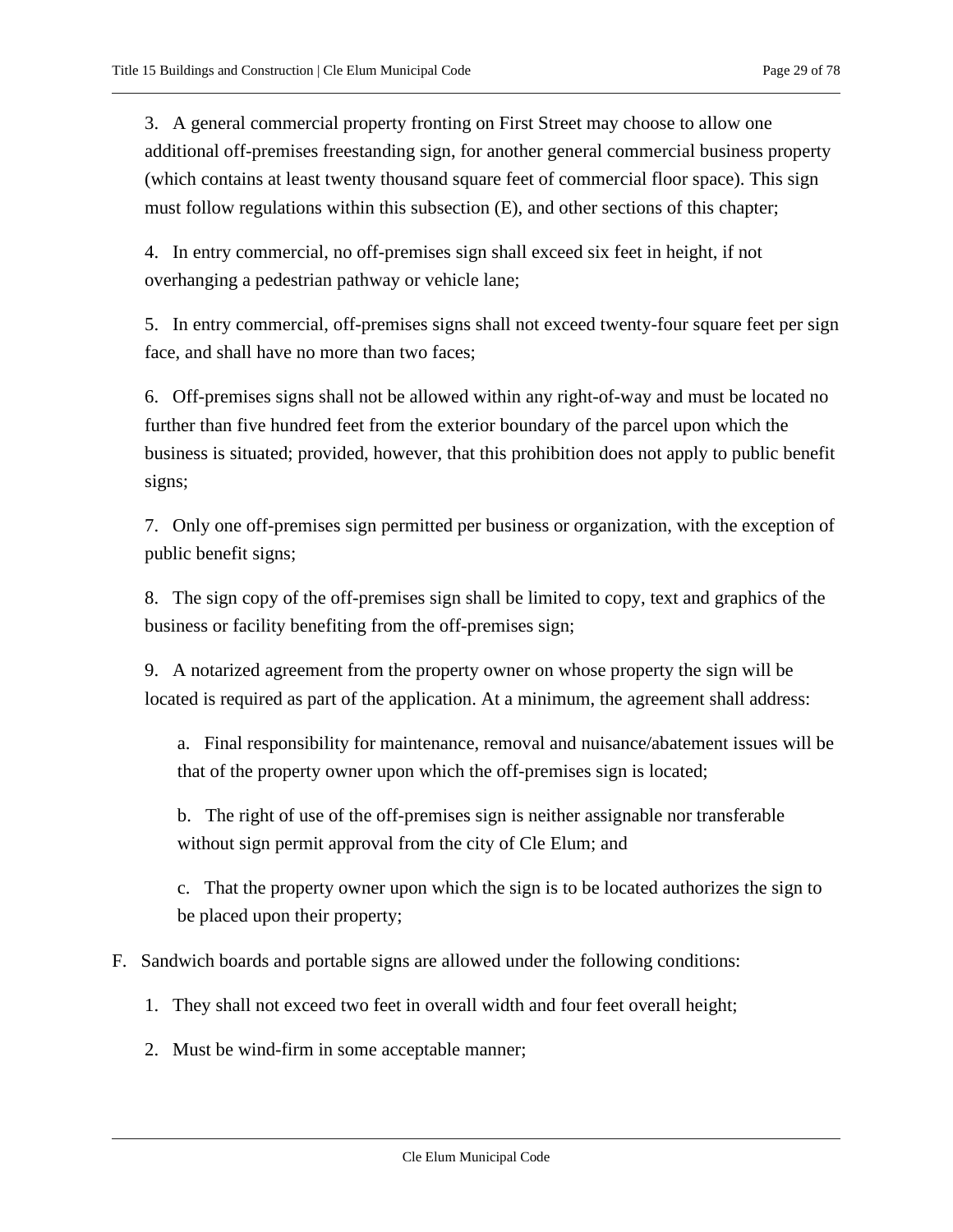3. May not obstruct more than twenty percent of a sidewalk or right-of-way. A minimum clearance of clear passage shall be six feet;

4. Shall not be placed in or on a street or alley right-of-way;

5. Shall be constructed of materials that are hard, durable, weather proof and permanent. Signs shall be constructed in an "A" frame fashion only. Copy and images shall only indicate the name and type of business. Changeable copy is not permitted except for hand drawn lettering or graphics such as a chalkboard;

6. Shall be allowed only immediately in front of the business being occupied. Provided that a property owner may grant another business owner the right to locate a sign on their property frontage if the businesses are located on the same block and not more than one sign is permitted;

- 7. Only one sign is permitted per lot, structure or business;
- 8. Shall not obstruct sight distance requirements on public streets; and
- 9. Shall be removed from public view during closed hours.

<span id="page-29-0"></span>15.20.155 Old Town commercial.

Signs in the Old Town commercial zone shall be permitted as follows:

A. All signs shall be consistent with the historical and pedestrian character of the district.

B. The aggregate sign area for any lot shall not exceed two square feet for each foot of street frontage. The permitted signs enumerated in this subsection shall be subject to the total aggregate sign area.

C. Wall signs are permitted provided they do not total an area more than ten percent of the building facade on which they are located. Each multi-tenant building may have one identification wall sign for each street frontage.

D. Projecting and awning signs shall not exceed forty-five square feet of area and shall maintain a vertical clearance of ten feet from the bottom edge of the sign or awning to the sidewalk surface.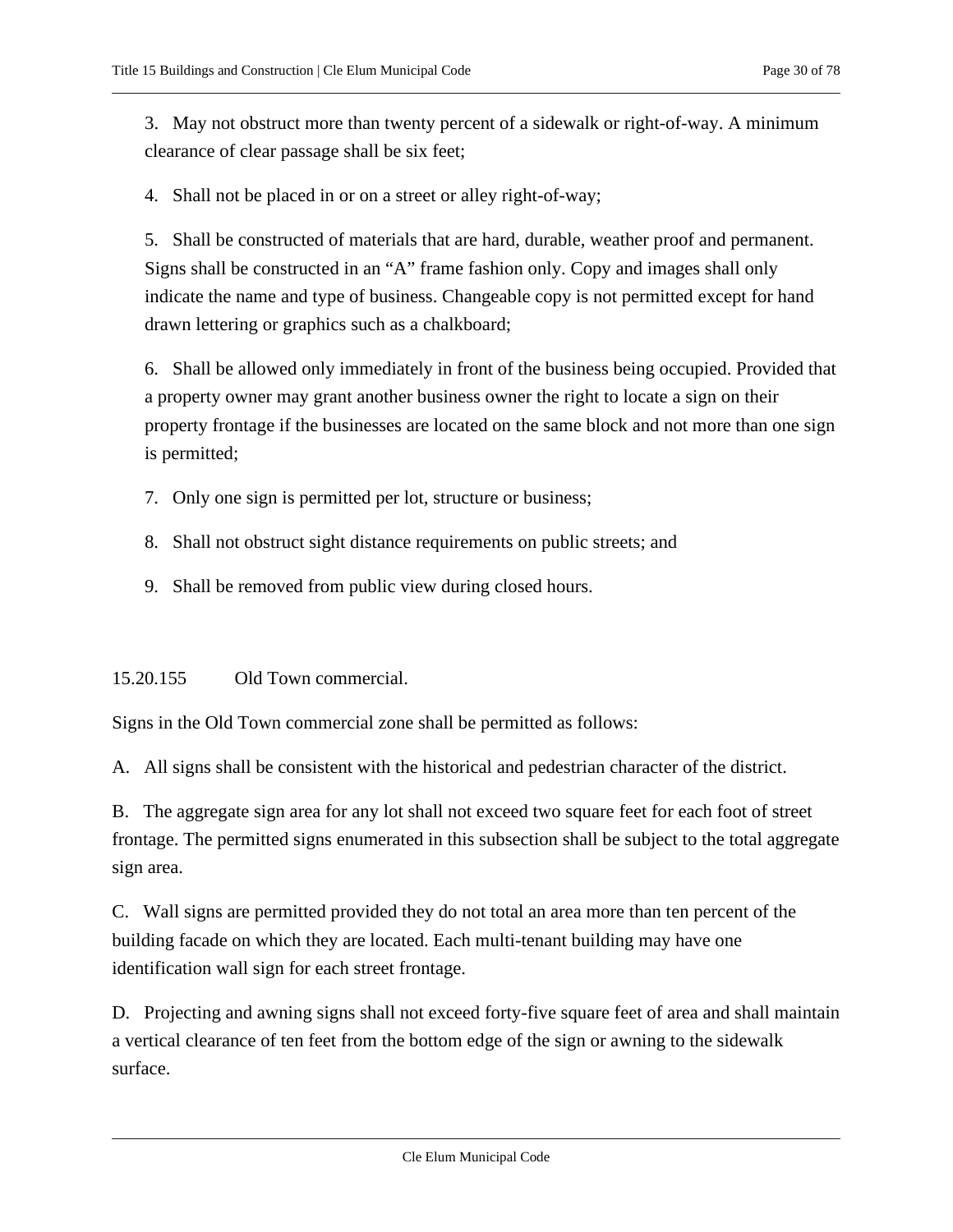E. Sandwich board signs are allowed under the following conditions:

- 1. They shall not exceed two feet in overall width and four feet overall height;
- 2. Must be wind-firm in some acceptable manner;

3. May not obstruct more than twenty percent of a sidewalk or right-of-way. A minimum clearance of clear passage shall be six feet;

4. Shall not be placed in or on the traveled or parking area of a street or alley right-of-way;

5. Shall be constructed of materials that are hard, durable, weather proof and permanent. Signs shall be constructed in an "A" frame fashion only. Copy and images shall only indicate the name and type of business. Changeable copy is not permitted except for hand drawn lettering or graphics such as a chalkboard;

6. Shall be allowed only immediately in front of the business being occupied. Provided that a property owner may grant another business owner the right to locate a sign on their property frontage if the businesses are located on the same block and not more than one sign is permitted;

- 7. Only one sign is permitted per lot, structure or business;
- 8. Shall not obstruct sight distance requirements on public streets;
- 9. Shall be removed from public view during closed hours.

F. Application of the specific sign standards in this section to individual signs may not be required if the applicant provides substantial evidence that the imposition of the standards will result in a sign that is less consistent with the historic character of the area.

<span id="page-30-0"></span>15.20.160 Industrial areas.

In areas which are zoned industrial, the following regulations apply:

<span id="page-30-1"></span>A. The aggregate sign area for any lot shall not exceed one foot for each foot of street frontage. The permitted signs enumerated in this subsection shall be subject to the total aggregate sign area.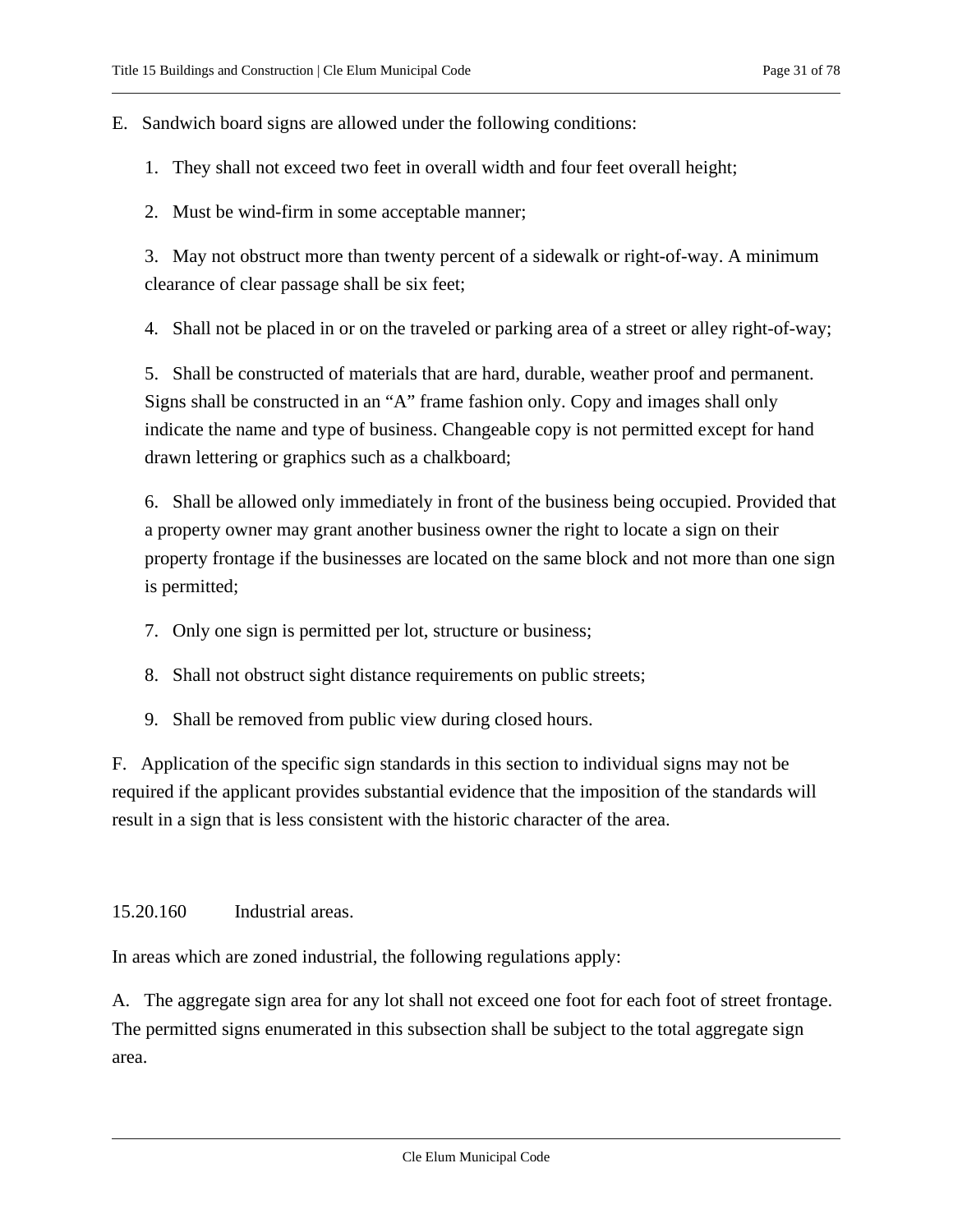1. Wall signs are permitted but shall not total an area more than fifteen percent of the building facade on which they are located, and not exceed two signs per facade.

2. Each structure may have one freestanding sign per street frontage, provided that corner lots with less than eighty feet on each street shall be permitted only one freestanding sign. Freestanding signs shall not exceed one hundred square feet of total sign area, and no one face shall exceed fifty square feet. The maximum height for a freestanding sign shall not exceed the height of the building containing the activity being advertised and in no case shall exceed twenty-five feet. The width of the support system for a freestanding sign shall be a minimum of eighty percent of the width of the sign face.

B. Buildings having multiple occupancy will be allowed individual signs as set forth in subsection [\(A\)](#page-30-1) of this section.

<span id="page-31-0"></span>15.20.165 Business park areas.

Signs in the business park zone shall be permitted as follows:

A. The aggregate sign area for any lot shall not exceed one square foot for each foot of street frontage. The permitted signs enumerated in this subsection shall be subject to the total aggregate sign area.

B. Wall signs are permitted provided they do not total an area more than ten percent of the building facade on which they are located. Each multi-tenant building may have one identification wall sign for each street frontage.

C. Each building may have one freestanding sign per street frontage. The sign may not exceed a total of one hundred square feet for the total of all faces. No one face shall exceed fifty square feet in area. The sign shall not exceed fifteen feet in height. The width of the support system for a freestanding sign shall be a minimum of eighty percent of the width of the sign face.

<span id="page-31-1"></span>15.20.167 Lighting of signs.

A. Internal and exterior illuminated signs are allowed in all zones except R, RM and the Old Town commercial zoning district where only exterior and reverse internal illuminated signs are permitted provided, that awning signs may be internally illuminated.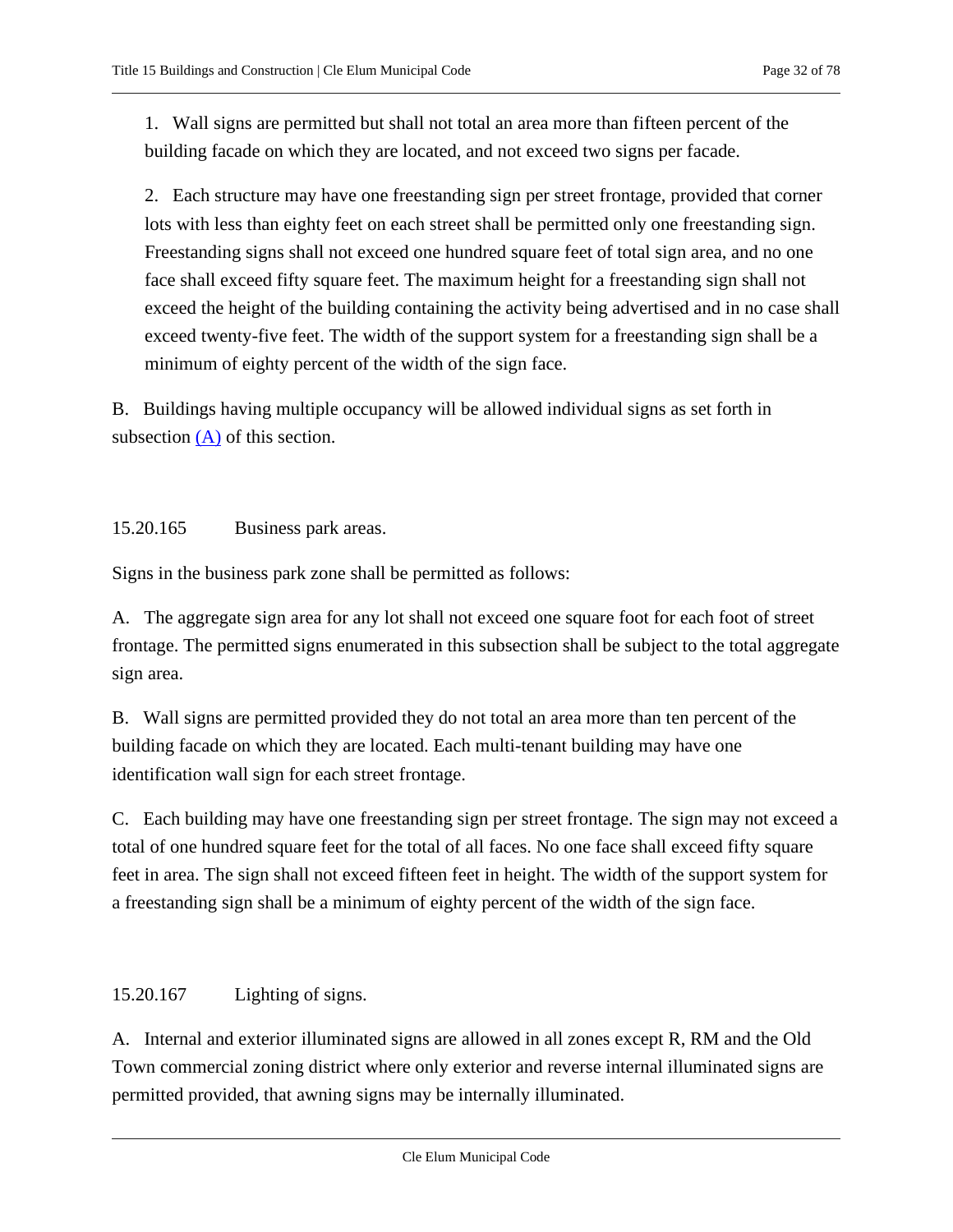B. No on ground lighting fixtures shall be permitted. Fixtures must be mounted to the bottom or top of the sign face and shall be shielded or mounted on curved standards to direct light to sign face only to minimize glare and off-sight lighting impacts. One mounted light shall be permitted per five square feet of sign area.

C. The illumination of signs shall not cause excessive light or glare that could result in the reduced visibility of official signs and approaching, merging or entering traffic.

<span id="page-32-0"></span>D. Portable and temporary signs shall not be illuminated.

#### 15.20.170 Temporary signs.

Temporary signs are defined as signs announcing political candidacy, special events or any sign which becomes meaningless due to the passage of time for a period of one year or less. The following regulations apply to temporary signs:

A. Political signs shall be no larger than nine square feet.

B. Permission must be obtained from the appropriate property owner to erect a sign for which an individual seeks election to an office or position.

C. Political signs shall not be erected or displayed more than ninety days prior to an election.

D. Exterior political signs shall be removed not more than fifteen days following the applicable election or event date.

E. A deposit fee as set forth by resolution of the city council shall be required for temporary signs with an expiration date such as an election date or an event date. Upon removal of any such signs by the applicant or his or her agent within the time period specified in this section, the deposit set forth in this section shall be returned.

F. Temporary promotional signs advertising specific events such as sales, grand openings and other similar activities are permitted. Signs shall remain in place no longer than fourteen days in any six-month period and shall comply with all other provisions of this code.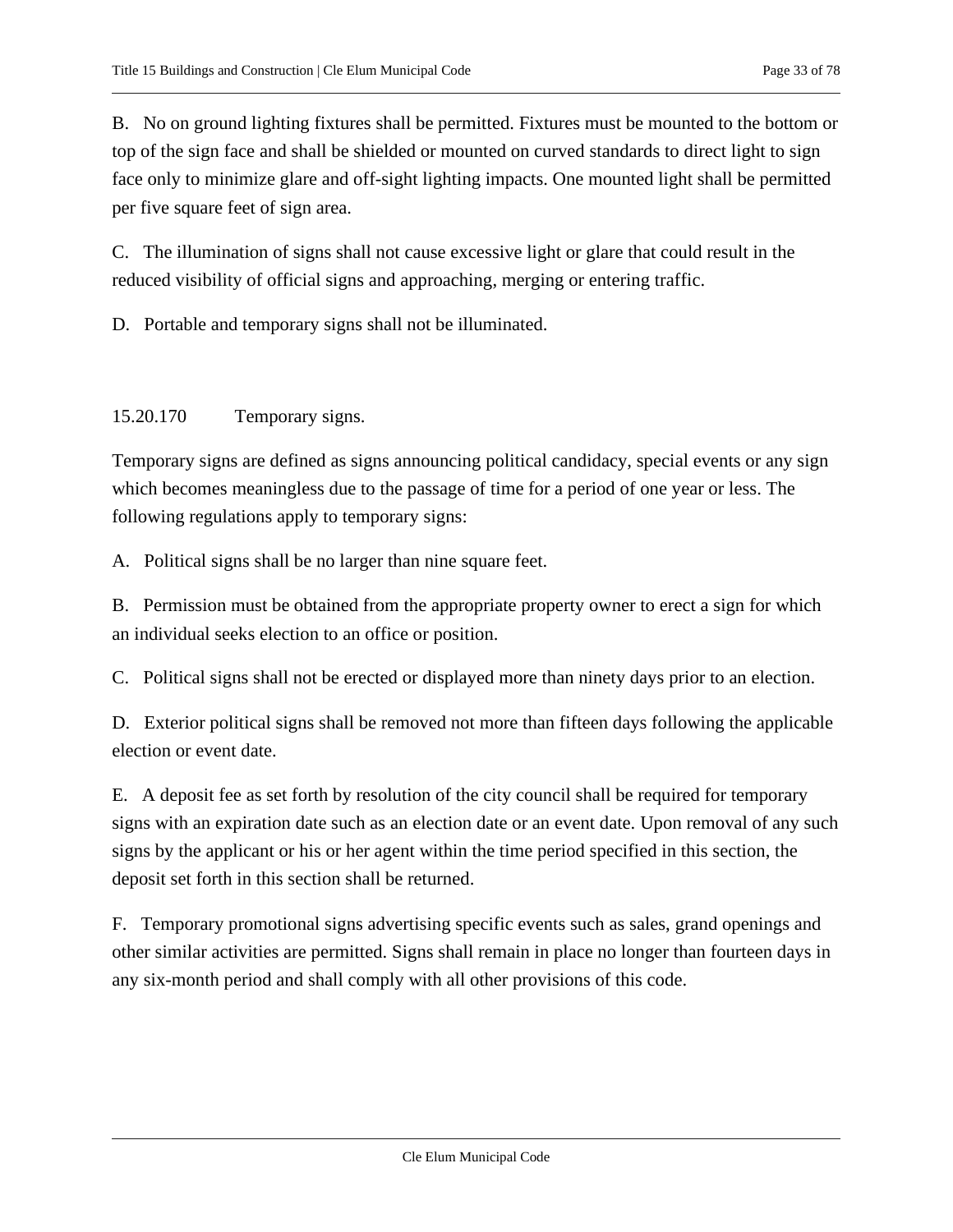### <span id="page-33-0"></span>15.20.175 Nonconforming signs.

A. Existing signs that are nonconforming to the provisions of this chapter are permitted to continue subject to the provisions of subsection  $(B)$  of this section. Nonconforming signs may be replaced by a sign of the same type, size, dimensions and location without losing its nonconforming status. Sandwich board and temporary signs that are nonconforming are not permitted to be continued and shall be made conforming.

### <span id="page-33-3"></span>B. A nonconforming sign shall lose its nonconforming status it:

1. The sign is relocated; or

2. The structure or size of the sign is altered in any way. This section shall exclude normal and routine maintenance; or

3. The sign is not maintained consistent with Section [15.20.195.](#page-33-2)

### <span id="page-33-1"></span>15.20.190 Responsibility of owner.

This chapter shall not be construed to relieve or lessen the responsibility of any person owning or operating or installing any sign for damages to property or injuries to persons caused by the construction, maintenance or operation of any sign or any defect therein, nor shall the city or any agent thereof be held or construed as assuming any such liability or responsibility by reason of the permits, fees and inspections provided for in this chapter. The minimum safety requirements and regulations prescribed in this chapter shall not relieve the property owner nor the person constructing or maintaining a sign from the obligation of taking any additional steps necessary to make and keep the sign safe for persons and property. The city and other public agencies are not responsible for damage caused to signs overhanging the public right-of-way during maintenance operations or construction activities.

#### <span id="page-33-2"></span>15.20.195 Maintenance and safety.

All signs and components thereof must be maintained in good repair and in a safe, neat, clean and attractive condition. Signs that are a danger to the general public shall be repaired or removed at the direction of the city.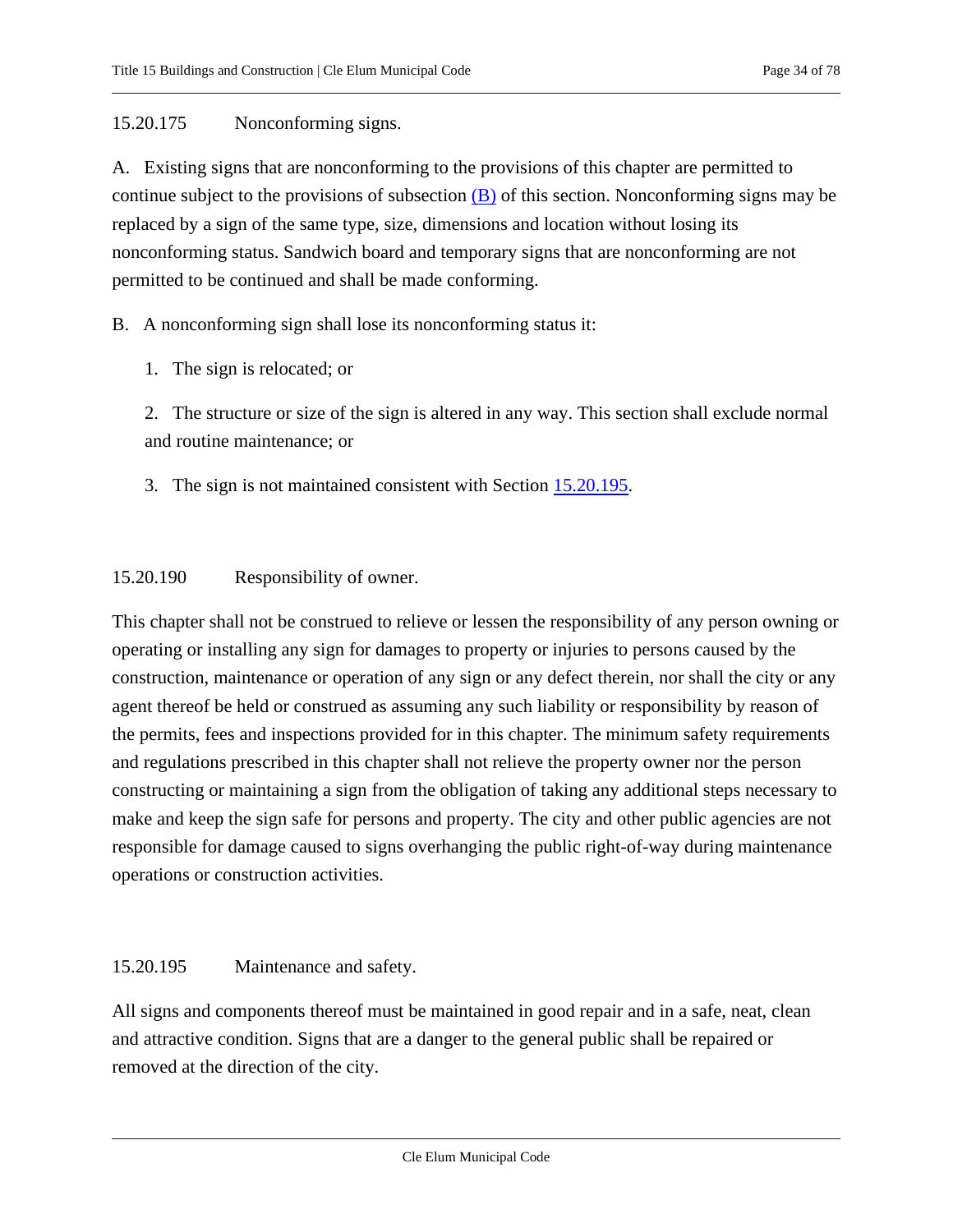#### <span id="page-34-0"></span>15.20.200 Variances.

Variances to dimensional standards may be permitted in accordance with the provisions of Chapter [17.85.](https://cleelum.municipal.codes/CEMC/17.85)

#### <span id="page-34-1"></span>15.20.210 Violation – Penalty.

It is unlawful to erect, construct, enlarge, alter, repair, move, improve, remove, convert, demolish, equip, use or maintain any sign or structure in the city, or cause or permit the same to be done, contrary to or in violation of any of the provisions of this code. Each such person shall be guilty of a separate offense for each and every day or portion thereof during which any violation of any of the provisions of this code is committed, continued, or permitted, and upon conviction of any such violation shall be punished as set forth in the applicable provisions of the Cle Elum Municipal Code.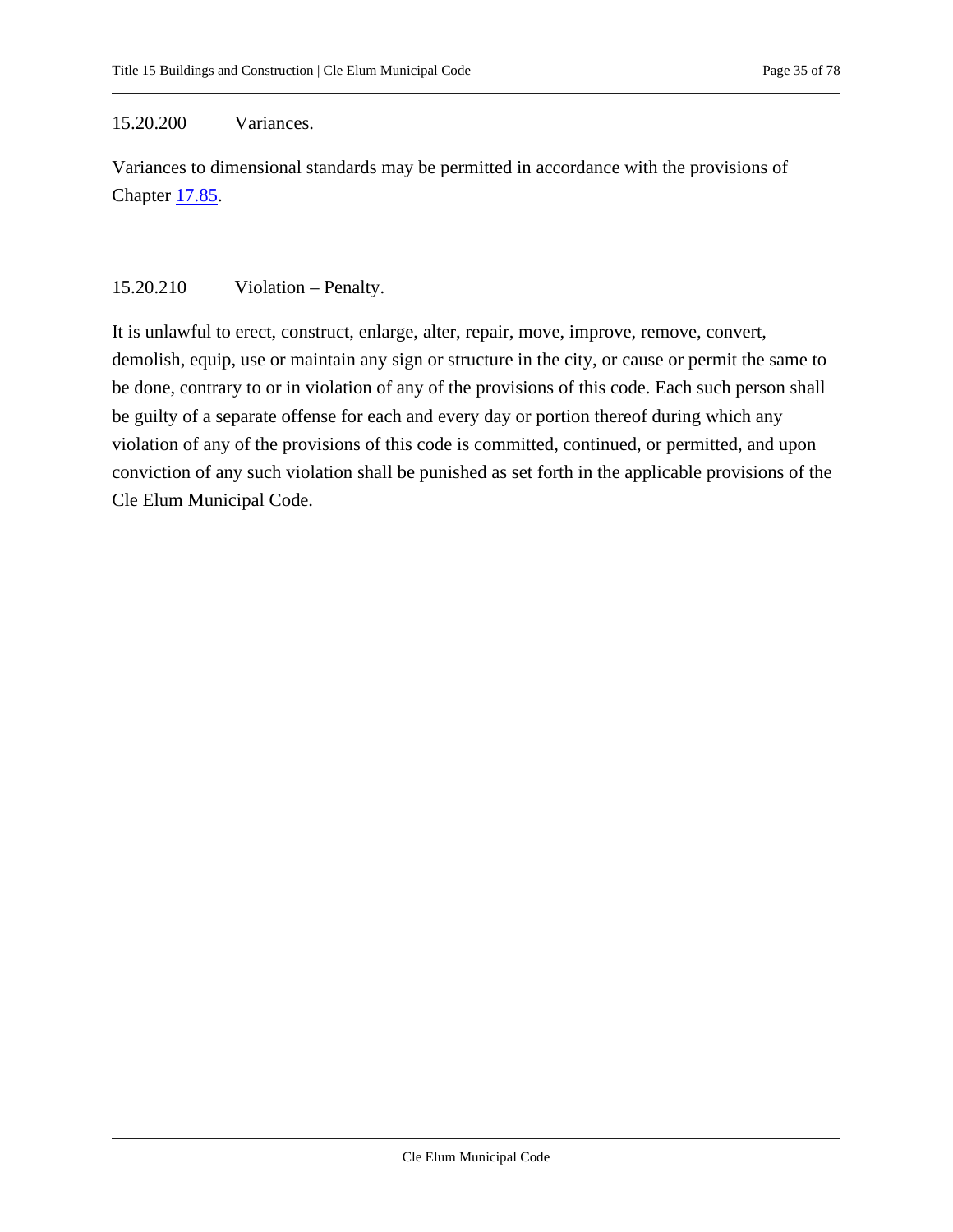# Chapter 15.22 HISTORIC PRESERVATION

#### <span id="page-35-0"></span>Sections:

| 15.22.010 | Title.                                                                  |
|-----------|-------------------------------------------------------------------------|
| 15.22.020 | Purpose.                                                                |
| 15.22.030 | Definitions.                                                            |
| 15.22.040 | Cle Elum historic commission.                                           |
| 15.22.050 | Cle Elum register of historic places.                                   |
| 15.22.060 | Review of changes to Cle Elum register properties.                      |
| 15.22.070 | Review and monitoring of properties for special property tax valuation. |
| 15.22.080 | Relationship to zoning.                                                 |

<span id="page-35-1"></span>15.22.010 Title.

This chapter shall be known and may be cited as the "historic preservation ordinance of the City of Cle Elum."

#### <span id="page-35-2"></span>15.22.020 Purpose.

The purpose of this chapter is to provide for the identification, evaluation, designation, and protection of designated historic and prehistoric resources within the boundaries of the City of Cle Elum and preserve and rehabilitate eligible historic properties within the city for future generations through special valuation, a property tax incentive, as provided in Chapter [84.26](https://cleelum.municipal.codes/WA/RCW/84.26) RCW in order to:

A. Safeguard the heritage of the city as represented by those buildings, districts, objects, sites and structures which reflect significant elements of the city's;

B. Foster civic and neighborhood pride in the beauty and accomplishments of the past, and a sense of identity based on the city's history;

C. Stabilize or improve the aesthetic and economic vitality and values of such sites, improvements and objects;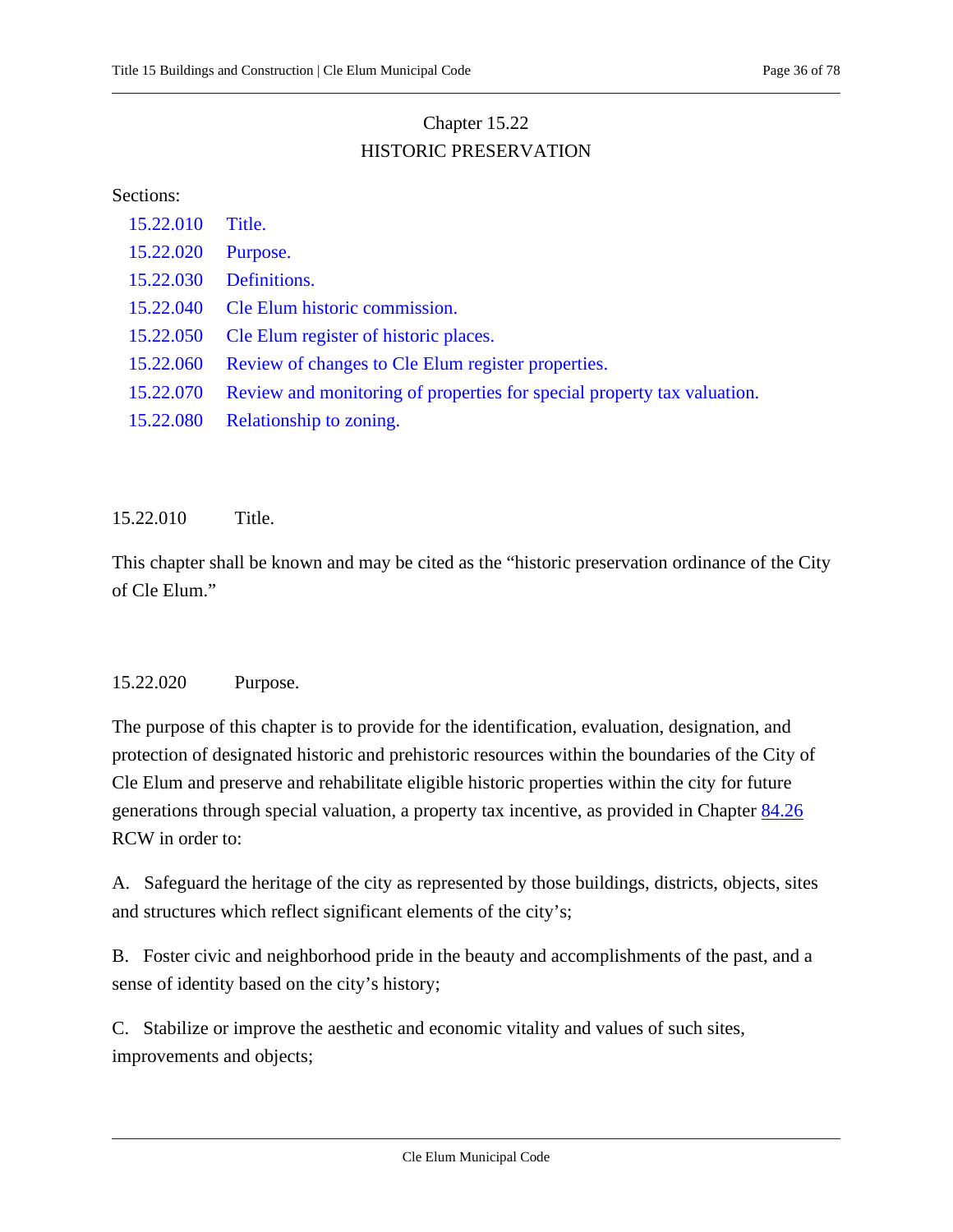D. Assist, encourage and provide incentives to private owners for preservation, restoration, redevelopment and use of outstanding historic buildings, districts, objects, sites and structures;

E. Promote and facilitate the early identification and resolution of conflicts between preservation of historic resources and alternative land uses; and

F. Conserve valuable material and energy resources by ongoing use and maintenance of the existing built environment.

# <span id="page-36-0"></span>15.22.030 Definitions.

The following words and terms when used in this chapter shall mean as follows, unless a different meaning clearly appears from the context:

"Actual cost of rehabilitation" means costs incurred within twenty-four months prior to the date of application and directly resulting from one or more of the following:

1. Improvements to an existing building located on or within the perimeters of the original structure;

2. Improvements outside of but directly attached to the original structure which are necessary to make the building fully usable but shall not include rentable/habitable floor-space attributable to new construction;

3. Architectural and engineering services attributable to the design of the improvements;

4. All costs defined as "qualified rehabilitation expenditures" for purposes of the federal historic preservation investment tax credit.

"Building" means a structure constructed by human beings. This includes both residential and nonresidential buildings, main and accessory buildings.

"Certificate of appropriateness" means the document indicating that the commission has reviewed the proposed changes to a local register property or within a local register historic district and certified the changes as not adversely affecting the historic characteristics of the property which contribute to its designation.

"Certified local government" or "CLG" means the designation reflecting that the local government has been jointly certified by the State Historic Preservation Officer and the National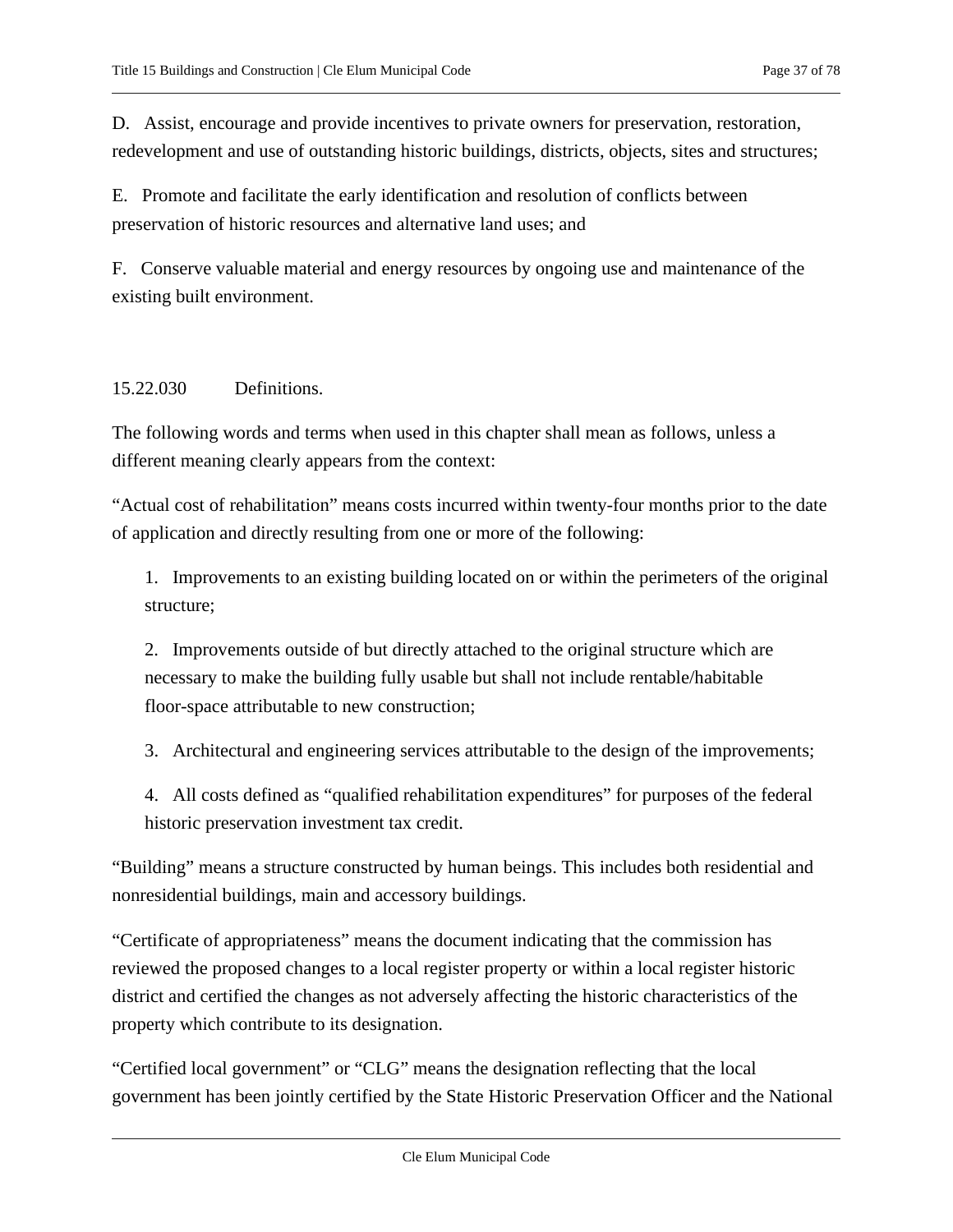Park Service as having established its own historic preservation commission and a program meeting federal and state standards.

"Class of properties eligible to apply for special valuation" means all properties in Cle Elum listed on the National Register of Historic Places or certified as contributing to a National Register Historic District which have been substantially rehabilitated at a cost and within a time period which meets the requirements set forth in Chapter [84.26](https://cleelum.municipal.codes/WA/RCW/84.26) RCW, until Cle Elum becomes a certified local government (CLG). Once a CLG, the class of properties eligible to apply for special valuation means all properties listed on the Cle Elum register of historic places or properties certified as contributing to a Cle Elum register historic district which have been substantially rehabilitated at a cost and within a time period which meets the requirements set forth in Chapter [84.26](https://cleelum.municipal.codes/WA/RCW/84.26) RCW.

"Cle Elum historic inventory" or "inventory" means the comprehensive inventory of historic and prehistoric resources within the boundaries of the City of Cle Elum.

"Cle Elum historic preservation commission" or "commission" means the commission created by Section [15.22.040](#page-40-0) in this chapter.

"Cle Elum register of historic places," "local register," or "register" mean the listing of locally designated properties provided for in Section [15.22.050](#page-43-0) in this chapter.

"Cost" means the actual cost of rehabilitation, which cost shall be at least twenty-five percent of the assessed valuation of the historic property, exclusive of the assessed value attributable to the land, prior to rehabilitation.

"District" means a geographically definable area urban or rural, small or large – possessing a significant concentration, linkage, or continuity of sites buildings, structures, and/or objects united by past events or aesthetically by plan or physical development.

"Emergency repair" means work necessary to prevent destruction or dilapidation to real property or structural appurtenances thereto immediately threatened or damaged by fire, flood, earthquake or other disaster.

"Historic property" means real property together with improvements thereon, except property listed in a register primarily for objects buried below ground, which is listed in a local register of a certified local government or the National Register of Historic Places.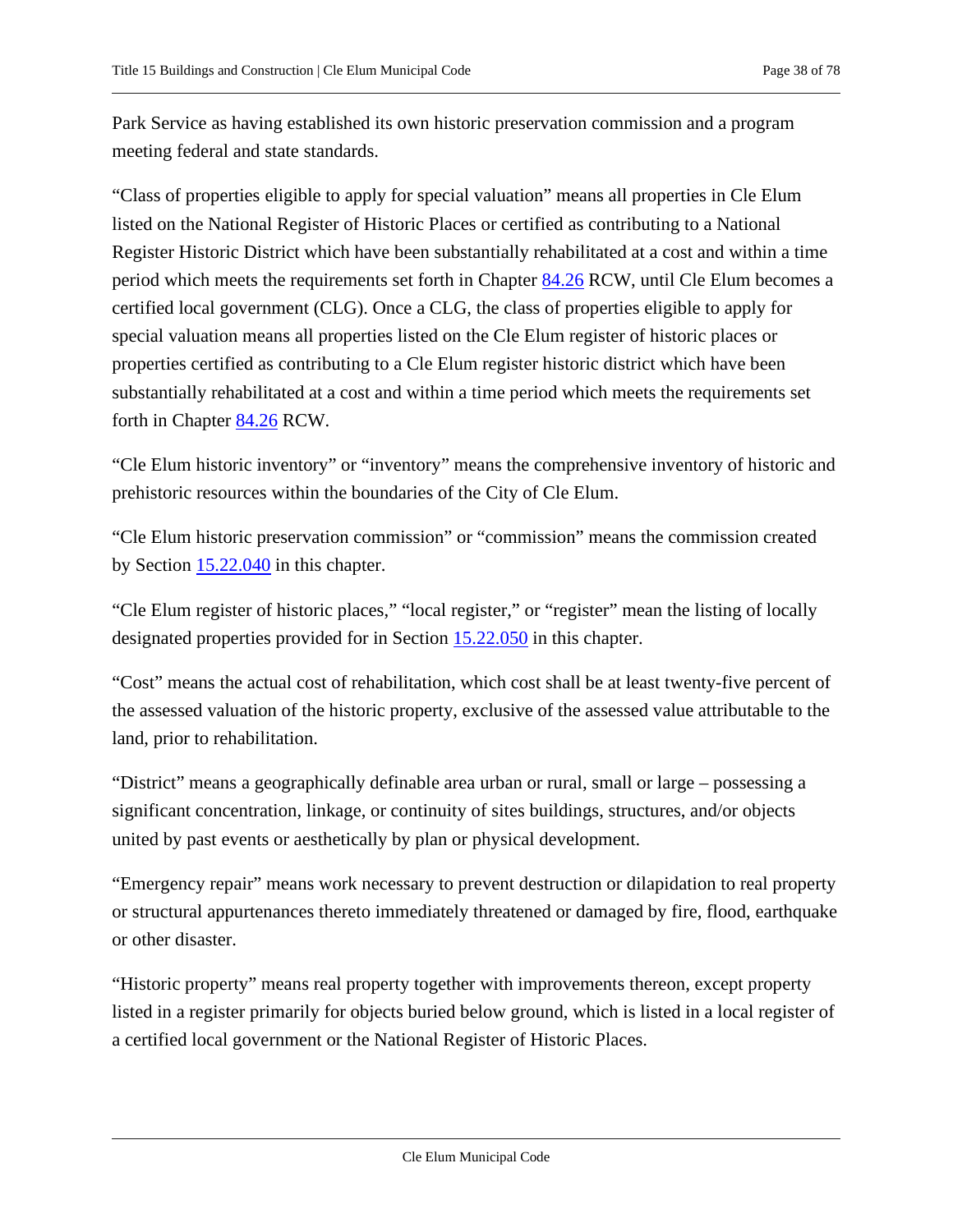"Incentives" are such rights or privileges or combination thereof which the city council, or other local, state, or federal public body or agency, by virtue of applicable present or future legislation, may be authorized to grant or obtain for the owner(s) of register properties. Examples of economic incentives, include, but are not limited to, tax relief, conditional use permits, rezoning, street vacation, planned unit development, transfer of development rights, facade easements, gifts, preferential leasing policies, beneficial placement of public improvements or amenities, or the like.

"Local review board" or "board" used in Chapter [84.26](https://cleelum.municipal.codes/WA/RCW/84.26) RCW and Chapter [254-20](https://cleelum.municipal.codes/WA/WAC/254-20) WAC for the special valuation of historic properties means the commission created in Section [15.22.040](#page-40-0) in this chapter.

"National Register of Historic Places" means the national listing of properties significant to our cultural history because of their documented importance to our history, architectural history, engineering or cultural heritage.

"Object" means a thing of functional, aesthetic, cultural, historical or scientific value that may be, by nature or design, movable yet related to a specific setting or environment.

"Ordinary repair and maintenance" means work for which a permit issued by the City of Cle Elum is not required by law, and where the purpose and effect of such work is to correct any deterioration or decay of or damage to the real property or structure appurtenance therein and to restore the same, as nearly as may be practicable, to the condition prior to the occurrence of such deterioration, decay, or damage.

"Owner" of property is the fee simple owner of record as exists on the Kittitas County assessor's records.

"Significance" or "significant" used in the context of historic significance means the following: a property with local, state, or national significance is one which helps in the understanding of the history or prehistory of the local area, state, or nation (whichever is applicable) by illuminating the local, statewide, or nationwide impact of the events or persons associated with the property, or its architectural type or style in information potential. The local area can include Cle Elum, Kittitas County, Central Washington or a modest geographic or cultural area, such as a neighborhood. Local significance may apply to a property that illustrates a theme that is important to one or more localities; state significance to a theme important to the history of the state; and national significance to property of exceptional value in representing or illustrating an important theme in the history of the nation.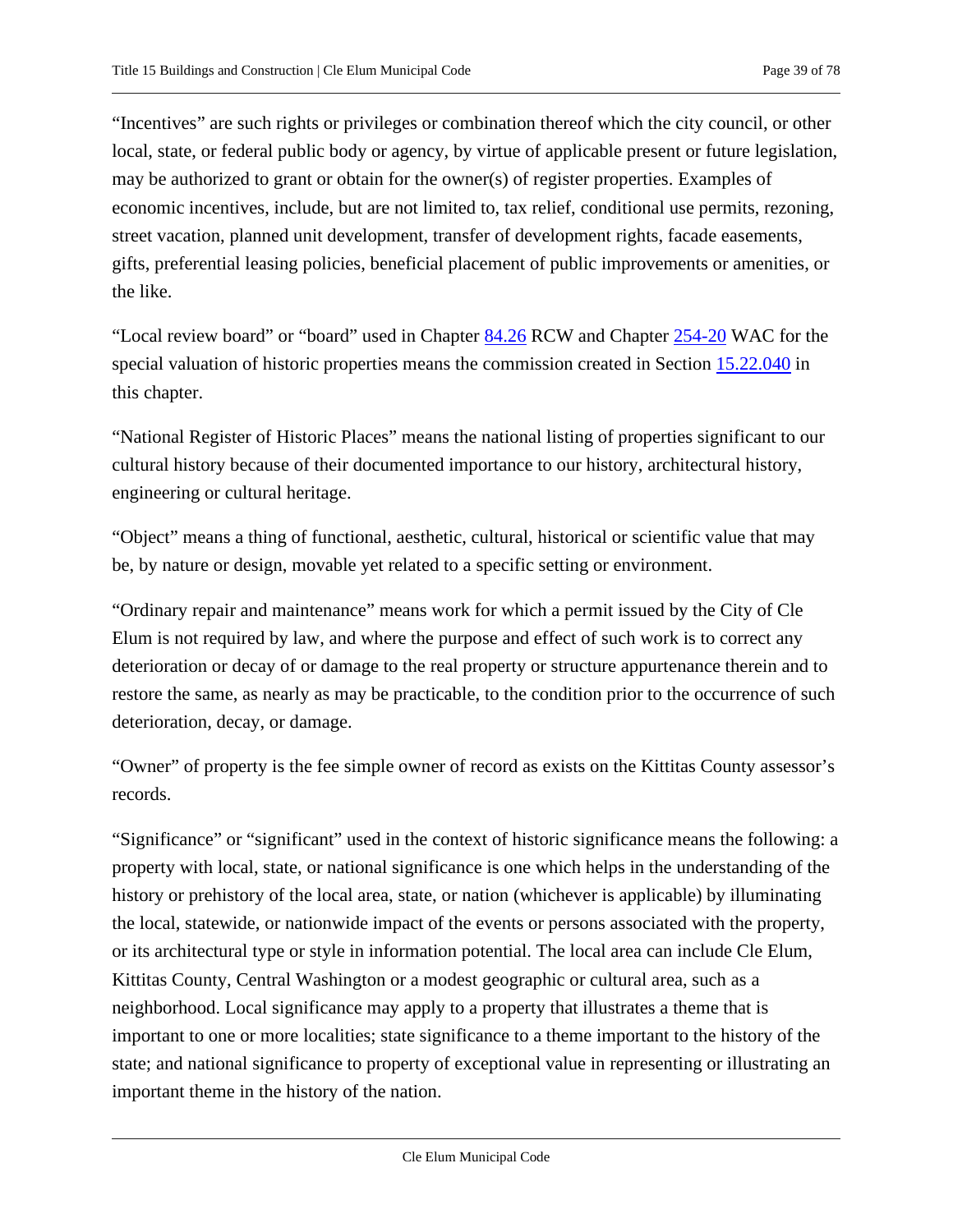"Site" means a place where a significant event or pattern of events occurred. It may be the location of prehistoric or historic occupation or activities that may be marked by physical remains; or it may be the symbolic focus of a significant event or pattern of events that may not have been actively occupied. A site may be the location of ruined or now nonextant building or structure of the location itself possesses historic cultural or archaeological significance.

"Special valuation for historic properties" or "special valuation" means the local option program which when implemented makes available to property owners a special tax valuation for rehabilitation of historic properties under which the assessed value of an eligible historic property is determined at a rate that excludes, for up to ten years, the actual cost of the rehabilitation. (Chapter [84.26](https://cleelum.municipal.codes/WA/RCW/84.26) RCW).

"State Register of Historic Places" means the state listing of properties significant to the community, state, or nation but which may or may not meet the criteria of the National Register.

"Structure" means a work made up of interdependent and interrelated parts in a definite pattern of organization. Generally constructed by man, it is often an engineering project.

"Universal Transverse Macerator" or "UTM" means the grid zone in metric measurement providing for an exact point of numerical reference.

"Waiver of a certificate of appropriateness" or "waiver" means the document indicating that the commission has reviewed the proposed whole or partial demolition of a local register property or in a local register historic district and failing to find alternatives to demolition has issued a waiver of a certificate of appropriateness which allows the building or zoning official to issue a permit for demolition.

"Washington State Advisory Council's Standards for the Rehabilitation and Maintenance of Historic Properties" or "State Advisory's Council's Standards" means the rehabilitation and maintenance standards used by the Cle Elum historic preservation commission as minimum requirements for determining whether or not a historic property is eligible for special valuation and whether or not the property continues to be eligible for special valuation once it has been so classified.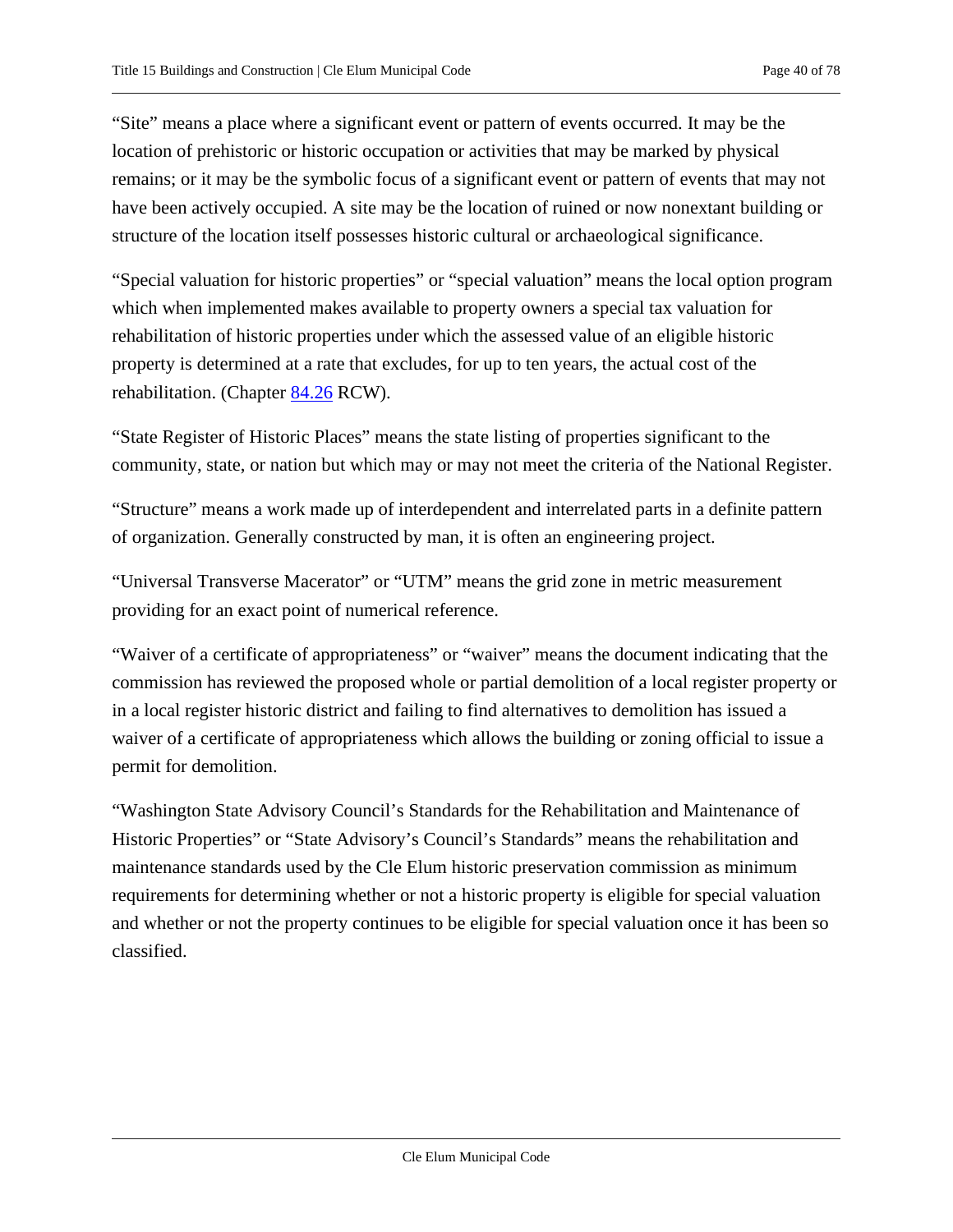# <span id="page-40-0"></span>15.22.040 Cle Elum historic commission.

A. *Creation and Size.* There is hereby established a Cle Elum historic preservation commission, consisting of five members, as provided in subsection  $(B)$  of this section. Members of the Cle Elum historic preservation commission shall be appointed by the mayor and approved by the city council and at least three members of the commission shall live within the corporate limits of the City of Cle Elum, and the other members must reside within unincorporated Kittitas County, lying within the boundaries of Cle Elum-Roslyn School District No. 404, except as provided in subsection  $(B)(2)$  of this section.

# <span id="page-40-1"></span>B. *Composition of the Commission.*

1. All members of the commission must have a demonstrated interest and competence in historic preservation and possess qualities of impartiality and broad judgment.

<span id="page-40-2"></span>2. The commission shall always include at least two professionals who have experience in identifying, evaluating, and protecting historic resources and are selected from among the disciplines of architecture, history, architectural history, historic preservation, planning, archaeology, anthropology, cultural geography, curation, real estate or related disciplines. The commission action that would otherwise be valid shall not be rendered invalid by the temporary vacancy of one or all of the professional positions, unless the commission action is related to meeting certified local government (CLG) responsibilities cited in the certification agreement between the mayor and the State Historic Preservation Officer on behalf of the state. Furthermore, exception to the residency requirement of commission members may be granted by the mayor and city council in order to obtain representatives from these disciplines.

3. In making appointments, the mayor may consider names submitted from any source, but the mayor shall notify history, city and county development related organizations of vacancies so that names of interested and qualified individuals may be submitted by such organizations for consideration along with names from any other source.

C. *Terms.* The original appointment of members to the commission shall be as follows: three for two years, and two for three years. Thereafter, appointments shall be made for a three year term. Vacancies shall be filled by the mayor for an unexpired term in the same manner as the original appointment.

D. *Powers and Duties.* The major responsibility of the historic preservation commission is to identify and actively encourage the conservation of the city's historic resources by initiating and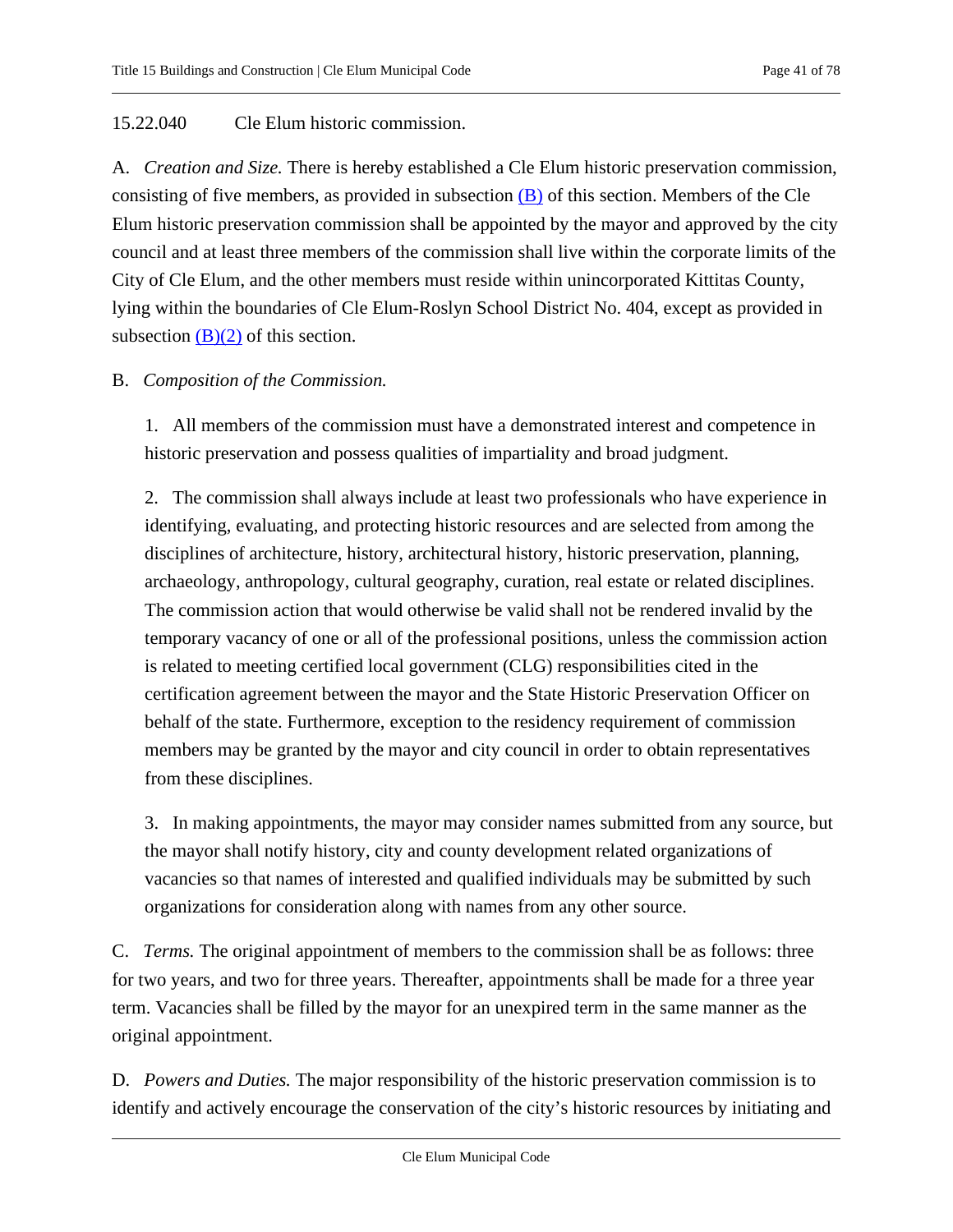maintaining a register of historic places and reviewing proposed changes to register properties; to raise community awareness of the city's history and historic resources; and to serve as the city's primary resource in matters of history, historic planning, and preservation. In carrying out these responsibilities, the historic preservation commission shall engage in the following:

1. Conduct and maintain a comprehensive inventory of historic resources within the boundaries of the City of Cle Elum and known as the Cle Elum historic inventory, and publicize and periodically update inventory results. Properties listed on the inventory shall be recorded on official zoning records with an "HI" (for historic inventory designation). This designation shall not change or modify the underlying zone classification;

2. Initiate and maintain the Cle Elum register of historic places. This official register shall be compiled of buildings, structures, sites, objects, and districts identified by the commission as having historic significance worthy of recognition and protection by the City of Cle Elum and encouragement of efforts by owners to maintain, rehabilitate, and preserve properties;

<span id="page-41-0"></span>3. Review nominations to the Cle Elum register of historic places according to criteria in CEMC Section [15.22.050](#page-43-0) and adopt standards in its rules to be used to guide this review;

<span id="page-41-1"></span>4. Review proposals to construct, change, alter, modify, remodel, move, demolish, or significantly affect properties or districts on the register as provided in CEMC Section [15.22.060;](#page-46-0) and adopt standards in its rules to be used to guide this review and the issuance of a certificate of appropriateness or waiver;

5. Provide for the review either by the commission or its staff of all applications for approvals, permits, environmental assessments or impact statements, and other similar documents pertaining to identified historic resources or adjacent properties;

<span id="page-41-2"></span>6. Conduct all commission meetings in compliance with Chapter [42.30](https://cleelum.municipal.codes/WA/RCW/42.30) RCW, Open Public Meetings Act, to provide for adequate public participation and adopt standards in its rules to guide this action;

7. Participate in, promote and conduct public information, educational and interpretive programs pertaining to historic and prehistoric resources;

8. Establish liaison support, communication and cooperation with federal, state, and other local government entities which will further historic preservation objectives, including public education, within the Cle Elum area;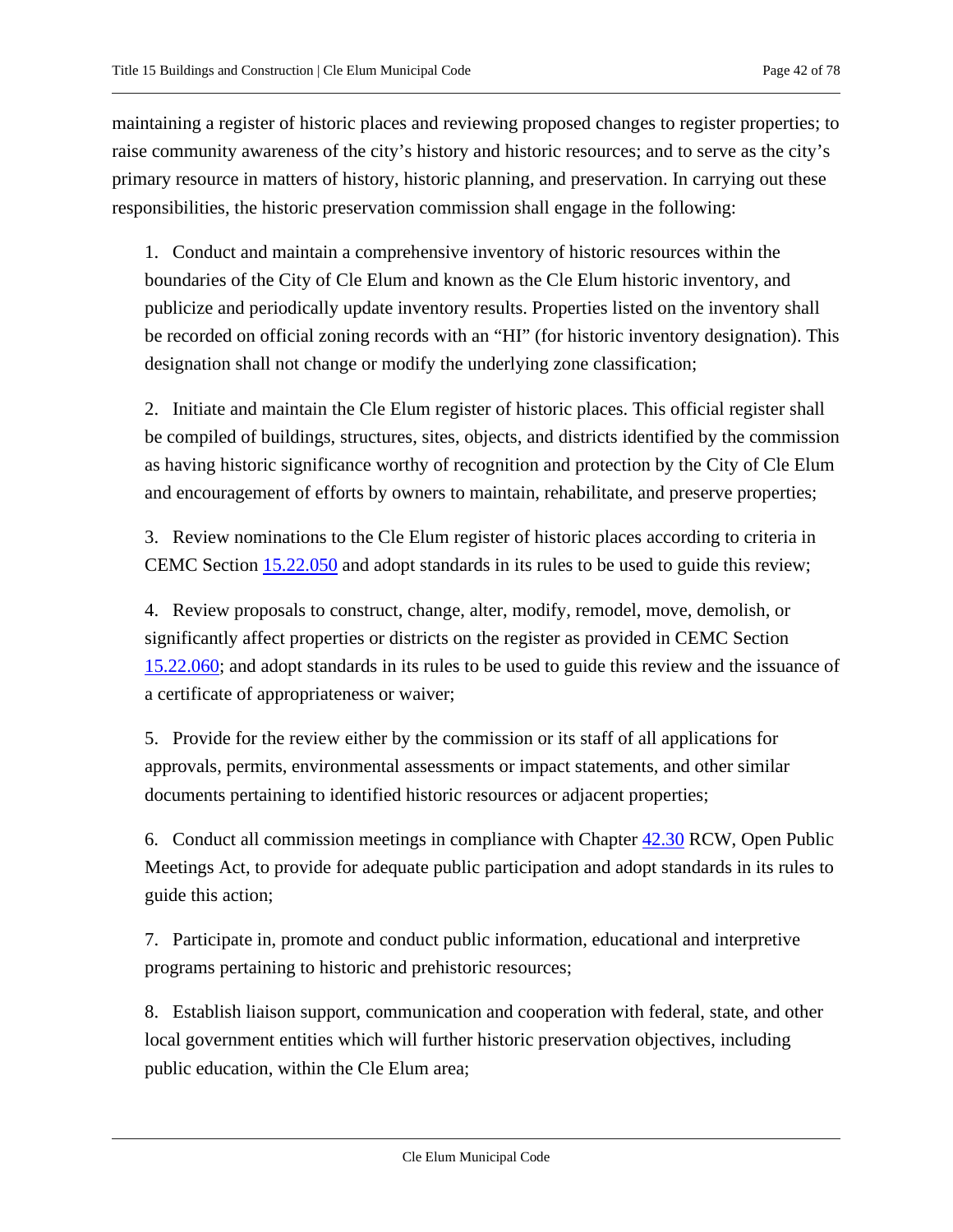9. Review and comment to the city council on land use, housing and redevelopment, municipal improvement and other types of planning and programs undertaken by any agency of the City of Cle Elum, other neighboring communities, the county, the state or federal governments, as they relate to historic resources of the City of Cle Elum;

10. Advise the city council and the chief local elected official generally on matters of Cle Elum's history and historic preservation;

11. Perform other related functions assigned to the commission by the city council or the chief local elected official;

12. Provide information to the public on methods of maintaining and rehabilitating historic properties. This may take the form of pamphlets, newsletters, workshops, or similar activities;

13. Officially recognize excellence in the rehabilitation of historic buildings, structures, sites and districts, and new construction in historic areas; and encourage appropriate measures for such recognition;

14. Be informed about and provide information to the public and city departments on incentives for preservation of historic resources including legislation, regulations and codes which encourage the use and adaptive reuse of historic properties;

15. Review nominations to the State and National Registers of Historic Places;

16. Investigate and report to the city council on the use of various federal, state, local or private funding sources available to promote historic resource preservation in the City of Cle Elum;

17. Serve as the local review board for special valuation and:

a. Make determination concerning the eligibility of historic properties for special valuation,

b. Verify that the improvements are consistent with the Washington state advisory council's standards for rehabilitation and maintenance,

c. Enter into agreements with property owners for the duration of the special valuation period as required under WAC  $254-20-070(2)$ ,

d. Approve or deny applications for special valuation,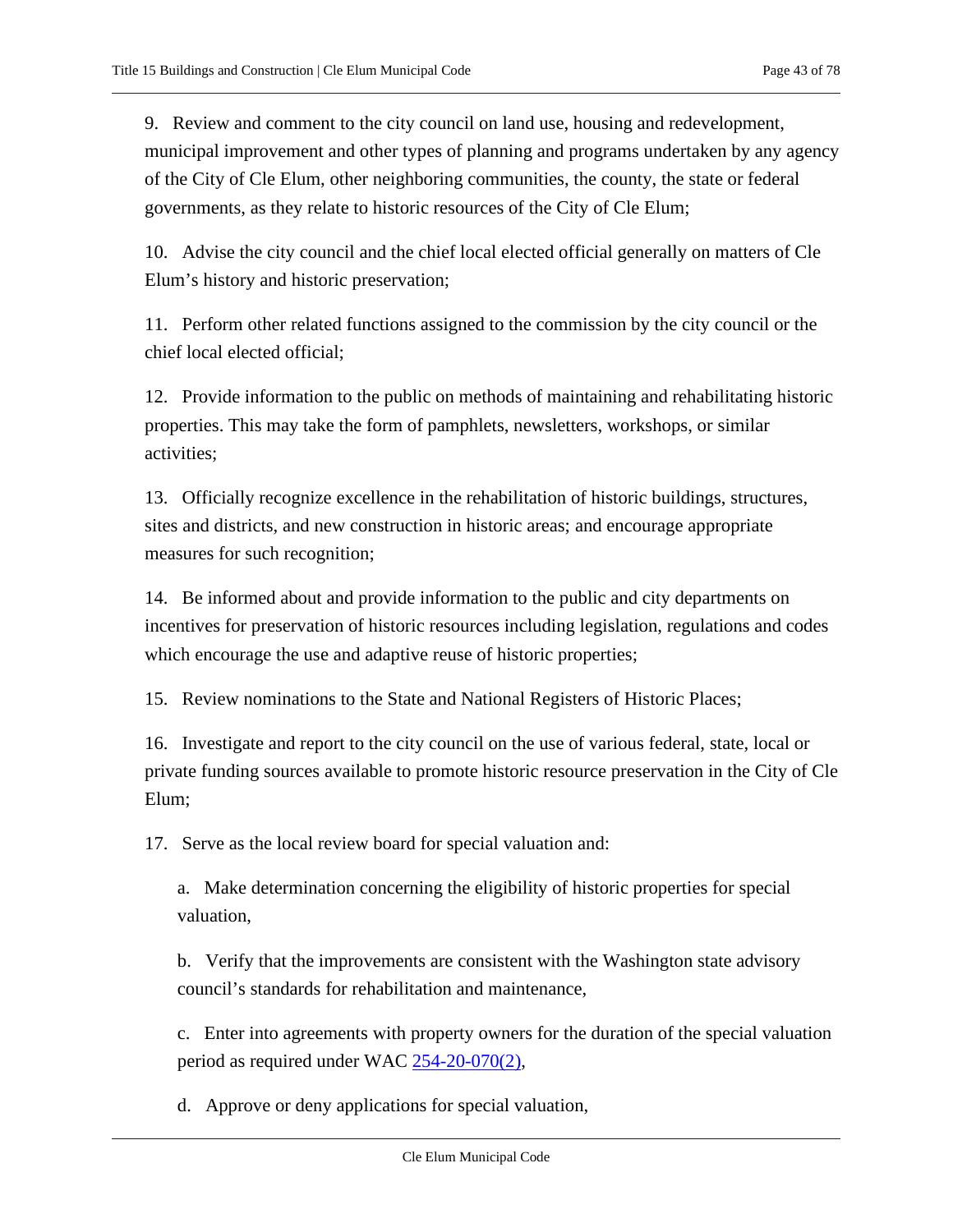e. Monitor the property for continued compliance with the agreement and statutory eligibility requirements during the ten-year special valuation period, and

f. Adopt bylaws and/or administrative rules and comply with all other local review board responsibilities identified in Chapter [84.26](https://cleelum.municipal.codes/WA/RCW/84.26) RCW;

18. The commission shall adopt rules of procedure to address subsections  $(D)(3)$ ,  $(D)(4)$ , [\(D\)\(6\),](#page-41-2) and this subsection of this chapter.

E. *Compensation.* All members shall serve without compensation.

F. *Rules and Officers.* The commission shall establish and adopt its own rules of procedure, and shall select from among its membership a chairperson and such other officers as may be necessary to conduct the commission's business.

G. *Commission Staff.* Commission and professional staff assistance shall be provided by the city planner with additional assistance and information to be provided by other city departments as may be necessary to aid the commission in carrying out its duties and responsibilities under this chapter.

<span id="page-43-0"></span>15.22.050 Cle Elum register of historic places.

<span id="page-43-1"></span>A. *Criteria for Determining Designation in the Register.* Any building, structure, site, object, or district may be designated for inclusion in the Cle Elum register of historic places if it is significantly associated with the history, architecture, archaeology, engineering, or cultural heritage of the community; if it has integrity; is at least fifty years old, or is of lesser age and has exceptional importance; and if it falls in at least one of the following categories:

1. Is associated with events that have made a significant contribution to the broad patterns of national, state, or local history;

2. Embodies the distinctive architectural characteristics of a type, period, style, or method of design or construction, or represents a significant and distinguishable entity whose components may lack individual distinction;

3. Is an outstanding work of a designer, builder, or architect who has made a substantial contribution to the art;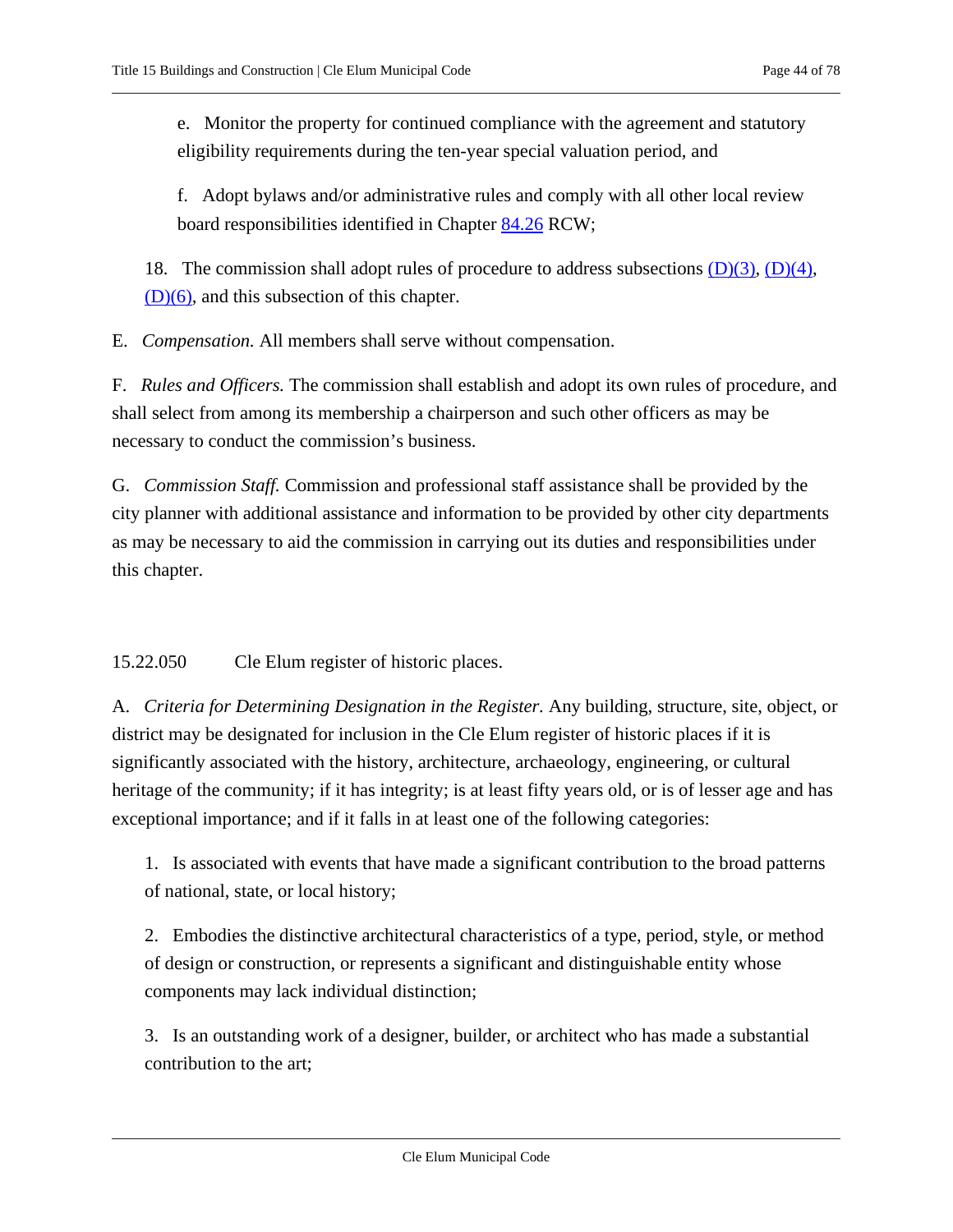4. Exemplifies or reflects special elements of the city's cultural, special, economic, political, aesthetic, engineering, or architectural history;

5. Is associated with the lives of persons significant in national, state, or local history;

6. Has yielded or may be likely to yield important archaeological information related to history or prehistory;

7. Is a building or structure removed from its original location but which is significant primarily for architectural value, or which is the only surviving structure significantly associated with an historic person or event;

8. Is a birthplace or grave of an historical figure of outstanding importance and is the only surviving structure or site associated with that person;

9. Is a cemetery that derives its primary significance from age, from distinctive design features, or from association with historic events, or cultural patterns;

10. Is a reconstructed building that has been executed in a historically accurate manner on the original site;

11. Is a creative and unique example of folk architecture and design created by persons not formally trained in the architectural or design professions, and which does not fit into formal architectural or historical categories.

# <span id="page-44-0"></span>B. *Process for Designating Properties or Districts to the Cle Elum Register of Historic Places.*

1. Any person may nominate a building, structure, site, object, or district for inclusion in the Cle Elum register of historic places. Members of the historic preservation commission or the commission as a whole may generate nominations. In its designation decision, the commission shall consider the Cle Elum historic inventory and the Cle Elum comprehensive plan.

2. In the case of individual properties, the designation shall include the UTM reference and all features – interior and exterior – and outbuildings that contribute to its designation.

3. In the case of districts, the designation shall include description of the boundaries of the district; the characteristics of the district which justifies its designation; and a list of all properties including features, structures, sites, and objects which contribute to the designation of the district.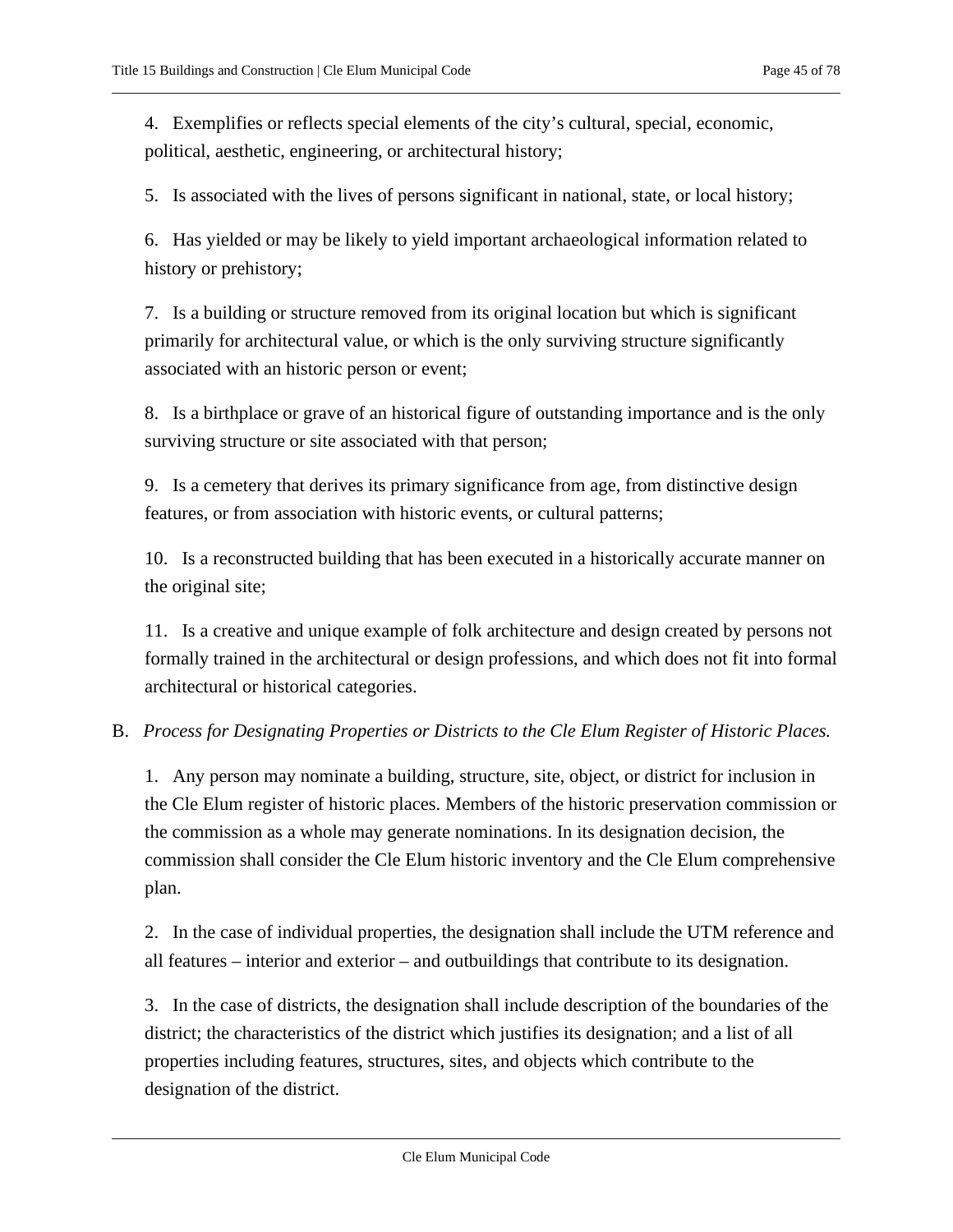4. The historic preservation commission shall consider the merits of the nomination, according to the criteria in subsection  $(A)$  of this section and according to the nomination review standards established in rules, at a public meeting. Adequate notice will be given to the public, the owner(s) and the authors of the nomination, if different, and lessees, if any, of the subject property prior to the public meeting according to standards for public meetings established in rules and in compliance with Chapter [42.30](https://cleelum.municipal.codes/WA/RCW/42.30) RCW, Open Public Meetings Act. Such notice shall include publication in a newspaper of general circulation in Cle Elum and posting of the property. If the commission finds that the nominated property is eligible for the Cle Elum register of historic places, the commission shall make recommendation to the Cle Elum city council that the property be listed in the register with the owner's consent. In the case of historic districts, the commission shall consider a simple majority of property owners to be adequate for owner consent. Owner consent and notification procedures in the case of districts shall be further defined in rules. The public, property owner(s) and the authors of the nomination, if different, and lessees, if any, shall be notified of the listing.

5. Properties listed on the Cle Elum register of historic places shall be recorded on official zoning records with an "HR" (for Historic Register) designation. This designation shall not change or modify the underlying zone classification.

C. *Removal of Properties from the Register.* In the event that any property is no longer deemed appropriate for designation to the Cle Elum register of historic places, the commission may initiate removal from such designation by the same procedure as provided for in establishing the designation, in subsection  $(B)$  of this section. A property may be removed from the Cle Elum register of historic places without the owner's consent.

## D. *Effects of Listing on the Register.*

1. Listing on the Cle Elum register of historic places is an honorary designation denoting significant association with the historic, archaeological, engineering, or cultural heritage of the community. Properties are listed individually or as contributing properties to a historic district.

2. Prior to the commencement of any work on a register property, excluding ordinary repair and maintenance and emergency measures defined in CEMC Section [15.22.060\(B\),](#page-46-1) the owner must request and receive a certificate of appropriateness from the commission for the proposed work. Violation of this rule shall be grounds for the commission to review the property for removal from the register.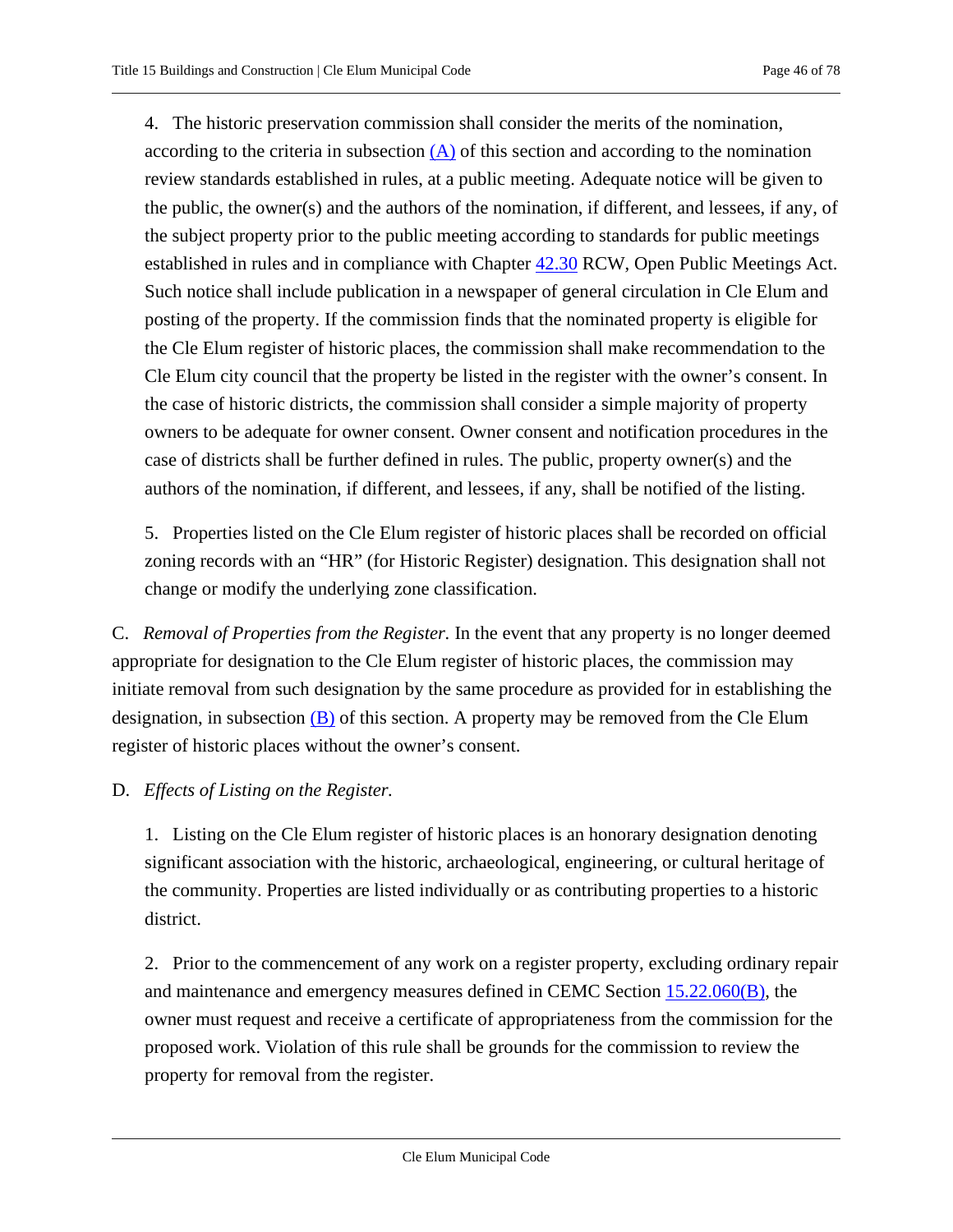3. Prior to whole or partial demolition of a register property, the owner must request and receive a waiver of a certificate of appropriateness.

4. Once the City of Cle Elum is certified as a certified local government (CLG), all properties listed on the Cle Elum register of historic places may be eligible for special tax valuation on their rehabilitation, as provided in CEMC Section [15.22.070.](#page-48-0)

<span id="page-46-0"></span>15.22.060 Review of changes to Cle Elum register properties.

A. *Review Required.* No person shall change the use, construct any new building or structure, or reconstruct, alter, restore, remodel, repair, move, or demolish any existing property on the Cle Elum register of historic places or within a historic district on the Cle Elum register without review by the commission and without receipt of a certificate of appropriateness, or in the case of demolition, a waiver, as a result of the review. The review shall apply to all features of the property, interior and exterior, that contribute to its designation and are listed on the nomination form. Information required by the commission to review the proposed changes is established in rules.

<span id="page-46-1"></span>B. *Exemptions.* The following activities do not require a certificate of appropriateness or review by the commission: ordinary repair and maintenance – which includes painting – or emergency measures defined in CEMC Section [15.22.030.](#page-36-0)

### C. *Review Process.*

1. *Requests for Review and Issuance of a Certificate of Appropriateness or Waiver.* The building or zoning official shall report any application for a permit to work on a designated Cle Elum register property or in a Cle Elum register historic district to the commission. If the activity is not exempt from review, the commission or professional staff shall notify the applicant of the review requirements. The building or zoning official shall not issue any such permit until a certificate of appropriateness or a waiver is received from the commission but shall work with the commission in considering building and fire code requirements.

2. *Commission Review.* The owner or his/her agent (architect, contractor, lessee, etc.) shall apply to the commission for a review of proposed changes on a Cle Elum register property or within a Cle Elum register historic district and request a certificate of appropriateness or, in the case of demolition, a waiver. Each application for review of proposed changes shall be accompanied by such information as is required by the commission established in its rules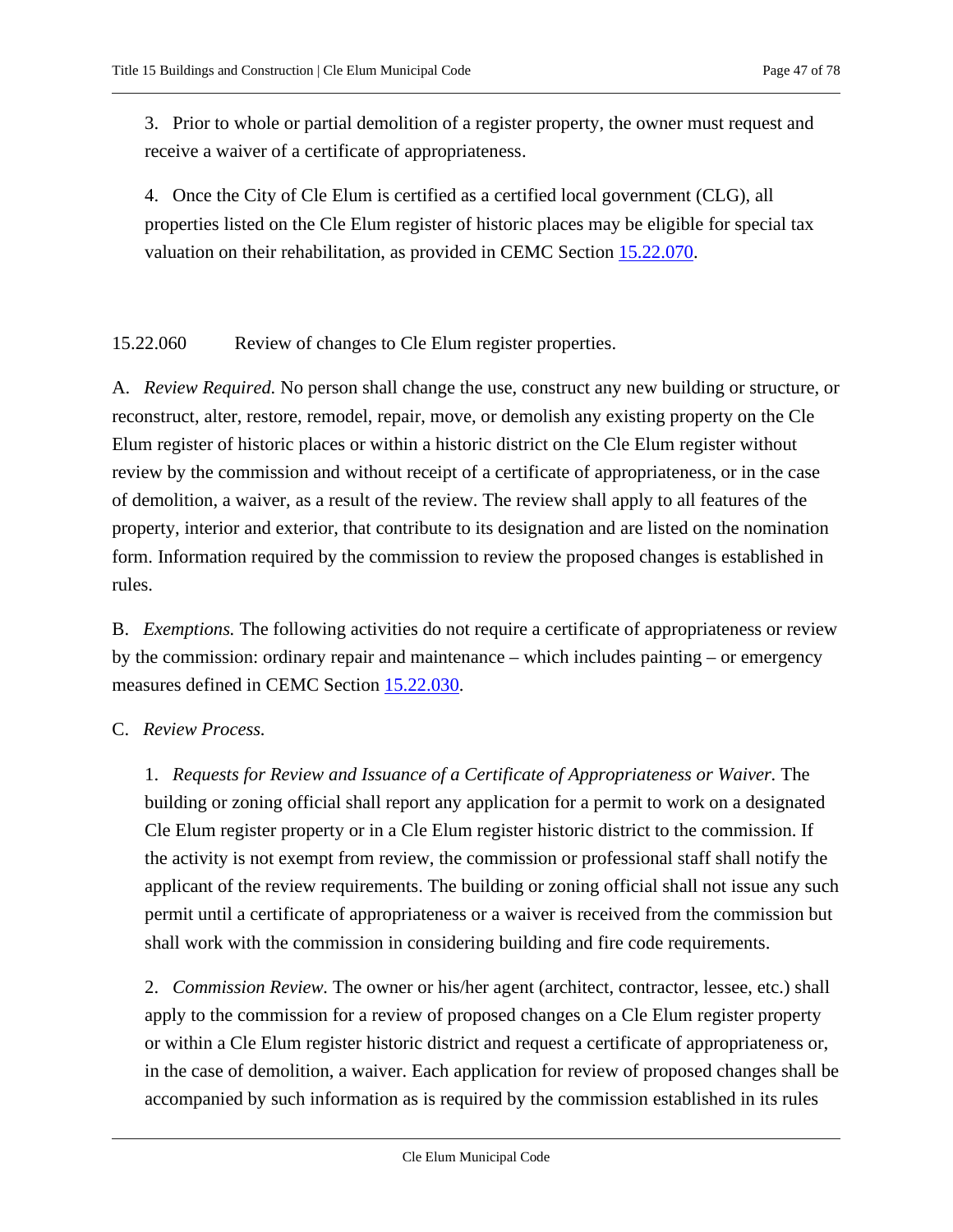for the proper review of the proposed project. The commission shall meet with the applicant and review the proposed work according to the design review criteria established in rules. Unless legally required, there shall be no notice, posting, or publication requirements for action on the application, but all such actions shall be made at regular meetings of the commission. The commission shall complete its review and make its recommendations within thirty calendar days of the date of receipt of the application. If the commission is unable to process the request, the commission may ask for an extension of time. The commission's recommendations shall be in writing and shall state the findings of fact and reasons relied upon in reaching its decision. Any conditions agreed to by the applicant in this review process shall become conditions of approval of the permits granted. If the owner agrees to the commission's recommendations, a certificate of appropriateness shall be awarded by the commission according to standards established in the commission's rules. The commission's recommendations and, if awarded, the certificate of appropriateness shall be transmitted to the building or zoning official. If a certificate of appropriateness is awarded, the building or zoning official may then issue the permit.

3. *Demolition.* A waiver of the certificate of appropriateness is required before a permit may be issued to allow whole or partial demolition of a designated Cle Elum register property or in a Cle Elum register historic district. The owner or his/her agent shall apply to the commission for a review of the proposed demolition and request a waiver. The applicant shall meet with the commission in an attempt to find alternatives to demolition. These negotiations may last no longer than forty-five calendar days from the initial meeting of the commission, unless either party requests an extension. If no request for an extension is made and no alternative to demolition has been agreed to, the commission shall act and advise the official in charge of issuing a demolition permit of the approval or denial of the waiver of a certificate of appropriateness. Conditions in the case of granting a demolition permit may include allowing the commission up to forty-five additional calendar days to develop alternatives to demolition. When issuing a waiver the board may require the owner to mitigate the loss of the Cle Elum register property by means determined by the commission at the meeting. Any conditions agreed to by the applicant in this review process shall become conditions of approval of the permits granted. After the property is demolished, the commission shall initiate removal of the property from the register.

4. *Appeal of Approval or Denial of a Waiver of a Certificate of Appropriateness.* The commission's decision regarding a waiver of a certificate of appropriateness may be appealed to the city council within ten days. The appeal must state the grounds upon which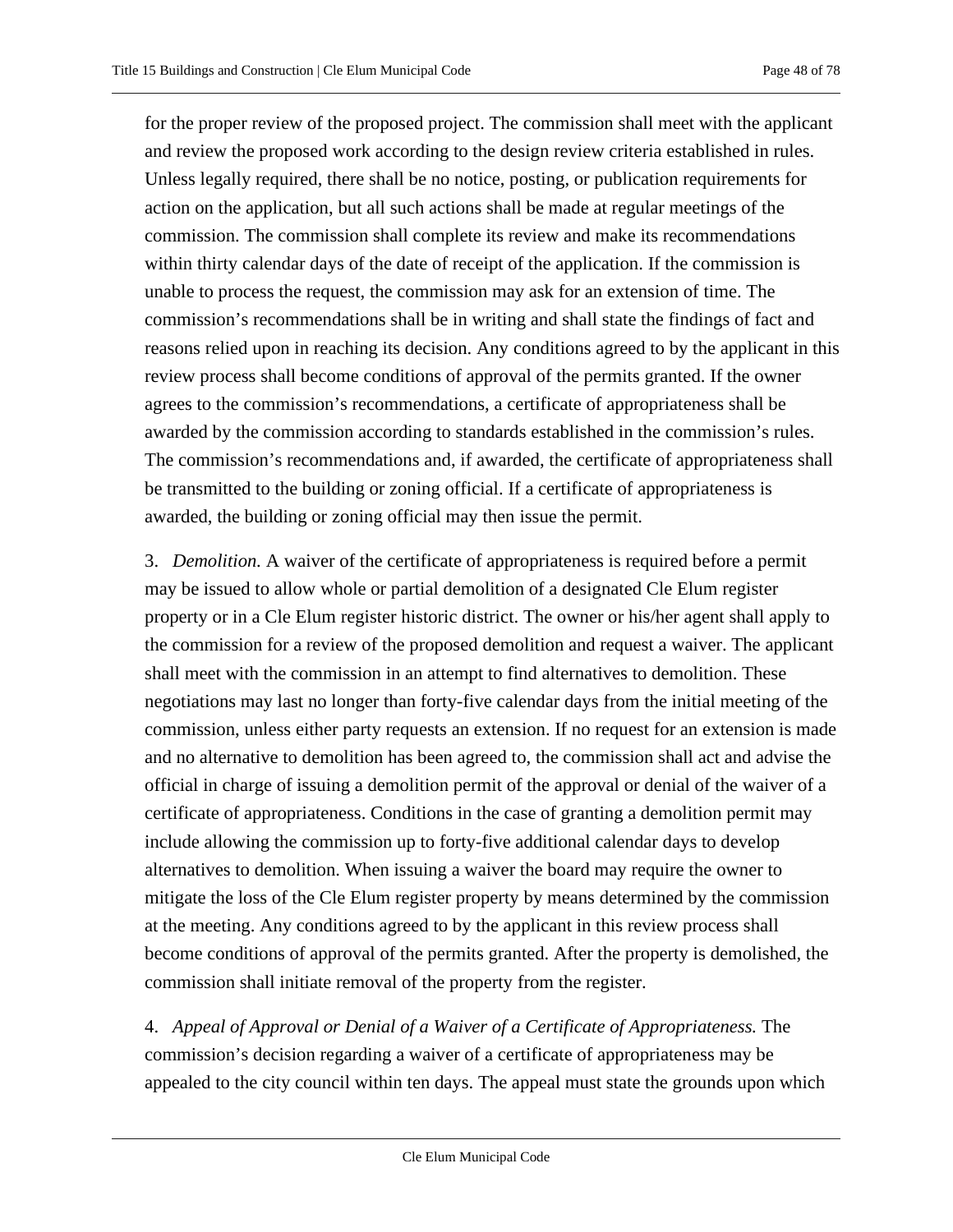the appeal is based. The appeal shall be reviewed by the council only on the records of the commission. Appeal of council's decision regarding a waiver of a certificate of appropriateness may be appealed to superior court.

5. *Certificate of Appropriateness or Waiver Application Fee.* An application for a certificate of appropriateness or waiver application shall be accompanied by the fee for such application as set forth by resolution of the city council.

<span id="page-48-0"></span>15.22.070 Review and monitoring of properties for special property tax valuation.

### A. *Time Lines.*

1. Applications shall be forwarded to the commission by the assessor within ten calendar days of filing.

2. Applications shall be reviewed by the commission before December 31 of the calendar year in which the application is made.

3. Commission decisions regarding the applications shall be certified in writing and filed with the assessor within ten calendar days of issuance.

B. *Procedure.*

1. The assessor forwards the application(s) to the commission;

2. The commission reviews the application(s), consistent with its rules of procedure, and determines if the application(s) are complete and if the properties meet the criteria set forth in WAC  $254-20-070(1)$  and listed in subsection [\(C\)](#page-49-0) of this section:

a. If the commission finds the properties meet all the criteria, then, on behalf of the City of Cle Elum, it enters into a historic preservation special valuation agreement (set forth in WAC  $254-20-120$  and in  $(D)$  of this section with the owner. Upon execution of the agreement between the owner and commission, the commission approves the application(s),

b. If the commission determines the properties do not meet all the criteria, then it shall deny the application(s);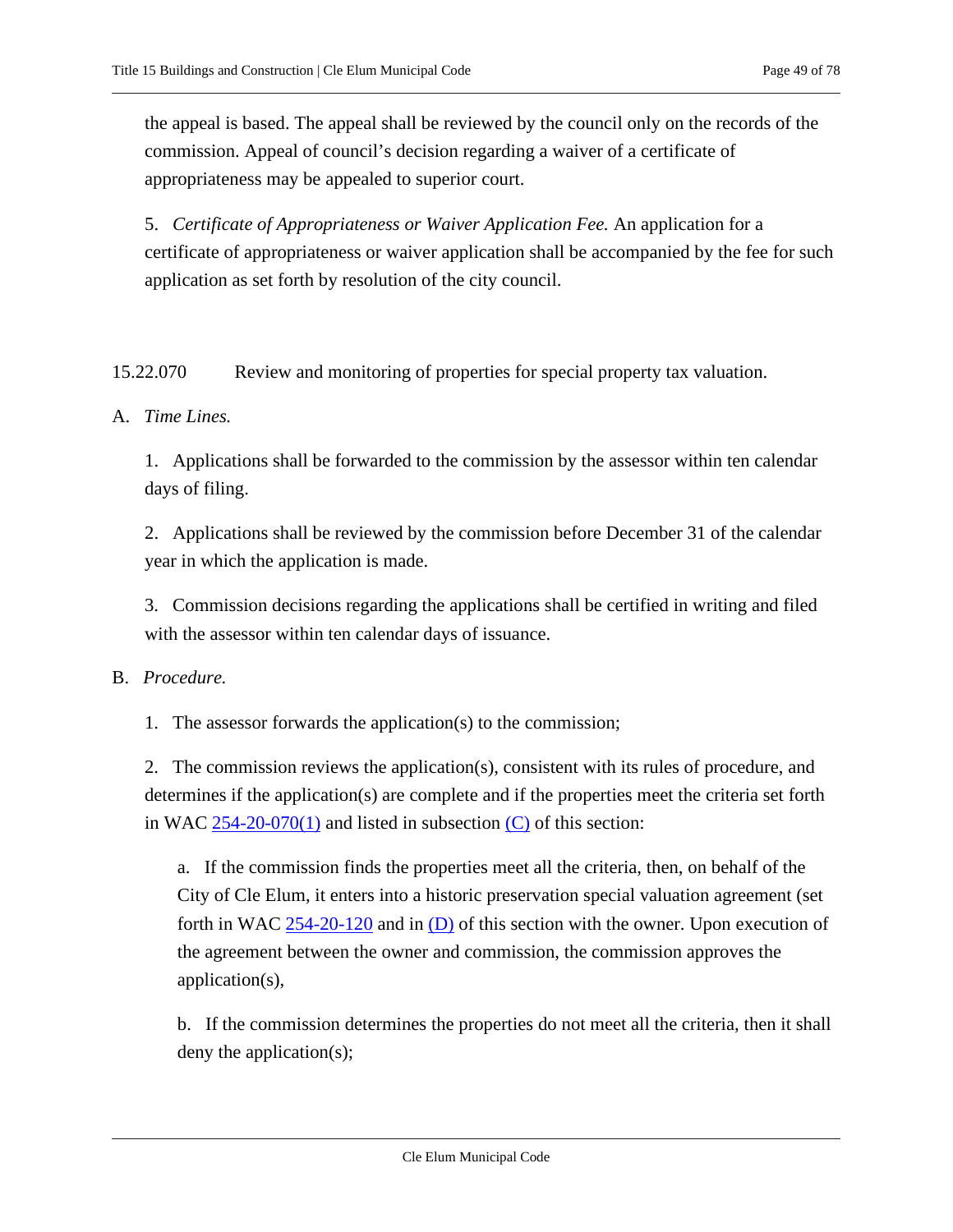3. The commission certifies its decisions in writing and states the facts upon which the approvals or denials are based and files copies of the certifications with the assessor;

4. For approved applications:

a. The commission forwards copies of the agreements, applications, and supporting documentation (as required by WAC  $254-20-090(4)$  and identified in subsection  $(C)(2)$ of this section to the assessor,

b. Notifies the state review board that the properties have been approved for special valuation, and

c. Monitors the properties for continued compliance with the agreements throughout the ten-year special valuation period;

5. The commission determines, in a manner consistent with its rules of procedure, whether or not properties are disqualified from special valuation either because of:

a. The owner's failure to comply with the terms of the agreement, or

b. Because of a loss of historic value resulting from physical changes to the building or site;

6. For disqualified properties, in the event that the commission concludes that a property is no longer qualified for special valuation, the commission shall notify the owner, assessor, and state review board in writing and state the facts supporting its findings.

## <span id="page-49-0"></span>C. *Criteria.*

1. *Historic Property Criteria.* The class of historic property eligible to apply for special valuation in Cle Elum means all properties listed on the National Register of Historic Places or certified as contributing to a National Register Historic District which have been substantially rehabilitated at a cost and within a time period which meets the requirements set forth in Chapter [84.26](https://cleelum.municipal.codes/WA/RCW/84.26) RCW, until Cle Elum becomes a certified local government (CLG). Once a CLG, the class of property eligible to apply for special valuation in Cle Elum means all properties listed on the Cle Elum register of historic places or properties certified as contributing to a local register historic district which have been substantially rehabilitated at a cost and within a time period which meets the requirements set forth in Chapter [84.26](https://cleelum.municipal.codes/WA/RCW/84.26) RCW.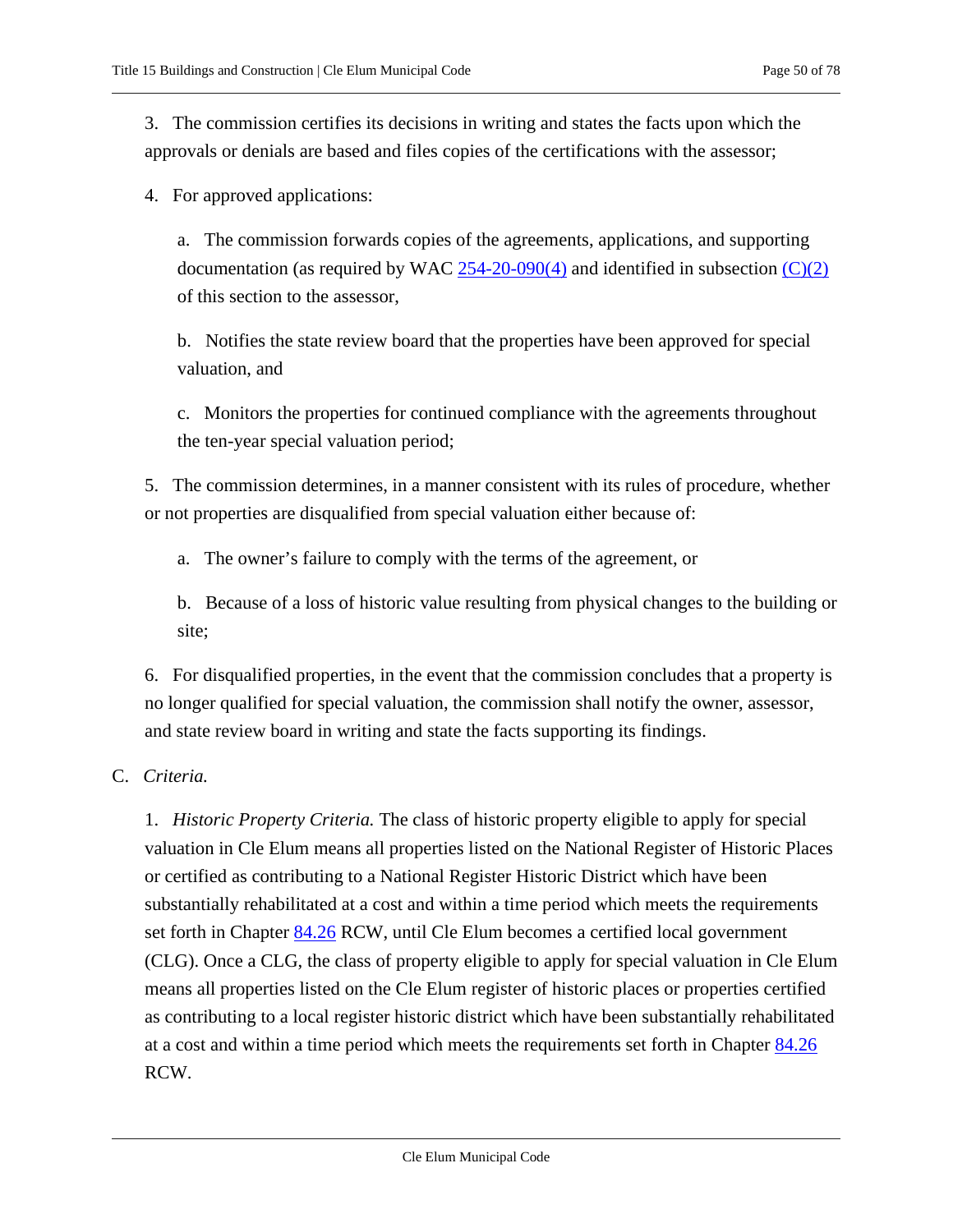<span id="page-50-0"></span>2. *Application Criteria.* Complete applications shall consist of the following documentation:

a. A legal description of the historic property;

b. Comprehensive exterior and interior photographs of the historic property before and after rehabilitation;

c. Architectural plans or other legible drawings depicting the completed rehabilitation work;

d. A notarized affidavit attesting to the actual cost of the rehabilitation work completed prior to the date of application and the period of time during which the work was performed and documentation of both to be made available to the commission upon request; and

e. For properties located within historic districts, in addition to the standard application documentation, a statement from the secretary of the interior or appropriate local official, as specified in local administrative rules or by the local government, indicating the property is a certified historic structure is required.

3. *Property Review Criteria.* In its review the commission shall determine if the properties meet all the following criteria:

a. The property is historic property;

b. The property is included within a class of historic property determined eligible for special valuation by the City of Cle Elum under this section;

c. The property has been rehabilitated at a cost which meets the definition set forth in RCW [84.26.020\(2\)](https://cleelum.municipal.codes/WA/RCW/84.26.020(2)) (and identified in subsection  $(C)(4)$  of this section) within twenty-four months prior to the date of application;

d. The property has not been altered in any way which adversely affects those elements which qualify it as historically significant as determined by applying the Washington State Advisory Council's Standards for the Rehabilitation and Maintenance of Historic Properties (WAC  $254-20-100(1)$  and listed in subsection  $(C)(4)$  of this section).

<span id="page-50-1"></span>4. *Rehabilitation and Maintenance Criteria.* The Washington State Advisory Council's Standards for the Rehabilitation and Maintenance of Historic Properties in WAC [254-20-100](https://cleelum.municipal.codes/WA/WAC/254-20-100)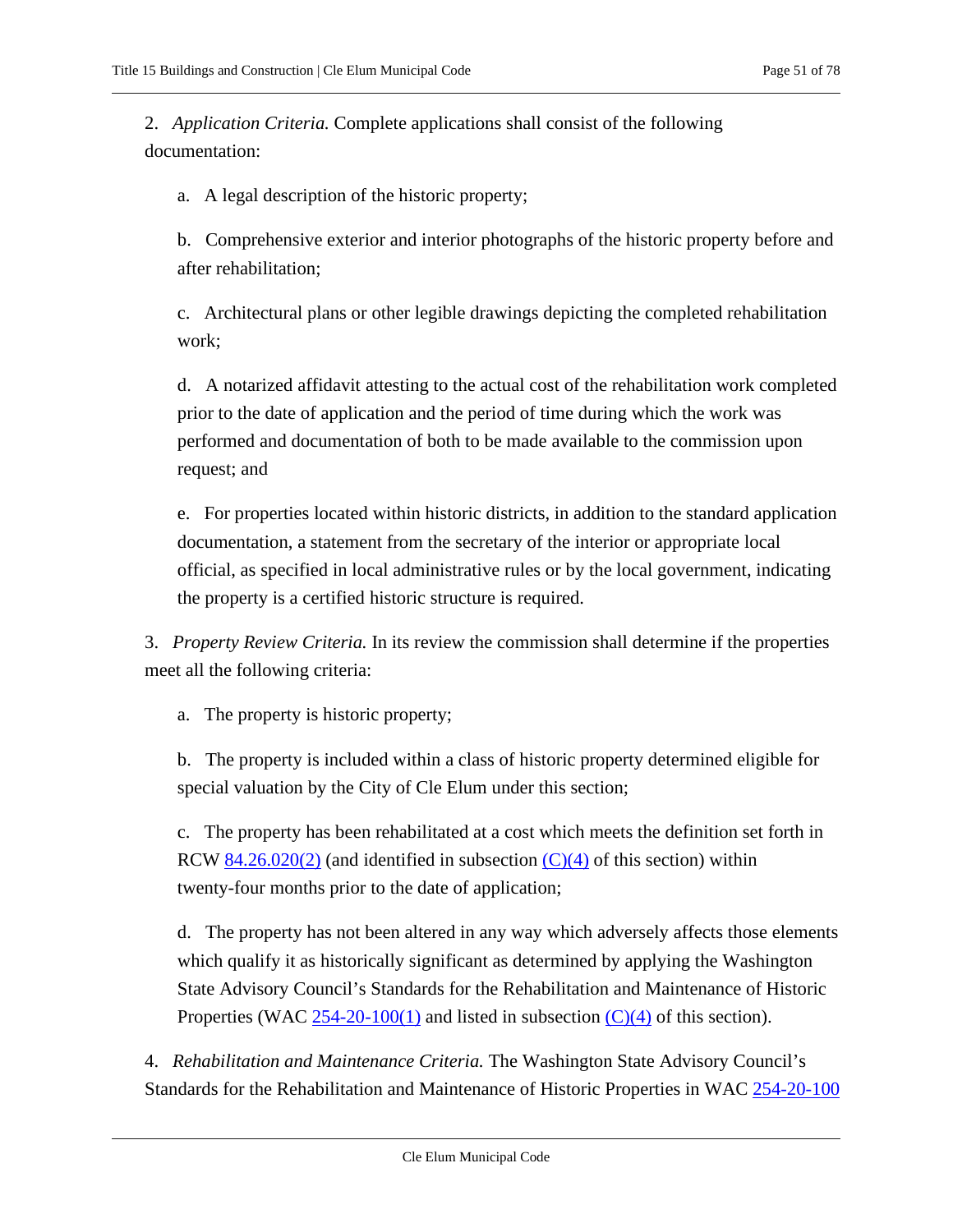shall be used by the commission as minimum requirements for determining whether or not a historic property is eligible for special valuation and whether or not the property continues to be eligible for special valuation once it has been so classified.

<span id="page-51-0"></span>D. *Agreement.* The historic preservation special valuation agreement in WAC [254-20-120](https://cleelum.municipal.codes/WA/WAC/254-20-120) shall be used by the commission as the minimum agreement necessary to comply with the requirements of RCW [84.26.050\(2\).](https://cleelum.municipal.codes/WA/RCW/84.26.050(2))

E. *Appeals.* Any decision of the commission acting on any application for classification as historic property, eligible for special valuation, may be appealed to superior court under Chapter [34.04.130](https://cleelum.municipal.codes/WA/RCW/34.04.130) RCW in addition to any other remedy of law. Any decision on the disqualification of historic property eligible for special valuation, or any other dispute, may be appealed to the county board of equalization.

15.22.080 Relationship to zoning.

Properties designated to the register shall be subject to the provisions set forth in this chapter, as well as the use, setback and other controls of the zoning district in which they are located. Nothing contained herein shall be construed to repeal, modify or waive any zoning provisions that are or may otherwise apply to or affect the designated property.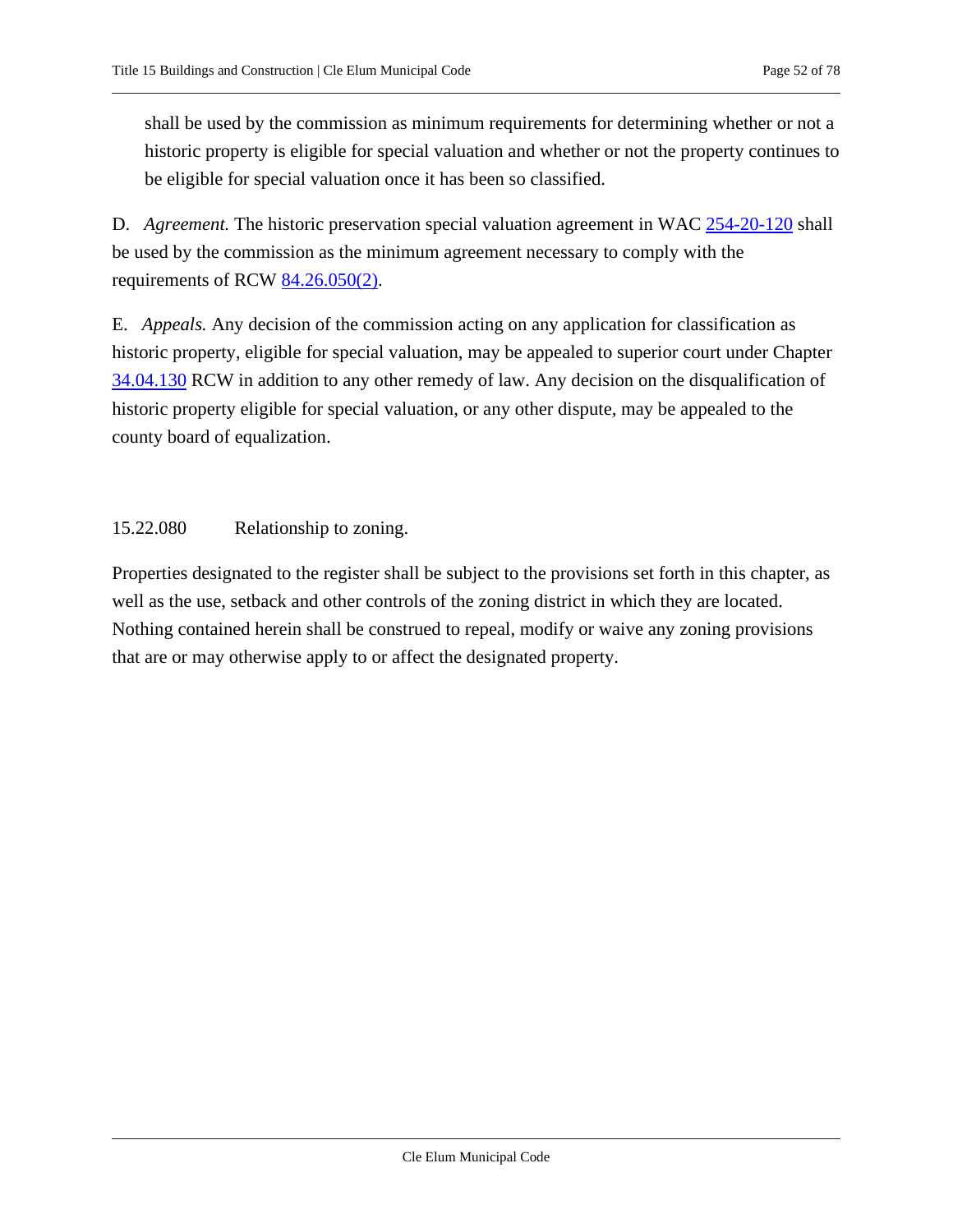# Chapter 15.24

# FLOOD HAZARD PREVENTION

Sections:

- [15.24.010 Statutory Authorization.](#page-52-0)
- [15.24.020 Findings of Fact.](#page-52-1)
- [15.24.030 Purpose.](#page-53-0)
- [15.24.040 Definitions.](#page-53-1)
- [15.24.050 Applicability of Provisions.](#page-58-0)
- [15.24.060 Basis for Establishing Areas of Special Flood Hazard.](#page-58-1)
- 15.24.065 Compliance.
- [15.24.070 Interpretation of Provisions.](#page-58-2)
- [15.24.080 Liability](#page-58-3) Disclaimer.
- [15.24.090 Abrogation of Easements.](#page-59-0)
- 15.25.095 Severability.
- [15.24.100 General Flood Loss Reduction Methods.](#page-59-1)
- [15.24.110 Development Permit](#page-59-2) Required.
- 15.24.120 Administration [Designation of Floodplain Administrator.](#page-60-0)
- 15.24.130 Administration [Duties and Responsibilities of Floodplain Administrator.](#page-60-1)
- [15.24.140 General Construction and Development Standards.](#page-62-0)
- [15.24.145 Critical Facility.](#page-63-0)
- [15.24.150 Construction and Development](#page-64-0) Residential and Nonresidential Manufactured [Homes.](#page-64-0)
- 15.24.155 AE Zones with Base Flood Elevations but No Floodways.
- [15.24.160 Wetlands Management.](#page-68-0)
- [15.24.160 Floodway Location.](#page-68-1)
- 15.24.175 Variance and Appeals Procedures.
- [15.24.180 Violation](#page-72-0) Penalty.

<span id="page-52-0"></span>15.24.010 Statutory Authorization.

The Legislature of the State of Washington has delegated responsibility to local governmental units to adopt floodplain management regulations designed to promote the public health, safety, and general welfare of its citizenry.

<span id="page-52-1"></span>15.24.020 Findings of Fact.

- A. The flood hazard areas of the city are subject to periodic inundation which results in loss of life and property, health and safety hazards, disruption of commerce and governmental services, extraordinary public expenditures for flood protection and relief, and impairment of the tax base, all of which adversely affect the public health, safety, and general welfare.
- B. These flood losses are caused by the cumulative effect of obstructions in areas of special flood hazards which increase flood heights and velocities, and when inadequately anchored,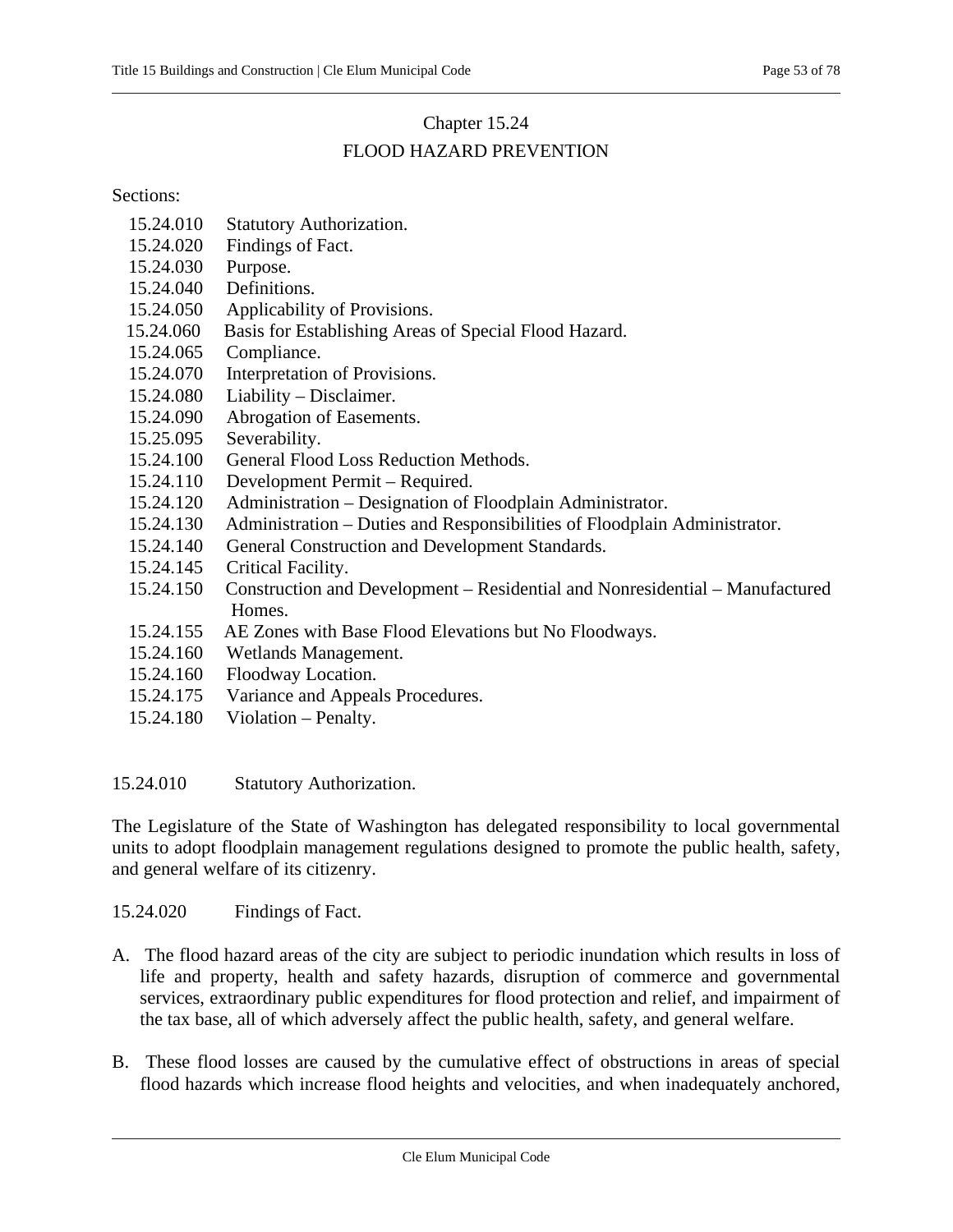damage uses in other areas. Uses that are inadequately floodproofed, elevated or otherwise protected from flood damage also contribute to the flood loss.

### <span id="page-53-0"></span>15.24.030 Purpose.

It is the purpose of this chapter to promote the public health, safety, and general welfare, and to minimize public and private losses due to flood conditions in specific areas by provisions designed:

- A. To protect human life and health.
- B. To minimize expenditure of public money and costly flood control projects.
- C. To minimize the need for rescue and relief efforts associated with flooding and generally undertaken at the expense of the general public.
- D. To minimize prolonged business interruptions.
- E. To minimize damage to public facilities and utilities such as water and gas mains, electric, telephone and sewer lines, streets, and bridges located in areas of special flood hazard.
- F. To help maintain a stable tax base by providing for the sound use and development of areas of special flood hazard so as to minimize future flood blight areas.
- G. To ensure that potential buyers are notified that property is in an area of special flood hazard; and
- H. To ensure that those who occupy the areas of special flood hazard assume responsibility for their actions.
- <span id="page-53-1"></span>15.24.040 Definitions.

Unless specifically defined below, words or phrases used in this chapter shall be interpreted so as to give them the meaning they have in common usage and to give this chapter its most reasonable application:

"Alteration of watercourse" means any action that will change the location of the channel occupied by water within the banks of any portion of a riverine waterbody.

"Appeal" means a request for a review of the interpretation of any provision of this chapter or a request for a variance.

"Area of shallow flooding" means a designated AO, AH, AR/AO or AR/AH zone on the Flood Insurance Rate Map (FIRM) with a one percent or greater annual chance of flooding to an average depth of one to three feet; a clearly defined channel does not exist; the path of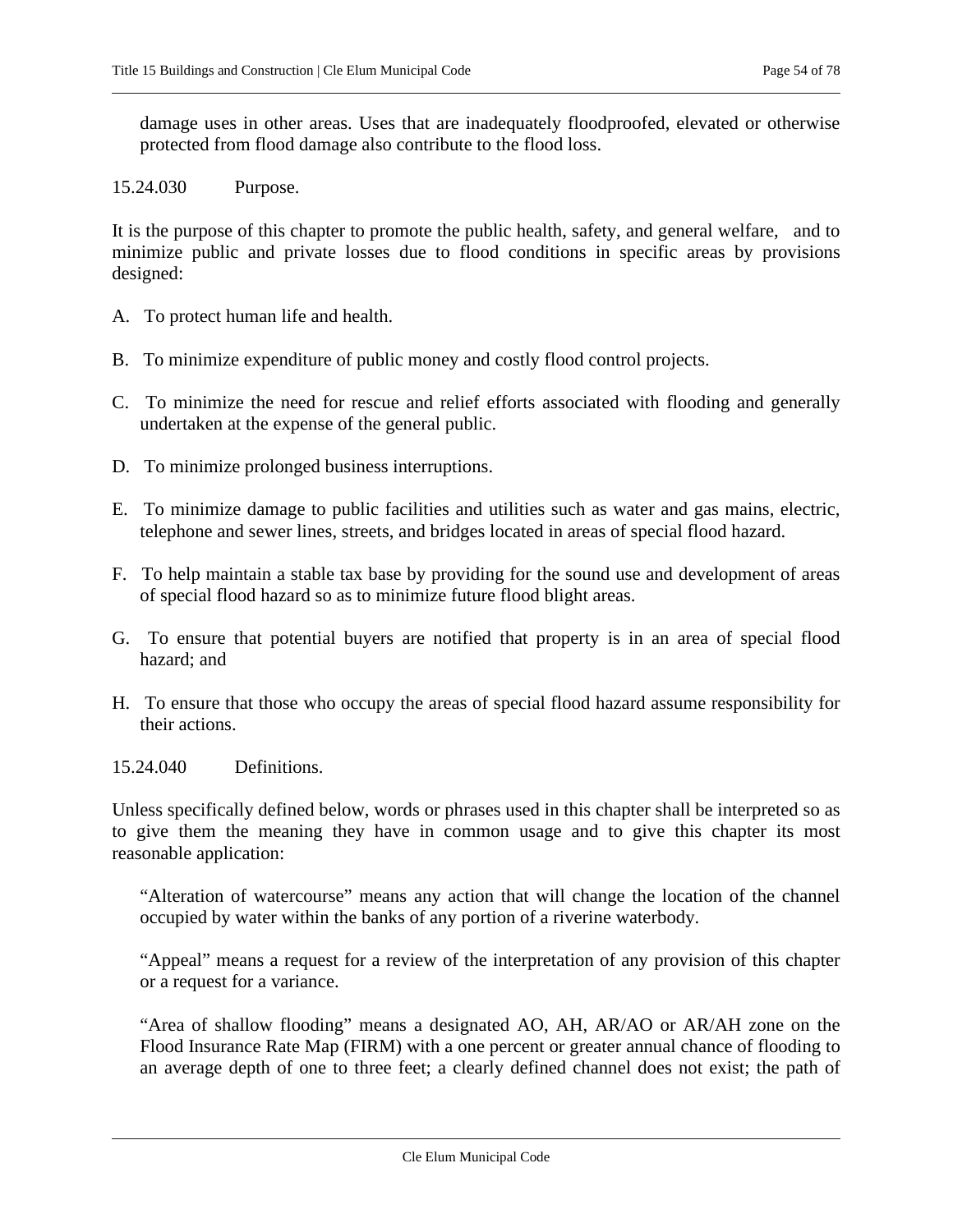flooding is unpredictable and indeterminate; and, velocity flow may be evident. Such flooding is characterized by sheet flow or ponding. Also referred to as the sheet flow area.

"Area of special flood hazard" means the land in the floodplain within a community subject to a one percent or greater chance of flooding in any given year. Designation on Flood Insurance Rate Maps (FIRM) includes the letters A, AO, AH, A1-30, AE, A99 and AR. "Special flood hazard area" is synonymous in meaning with the phrase "area of special flood hazard."

"ASCE 24" means the most recently published version of ASCE 24, Flood Resistant Design and Construction, published by the American Society of Civil Engineers.

"Base flood" means the flood having a one percent chance of being equaled or exceeded in any given year. Also referred to as the "one-hundred-year flood."

"Base Flood Elevation (BFE)" means the elevation to which floodwater is anticipated to rise during the base flood.

"Basement" means any area of the building having its floor sub-grade (below ground level) on all sides.

"Critical facility" means a facility for which even a slight chance of flooding might be too great. Critical facilities include, but are not limited to, schools, nursing homes, hospitals, police, fire and emergency response installations, installations which produce, use or store hazardous materials or hazardous waste.

"Development" means any man-made change to improved or unimproved real estate, including but not limited to buildings or other structures, mining, dredging, filling, grading, paving, excavation or drilling operations or storage of equipment or materials, located within the area of special flood hazard.

"Flood" or "flooding" means:

- 1. A general and temporary condition of partial or complete inundation of normally dry land areas from:
	- a. The overflow of inland or tidal waters; and/or
	- b. The unusual and rapid accumulation of runoff of surface waters from any source.
	- c. Mudslides (i.e., mudflows) which are proximately caused by flooding as defined in paragraph (1)(b) of this definition and are akin to a river of liquid and flowing mud on the surfaces of normally dry land areas, as when earth is carried by a current of water and deposited along the path of the current.
- 2. The collapse or subsidence of land along the shore of a lake or other body of water as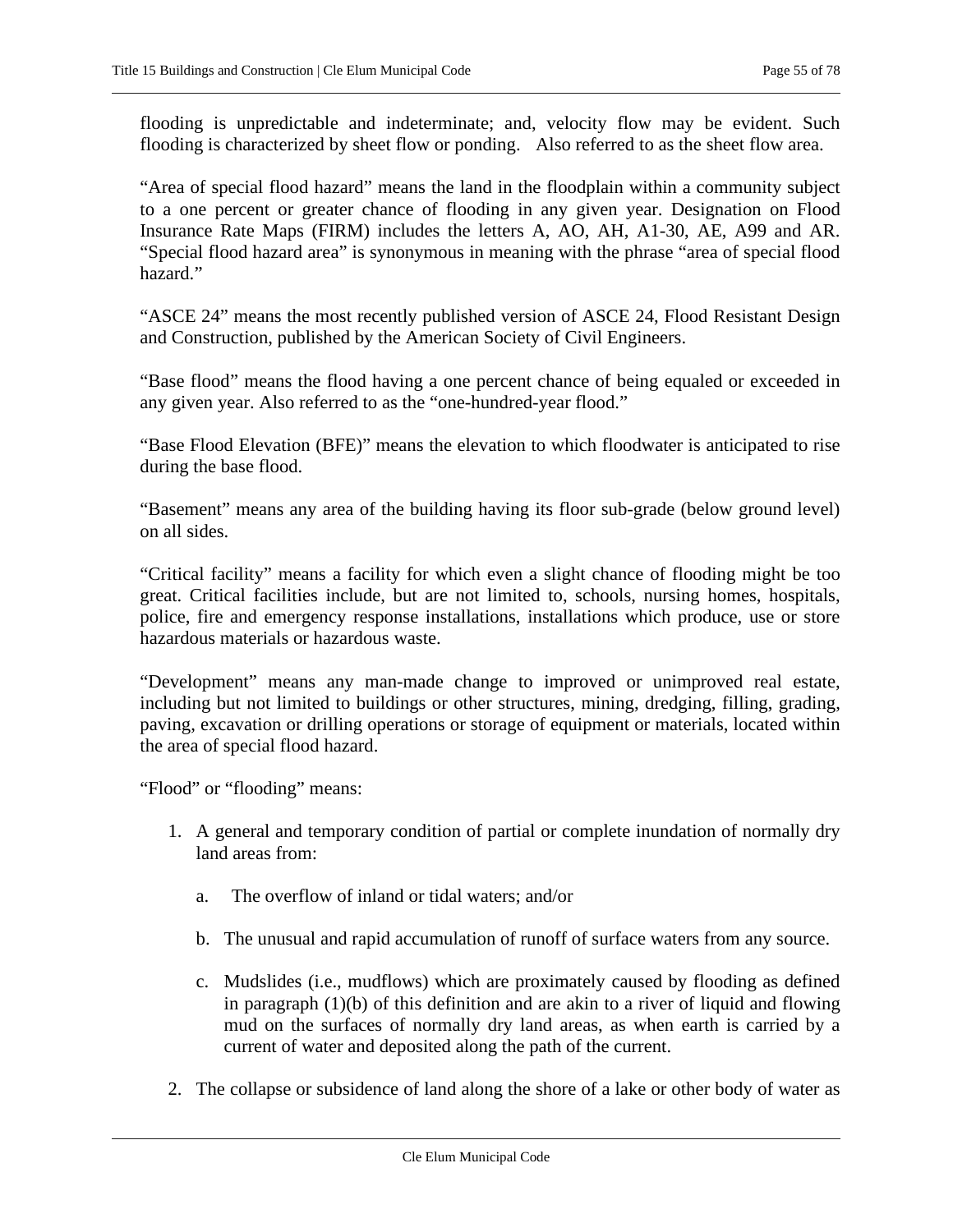a result of erosion or undermining caused by waves or currents of water exceeding anticipated cyclical levels or suddenly caused by an unusually high water level in a natural body of water, accompanied by a severe storm, or by an unanticipated force of nature, such as flash flood or an abnormal tidal surge, or by some similarly unusual and unforeseeable event which results in flooding as defined in paragraph (1)(a) of this definition.

"Flood elevation study" means an examination, evaluation, and determination of flood hazards and, if appropriate, corresponding water surface elevations, or an examination, evaluation, and determination of mudslide (i.e., mudflow) and/or flood-related erosion hazards. Also known as a Flood Insurance Study (FIS).

"Flood insurance rate map (FIRM)" means the official map on which the Federal Insurance Administrator has delineated both the areas of special flood hazards and the risk premium zones applicable to the community. A FIRM that has been made available digitally is called a Digital Flood Insurance Rate Map (DFIRM).

"Flood insurance study" See "Flood Elevation Study."

"Floodplain or flood-prone area" means any land area susceptible to being inundated by water from any source. See "Flood or flooding."

"Floodplain administrator" means the community official designated by title to administer and enforce the floodplain management regulations.

"Floodproofing" means any combination of structural and nonstructural additions, changes, or adjustments to structures which reduce or eliminate risk of flood damage to real estate or improved real property, water and sanitary facilities*,* structures, and their contents. Floodproofed structures are those that have the structural integrity and design to be impervious to floodwater below the Base Flood Elevation.

"Floodway" means the channel or a river or other watercourse and the adjacent land areas that must be reserved in order to discharge the base flood without cumulatively increasing the water surface elevation more than a designated height. Also referred to as "Regulatory Floodway."

"Functionally dependent use" means a use which cannot perform its intended purpose unless it is located or carried out in close proximity to water. The term includes only docking facilities, port facilities that are necessary for the loading and unloading of cargo or passengers, and ship building and ship repair facilities, and does not include long-term storage or related manufacturing facilities.

"Highest adjacent grade" means the highest natural elevation of the ground surface prior to construction next to the proposed walls of a structure.

"Historic Structure" means any structure that is: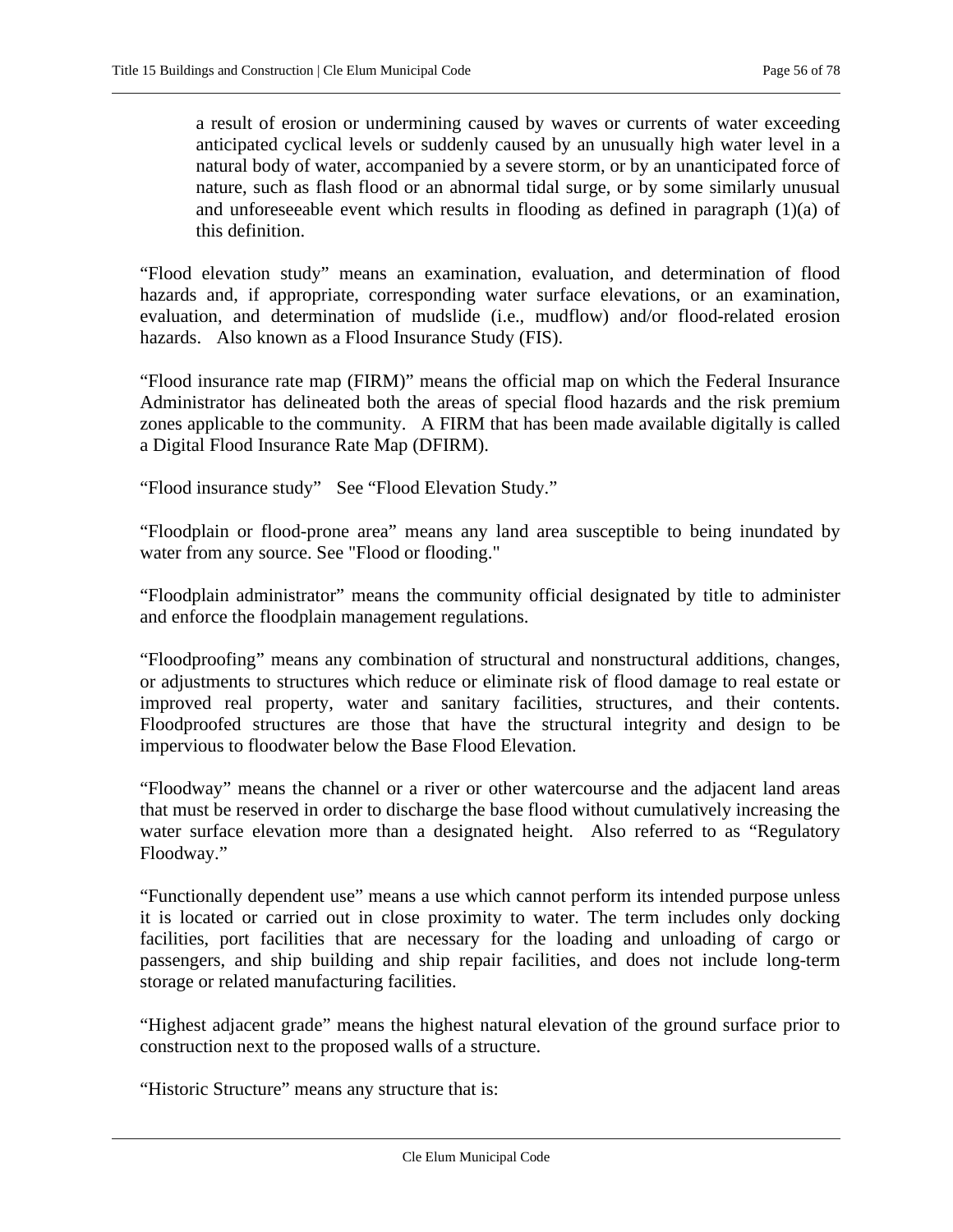- 1. Listed individually in the National Register of Historic Places (a listing maintained by the Department of Interior) or preliminarily determined by the Secretary of the Interior as meeting the requirements for individual listing on the National Register.
- 2. Certified or preliminarily determined by the Secretary of the Interior as contributing to the historical significance of a registered historic district or a district preliminarily determined by the Secretary to qualify as a registered historic district.
- 3. Individually listed on a state inventory of historic places in states with historic preservation programs which have been approved by the Secretary of Interior; or
- 4. Individually listed on a local inventory of historic places in communities with historic preservation programs that have been certified either:
	- a. By an approved state program as determined by the Secretary of the Interior; or
	- b. Directly by the Secretary of the Interior in states without approved programs.

"Lowest floor" means the lowest floor of the lowest enclosed area (including basement). An unfinished or flood resistant enclosure, usable solely for parking of vehicles, building access or storage, in an area other than a basement area, is not considered a building's lowest floor, provided, that such enclosure is not built so as to render the structure in violation of the applicable non-elevation design requirements of this chapter found in Section 15.24.150(A)(2).

"Manufactured home" means a structure, transportable in one or more sections, which is built on a permanent chassis and is designed for use with or without a permanent foundation when connected to the required utilities. For floodplain management purposes "manufactured home" also includes park trailers, travel trailers and other similar vehicles placed on a site for greater than one hundred eighty consecutive days. For insurance purposes, "manufactured home" does not include park trailers, travel trailers, and other similar vehicles."

"Manufactured home park or subdivision" means a parcel (or contiguous parcels) of land divided into two or more manufactured home lots for rent or sale.

"Mean Sea Level" means, for purposes of the National Flood Insurance Program, the vertical datum to which Base Flood Elevations shown on a community's Flood Insurance Rate Map are referenced.

"New construction" means, for the purposes of determining insurance rates, structures for which the "start of construction" commenced on or after the effective date of an initial Flood Insurance Rate Map or after December 31, 1974, whichever is later, and includes any subsequent improvements to such structures. For floodplain management purposes, "new construction" means structures for which the "start of construction" commenced on or after the effective date of a floodplain management regulation adopted by a community and includes any subsequent improvements to such structures.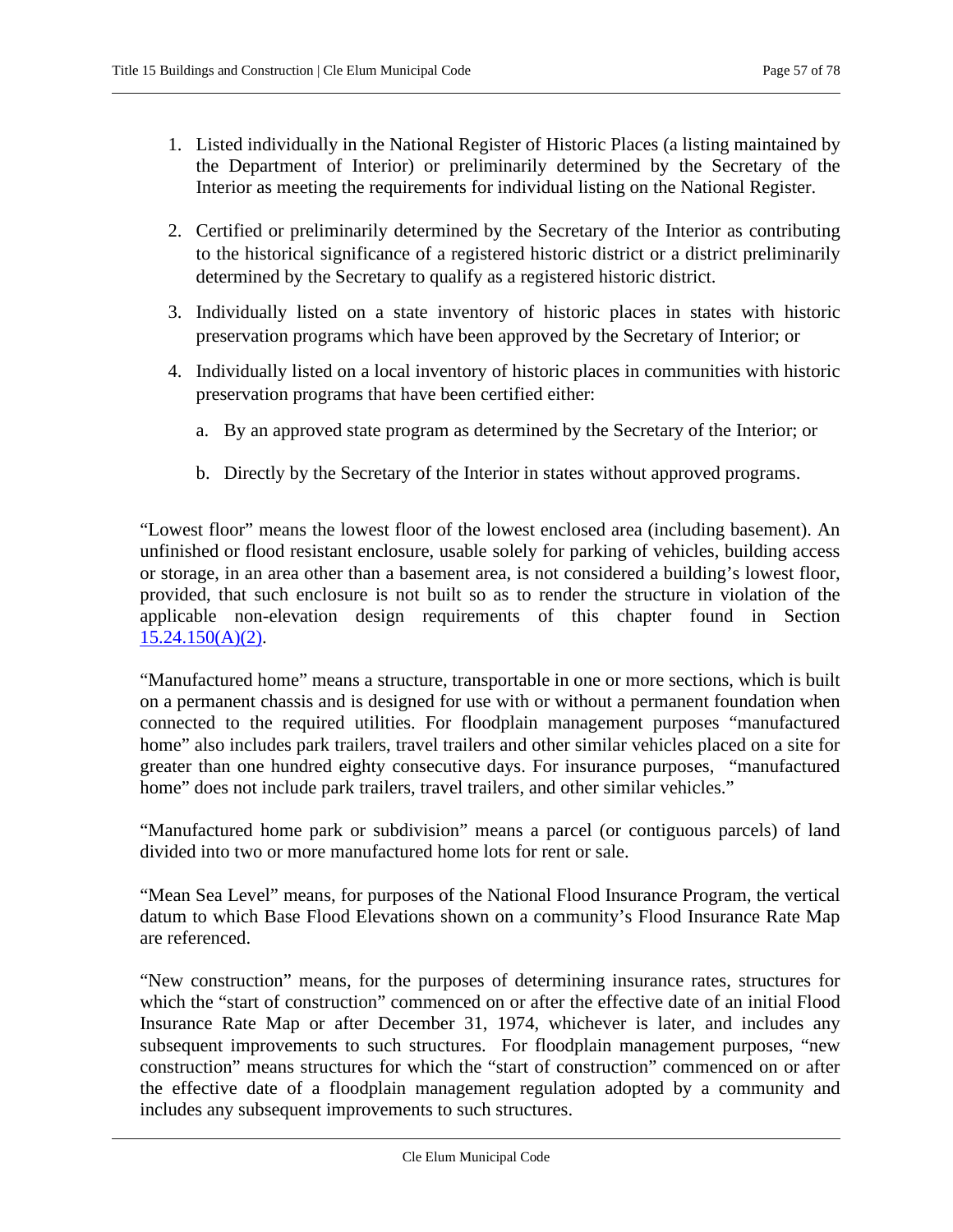"Recreational vehicle" means a vehicle which is built on a single chassis, four hundred square feet or less when measured at the largest horizontal projection, designed to be self-propelled or permanently towable by a light duty truck and designed primarily not for use as a permanent dwelling but as temporary living quarters for recreational, camping, travel or seasonal use.

"Start of construction" includes substantial improvement, and means the date the building permit was issued, provided the actual start of construction, repair, reconstruction, rehabilitation, addition, placement, or other improvement was within one hundred eighty days of the permit date. The actual start means either the first placement of permanent construction of a structure on a site, such as the pouring of slab or footings, the installation of piles, the construction of columns, or any work beyond the stage of excavation; or the placement of a manufactured home on a foundation. Permanent construction does not include land preparation, such as clearing, grading, and filling; nor does it include the installation of streets and/or walkways; nor does it include excavation for a basement, footings, piers or foundation or the erection of temporary forms; nor does it include the installation on the property of accessory buildings, such as garages or sheds not occupied as dwelling units or not part of the main structure. For a substantial improvement, the actual start of construction means the first alteration of any wall, ceiling, floor, or other structural part of a building, whether or not that alteration affects the external dimensions of the building.

"Structure" means a walled and roofed building including a gas or liquid storage tank that is principally aboveground, as well as a manufactured home.

"Substantial damage" means damage of any origin sustained by a structure whereby the cost of restoring the structure to its before damaged condition would equal or exceed 50 percent of the market value of the structure before the damage occurred.

"Substantial improvement" means any reconstruction, rehabilitation, addition or improvement of a structure, the cost of which equals or exceeds fifty percent of the market value of the structure before the "start of construction" of the improvement. This term includes structures which have incurred "substantial damage," regardless of the actual work performed. The term does not, however, include either:

- 1. Any project for improvement of a structure to correct previously identified existing violations of state or local health, sanitary or safety code specifications that have been identified by the local code enforcement official and that are the minimum necessary to assure safe living conditions, or
- 2. Any alteration of a "historic structure," provided that the alteration will not preclude the structure's continued designation as a "historic structure."

"Variance" means a grant of relief by a community from the terms of a floodplain management regulation.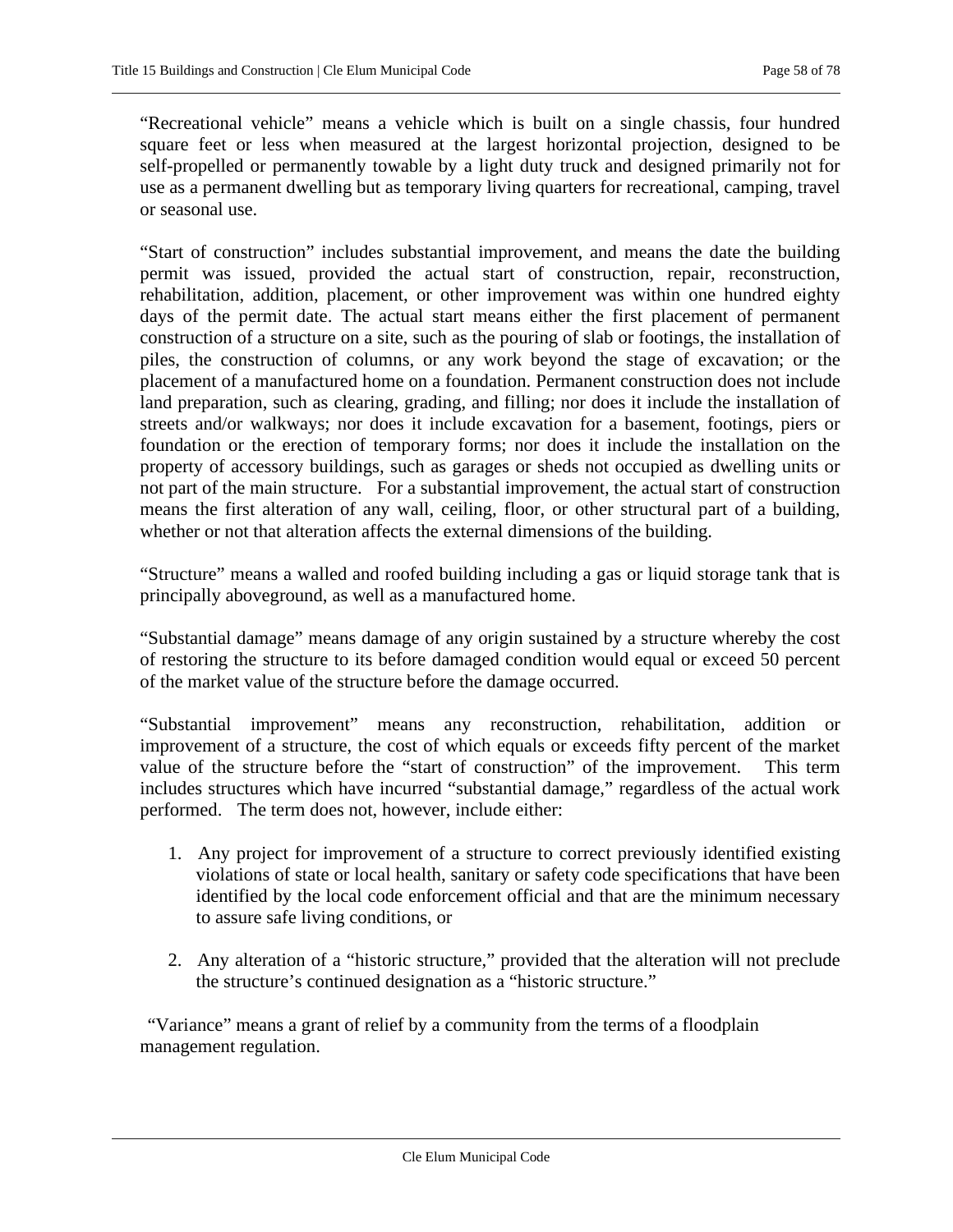"Water dependent" means a structure for commerce or industry which cannot exist in any other location and is dependent on the water by reason of the intrinsic nature of its operations.

<span id="page-58-0"></span>15.24.050 Applicability of Provisions.

This chapter shall apply to all areas of special flood hazard within the jurisdiction of the City of Cle Elum.

<span id="page-58-1"></span>15.24.060 Basis for Establishing Areas of Special Flood Hazard

The areas of special flood hazard identified by the Federal Insurance Administrator in a scientific and engineering report entitled "The Flood Insurance Study for Kittitas County, Washington and Incorporated Areas" dated September 24, 2021, and any revisions thereto, with accompanying Flood Insurance Rate Maps (FIRMs) , and any revisions thereto, are adopted by reference and declared to be part of this chapter. The Flood Insurance Study and FIRM are on file at the Cle Elum City Hall 119 West First Street, Cle Elum, Washington, 98922. The best available information for flood hazard area identification as outlined in Section 15.24.130(B) shall be the basis for regulation until a new FIRM is issued that incorporates data utilized under Section 15.24.130(B).

# 15.24.065 Compliance.

All development within special flood hazard areas is subject to the terms of this ordinance and other applicable regulations.

<span id="page-58-2"></span>15.24.070 Interpretation of Provisions.

In the interpretation and application of this chapter, all provisions shall be:

- A. Considered as minimum requirements.
- B. Liberally construed in favor of the governing body; and
- C. Deemed neither to limit nor repeal any other powers granted under state statutes.
- <span id="page-58-3"></span>15.24.080 Liability – Disclaimer.

The degree of flood protection required by this chapter is considered reasonable for regulatory purposes and is based on scientific and engineering considerations. Larger floods can and will occur on rare occasions. Flood heights may be increased by man-made or natural causes. This chapter does not imply that land outside the areas of special flood hazard or uses permitted within such areas will be free from flooding or flood damages. This chapter shall not create liability on the part of the city, any officer or employee thereof, or the Federal Insurance Administrator, for any flood damages that result from reliance on this chapter, or any administrative decision lawfully made under this chapter.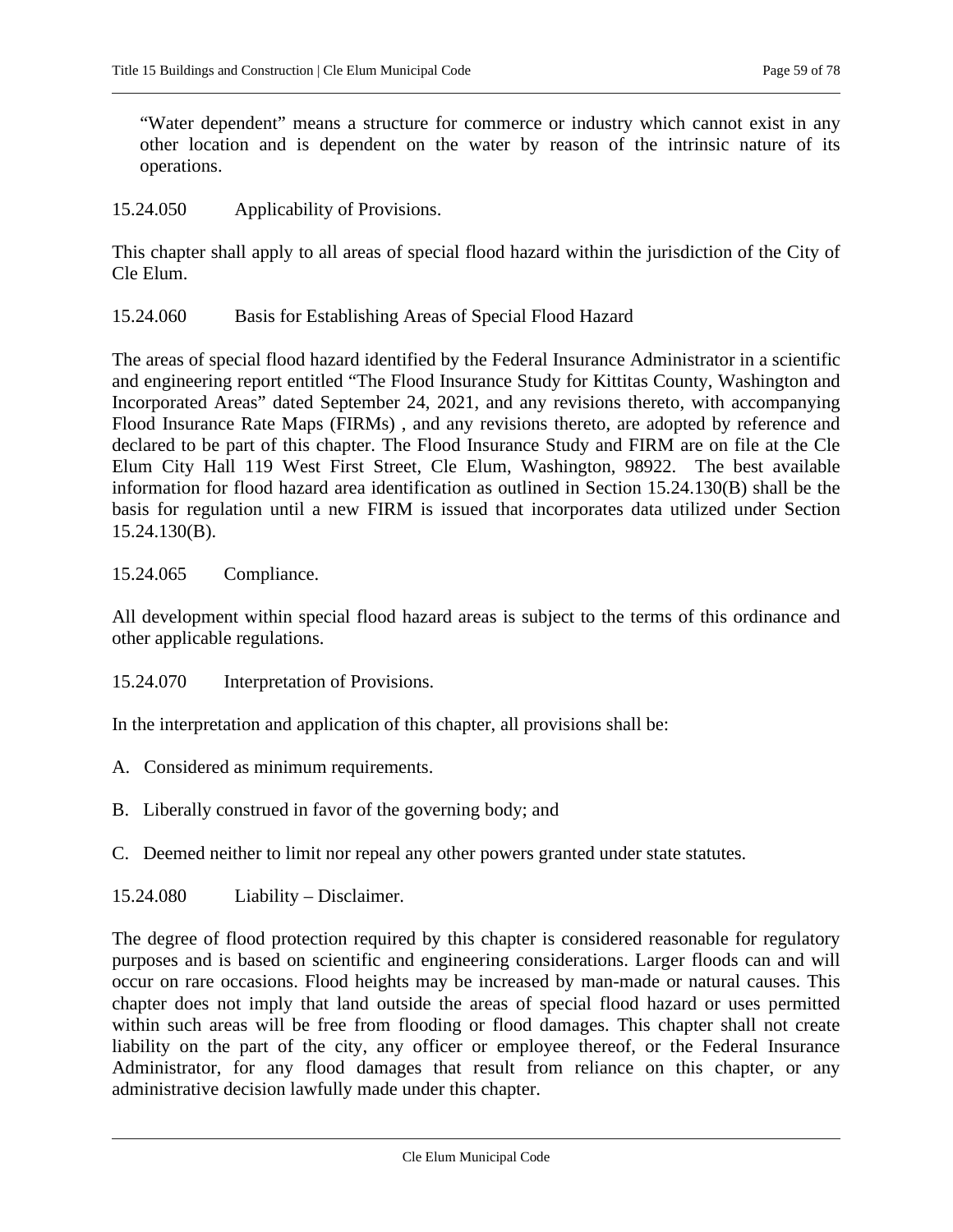### <span id="page-59-0"></span>15.24.090 Abrogation of Easements.

This chapter is not intended to repeal, abrogate, or impair any existing easements, covenants, or deed restrictions. However, where this chapter and another ordinance, easement, covenant, or deed restriction conflict or overlap, whichever imposes the more stringent restrictions shall prevail.

15.24.095 Severability.

This ordinance and the various parts thereof are hereby declared to be severable. Should any Section of this ordinance be declared by the courts to be unconstitutional or invalid, such decision shall not affect the validity of the ordinance as a whole, or any portion thereof other than the Section so declared to be unconstitutional or invalid.

<span id="page-59-1"></span>15.24.100 General Flood Loss Reduction Methods.

In order to accomplish its purposes, this chapter includes methods and provisions for:

- A. Restricting or prohibiting uses which are dangerous to health, safety, and property due to water or erosion hazards, or which result in damaging increases in erosion or in flood heights or velocities.
- B. Requiring that uses vulnerable to floods, including facilities which serve such uses, be protected against flood damage at the time of initial construction.
- C. Controlling the alteration of natural floodplains, stream channels, and natural protective barriers, which help accommodate or channel flood waters.
- D. Controlling filling, grading, dredging and other development which may increase flood damage; and
- E. Preventing or regulating the construction of flood barriers which will unnaturally divert floodwaters or may increase flood hazards in other areas.
- <span id="page-59-2"></span>15.24.110 Development Permit – Required.
- A. A development permit shall be obtained before construction or development begins within any area of special flood hazard established in CEMC Section [15.24.060.](#page-58-1) The permit shall be for all structures including manufactured homes, as set forth in the "definitions," and for all development including fill and other activities, also as set forth in the "definitions."
- B. Application for Development Permit. Application for a development permit shall be made on forms furnished by the City and may include but not be limited to plans in duplicate drawn to scale showing the nature, location, dimensions, and elevations of the area in question,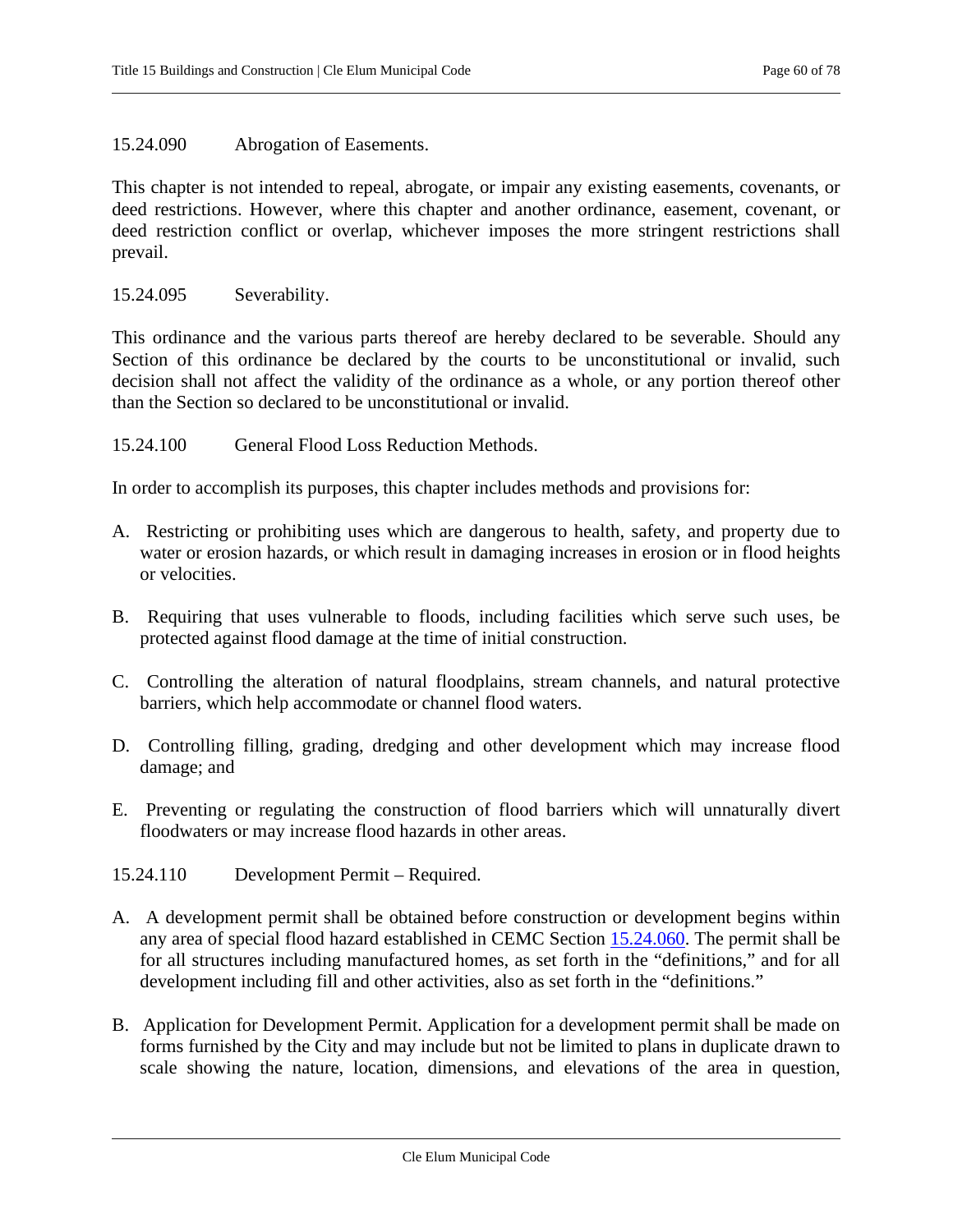existing or proposed structures, fill, storage of materials, drainage facilities, and the location of the foregoing. Specifically, the following information is required:

- 1. Proposed elevation in relation to mean sea level, of the lowest floor (including basement) of all structures.
- 2. Proposed elevation in relation to mean sea level to which any structure will be floodproofed.
- <span id="page-60-2"></span>3. Certification by a registered professional engineer or architect that the floodproofing methods for any nonresidential structure meet the floodproofing criteria in CEMC Section 15.24.150(B).
- 4. Description of the extent to which a watercourse will be altered or relocated as a result of proposed development.
- 5. Where development is proposed in a floodway, an engineering analysis indicating no rise of the Base Flood Elevation; and
- 6. Any other such information that may be reasonably required by the Floodplain Administrator in order to review the application.
- C. Development Permit Fee. An application fee, as set forth by resolution of the City Council, must be paid at the time of application.
- <span id="page-60-0"></span>15.24.120 Administration – Designation of the Floodplain Administrator.

The Mayor shall appoint a Floodplain Administrator to administer and implement this chapter by granting or denying development permit applications in accordance with its provisions. The Floodplain Administrator may delegate authority to implement these provisions.

<span id="page-60-1"></span>15.24.130 Administration – Duties and Responsibilities of the Floodplain Administrator.

Duties of the Floodplain Administrator shall include, but not be limited to:

- A. Permit Review.
	- 1. Review all development permits to determine that the permit requirements of this chapter have been satisfied.
	- 2. Review all development permits to determine that all necessary permits have been obtained from those federal, state, or local governmental agencies from which prior approval is required.
	- 3. Review all development permits to determine if the proposed development is located in the floodway, assure that the encroachment provisions of Section [15.24.160\(B\)](#page-69-0) are met.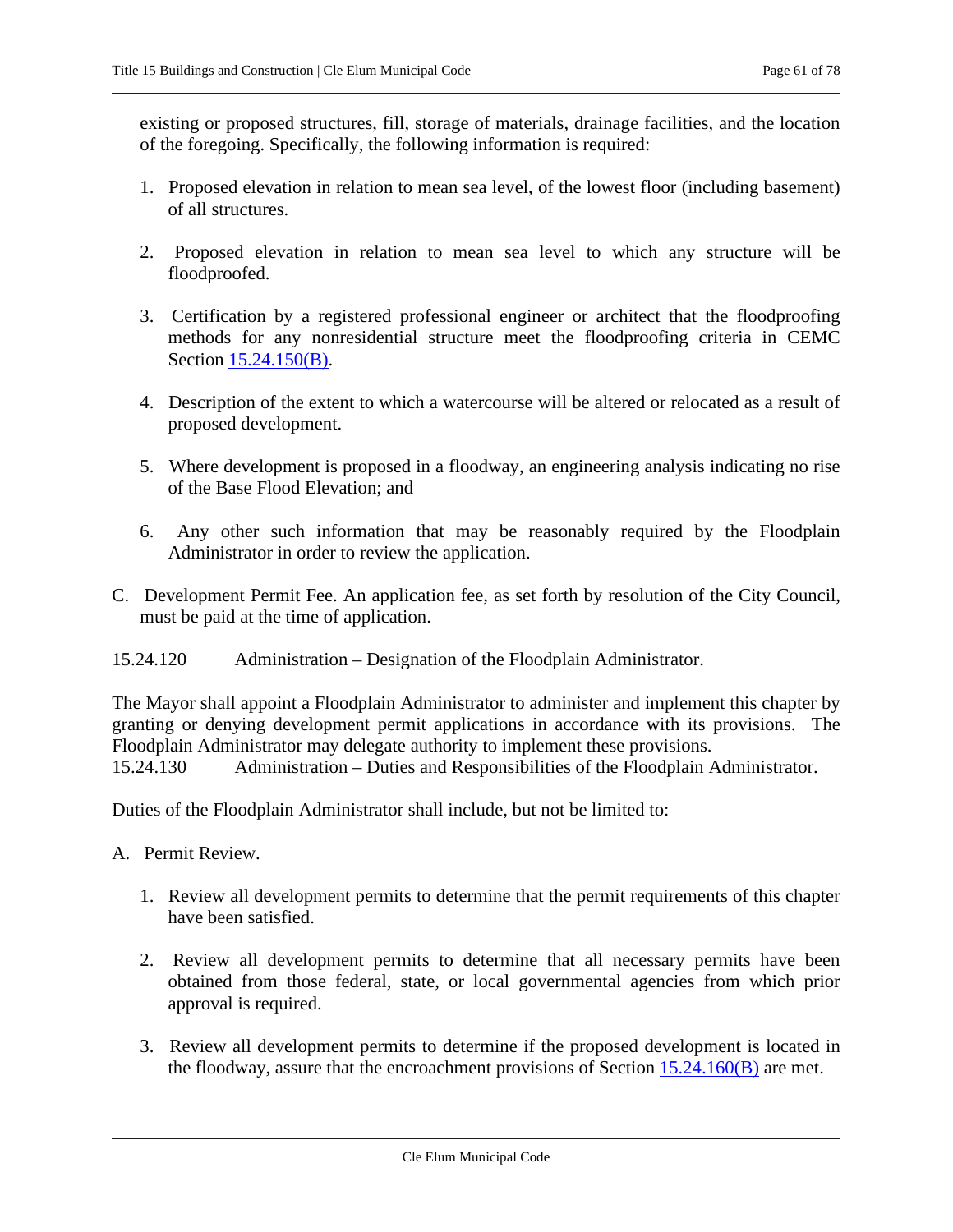- 4. Review all development permits to determine that the site is reasonably safe from flooding.
- 5. Notify FEMA when annexations occur in the Special Flood Hazard Area.
- 6. Notify FEMA of changes to the base flood elevation within six months of when technical information of such changes becomes available. Such notification shall include technical or scientific information.
- <span id="page-61-0"></span>B. Use of Other Base Flood Data. When base flood elevation data has not been provided in accordance with Section [15.24.060,](#page-58-1) the Floodplain Administrator shall obtain, review and reasonably utilize any base flood elevation and floodway data available from a federal, state or other source, in order to administer Sections [15.24.150](#page-64-0) and [15.24.160.](#page-68-1)
- <span id="page-61-1"></span>C. Information to be Obtained and Maintained.
	- 1. Where base flood elevation data is provided through the Flood Insurance Study, Flood Insurance Rate Map, or required as in  $(B)$  of this section, obtain and maintain a record of the actual (as-built) elevation (in relation to mean sea level) of the lowest floor (including basement) of all new or substantially improved structures, and whether or not the structure contains a basement.
	- 2. For all new or substantially improved flood-proofed nonresidential structures where base flood elevation data is provided through the FIS, FIRM, or as required as in (B) of this section:
		- a Obtain and maintain a record of the actual elevation (in relation to mean sea level) to which the structure was floodproofed.
		- b. Maintain the floodproofing certifications required in Section  $15.24.110(B)(3)$ .
	- 3. Maintain for public inspection all records pertaining to the provisions of this chapter.
	- 4. Certification required by Section 15.24.160(A)(floodway encroachments).
	- 5. Records of all variance actions, including justification for their issuance.
	- 6. Improvement and damage calculations.
- D. Alteration of Watercourses.

Whenever a watercourse is to be altered or relocated:

1. Notify adjacent communities and the state of Washington Department of Ecology prior to any alteration or relocation of a watercourse, and submit evidence of such notification to the Federal Insurance Administrator through appropriate notification means; and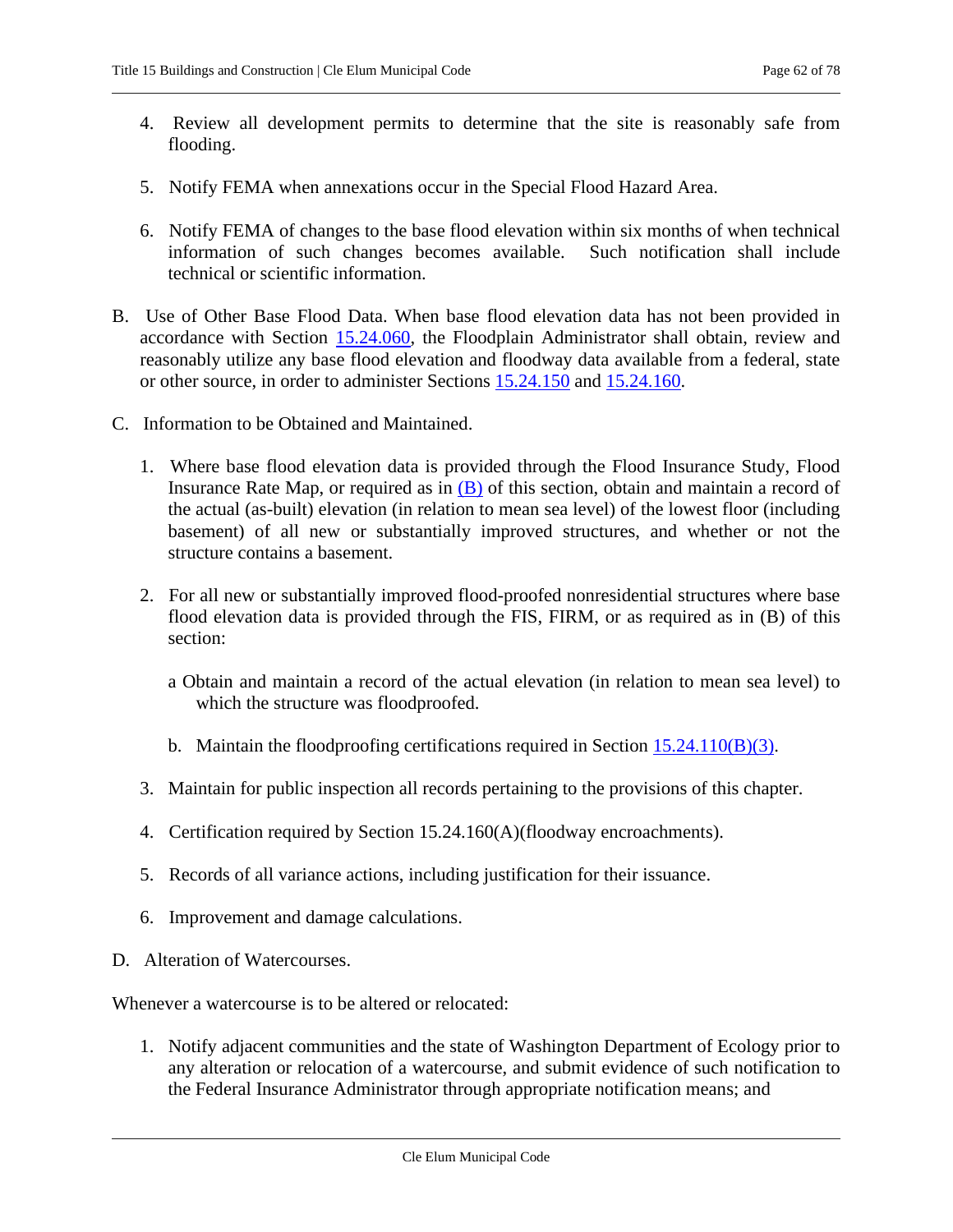- 2. Assure that the flood carrying capacity of the altered or relocated portion of said watercourse is maintained.
- E. Interpretation of FIRM Boundaries. Make interpretations where needed, as to exact location of the boundaries of the areas of special flood hazards (for example, where there appears to be a conflict between a mapped boundary and actual field conditions). The person contesting the location of the boundary shall be given a reasonable opportunity to appeal the interpretation as provided in Section 15.24.170. Such appeals shall be granted consistent with the standards of Section 60.6 of the Rules and Regulations of the NFIP.
- <span id="page-62-0"></span>15.24.140 General Construction and Development Standards.

In all areas of special flood hazard the following standards are required:

- <span id="page-62-1"></span>A. Anchoring.
	- 1. All new construction and substantial improvements, including those related to manufactured homes, shall be anchored to prevent flotation, collapse or lateral movement of the structure resulting from hydrodynamic and hydrostatic loads including the effects of buoyancy.
	- 2. All manufactured homes must likewise be anchored to prevent flotation, collapse, or lateral movement, and shall be installed using methods and practices that minimize flood damage. Anchoring methods may include, but are not limited to, use of over-the-top or frame ties to ground anchors (Reference FEMA's "Manufactured Home Installation in Flood Hazard Areas" guidebook for additional techniques).
- B. Construction Materials and Methods.
	- 1. All new construction and substantial improvements shall be constructed with materials and utility equipment resistant to flood damage.
	- 2. All new construction and substantial improvements shall be constructed using methods and practices that minimize flood damage.
	- 3. Electrical, heating, ventilation, plumbing and air-conditioning equipment and other service facilities shall be designed and/or otherwise elevated or located so as to prevent water from entering or accumulating within the components during conditions of flooding.
- C. Utilities.
	- 1. All new and replacement water supply systems shall be designed to minimize or eliminate infiltration of floodwaters into the systems.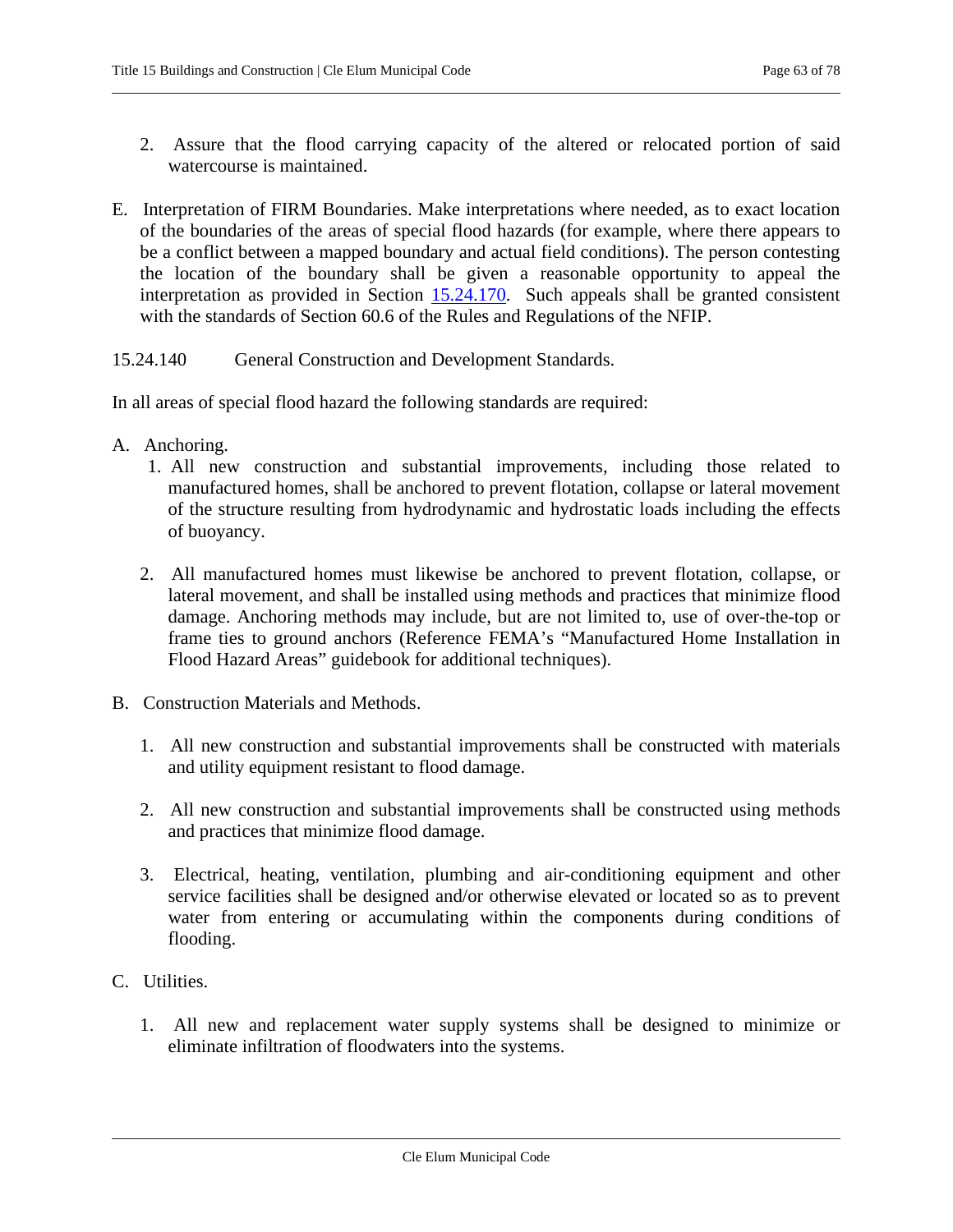- 2. New and replacement sanitary sewage systems shall be designed to minimize or eliminate infiltration of floodwaters into the systems and discharge from the systems into floodwaters.
- 3. On-site waste disposal systems shall be located to avoid impairment to them or contamination from them during flooding; and
- 4. Water wells shall be located on high ground that is not in the floodway.
- D. Subdivision Proposals and Development.
	- 1. All subdivision proposals, as well as new development, shall be consistent with the need to minimize flood damage.
	- 2. All subdivision proposals, as well as new development, shall have public utilities and facilities such as sewer, gas, electrical and water systems located and constructed to minimize or eliminate flood damage.
	- 3. All subdivision proposals, as well as well as new development, shall have adequate drainage provided to reduce exposure to flood damage; and
	- 4. Where subdivision proposals and other proposed developments in which base flood elevation data has not been provided or is not available from another authoritative source, it shall be generated for subdivision proposals and other proposed developments which contain at least fifty lots or five acres (whichever is less).
- E. Review of Building Permits. Where elevation data is not available either through the Flood Insurance Study, Flood Insurance Rate Map, or from another authoritative source (Section  $15.24.130(B)$ ), applications for floodplain development permits shall be reviewed to assure that proposed construction will be reasonably safe from flooding. The test of reasonableness is a local judgment and includes use of historical data, high water marks, photographs of past flooding, etc., where available. Failure to elevate at least two feet above grade in these zones may result in higher insurance rates.

## <span id="page-63-0"></span>15.24.145 Critical Facility.

Construction of new critical facilities shall be, to the extent possible, located outside the limits of the base floodplain (100-year floodplain). Construction of new critical facilities shall be permissible within the base floodplain if no feasible alternative site is available. Critical facilities constructed within the base floodplain shall have the lowest floor elevated to three feet or more above the level of the base flood elevation at the site or to the height of the 500-year flood, whichever is higher. Floodproofing and sealing measures must be taken to ensure that toxic substances will not be displaced by or released into flood waters. Access routes elevated to or above the level of the base floodplain shall be provided to all critical facilities to the extent possible.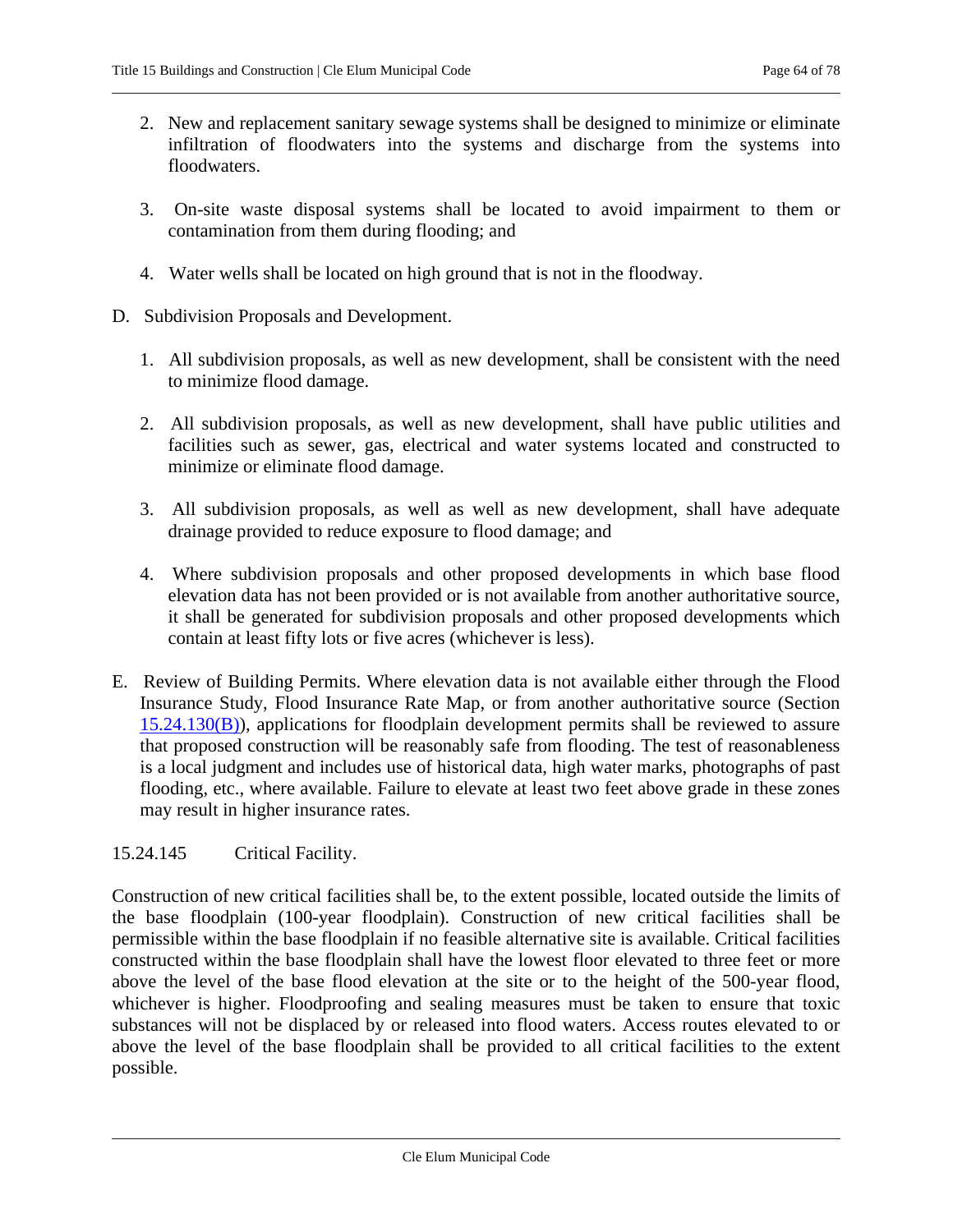<span id="page-64-0"></span>15.24.150 Construction and Development – Residential and Nonresidential – Manufactured Homes.

In all areas of special flood hazards where base flood elevation data has been provided as set forth in Section [15.24.060](#page-58-1) or [15.24.130\(B\),](#page-61-0) the following provisions are required.

- A. Residential Construction.
	- 1. New construction and substantial improvement of any residential structure in an AO zone shall meet the following requirements:
		- a. New construction and substantial improvements of residential structures and manufactured homes within AO zones shall have the lowest floor (including basement and mechanical equipment) elevated above the highest adjacent grade to the structure, one foot or more above the depth number specified in feet on the community's FIRM (at least two feet above the highest adjacent grade to the structure if no depth number is specified).
		- b. New construction and substantial improvements of nonresidential structures within AO zones shall either:
			- (1) Have the lowest floor (including basement) elevated above the highest adjacent grade of the building site, one foot or more above the depth number specified on the FIRM (at least two feet if no depth number is specified); or
			- (2) Together with attendant utility and sanitary facilities, be completely flood proofed to or above that level so that any space below that level is watertight with walls substantially impermeable to the passage of water and with structural components having the capability of resisting hydrostatic and hydrodynamic loads and effects of buoyancy. If this method is used, compliance shall be certified by a registered professional engineer, or architect as in Section 18.03.150(B)(2)(c).
		- c. Require adequate drainage paths around structures on slopes to guide floodwaters around and away from proposed structures.
		- d. Recreational vehicles placed on sites within AO zones on the community's FIRM either:
			- (1) Be on the site for fewer than 180 consecutive days, or
			- (2) Be fully licensed and ready for highway use, on its wheels or jacking system, is attached to the site only by quick disconnect type utilities and security devices, and has no permanently attached additions; or
			- (3) Meet the requirements of subsections (1) and (3) above and the anchoring requirements for manufactured homes (Section 18.03.140(A)(2)).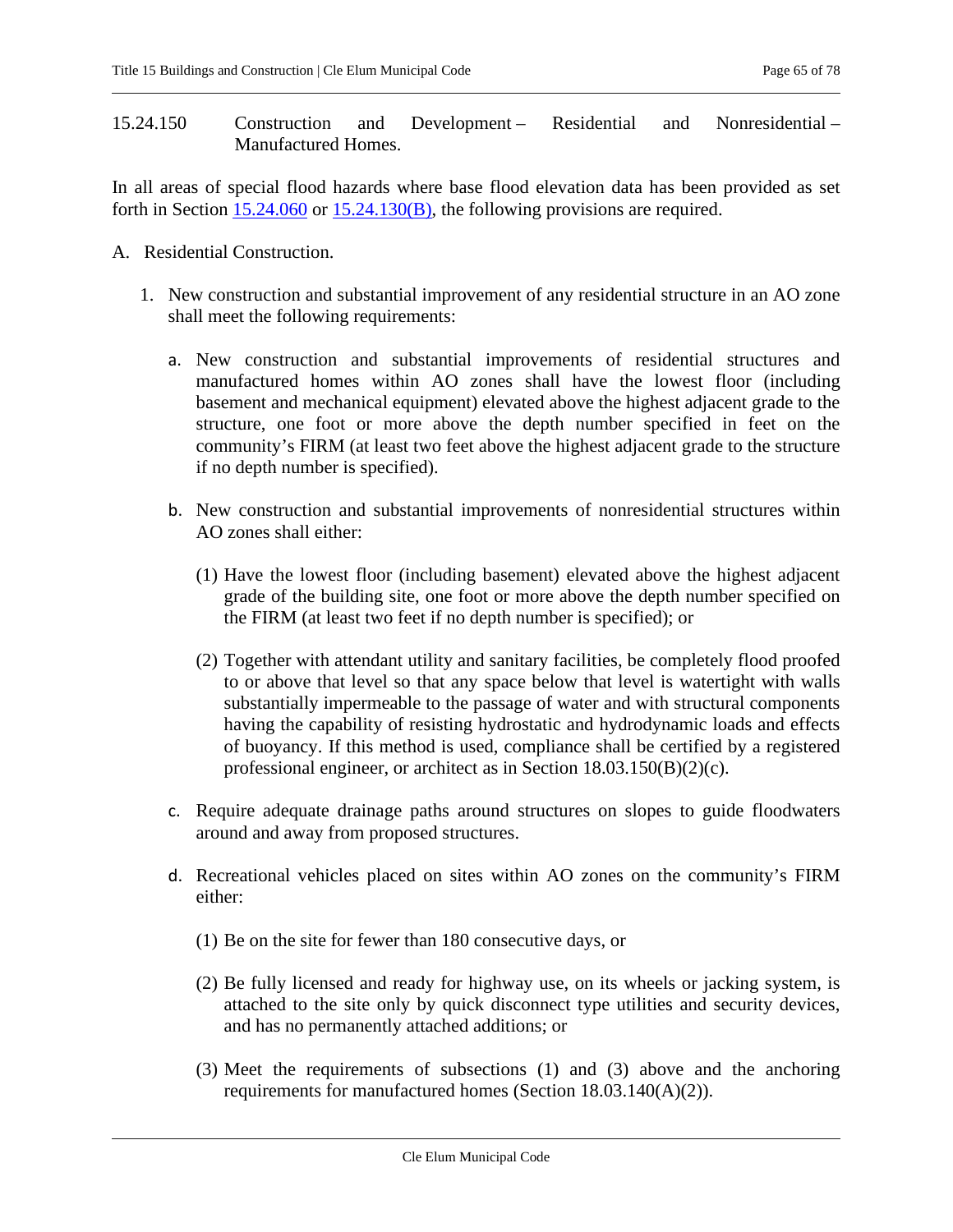- 2. In AE zones or other A zoned areas where the BFE has been determined or can be reasonably obtained, new construction and substantial improvement of any residential structure shall have the lowest floor, including basement, elevated one foot or more above the BFE. Mechanical equipment utilities shall be waterproofed or elevated at least one foot above the BFE.
- 3. New construction and substantial improvement of any residential structure in an Unnumbered A zone for which a BFE is not available and cannot be reasonable obtained shall be reasonably safe from flooding, but in all cases the lowest floor shall be at least two feet above the Highest Adjacent Grade.
- 4. Fully enclosed areas below the lowest floor that are subject to flooding are prohibited, or if used solely for parking access or storage shall be designed to automatically equalize hydrostatic flood forces on exterior walls by allowing for the entry and exit of floodwaters. Designs for meeting this requirement must either be certified by a registered professional engineer or architect or must meet or exceed the following minimum criteria:
	- a. A minimum of two openings having a total net area of not less than one square inch for every square foot of enclosed area subject to flooding shall be provided.
	- b. The bottom of all openings shall be no higher than one foot above grade.
	- c. Openings may be equipped with screens, louvers, valves, or other coverings or devices provided that they permit the automatic entry and exit of floodwaters.
	- d. A garage attached to a residential structure, constructed with the garage floor slab below the BFE, must be designed to allow for the automatic entry and exit of floodwaters.
- 5. Interior grades below the lowest exterior grade are prohibited unless the interior grade is above the base flood elevation. Below grade crawlspaces are permitted subject to the following criteria:
	- a. The interior grade is not more than two feet below the lowest adjacent exterior grade.
	- b. The height of the below grade crawlspace, as measured from the interior grade to the top of the crawlspace foundation wall, must not exceed four feet at any point.
	- c. There must be an adequate drainage system that removes interior floodwaters.
	- d. The velocity of floodwaters at the site should not exceed five (5) feet per second for any crawlspace.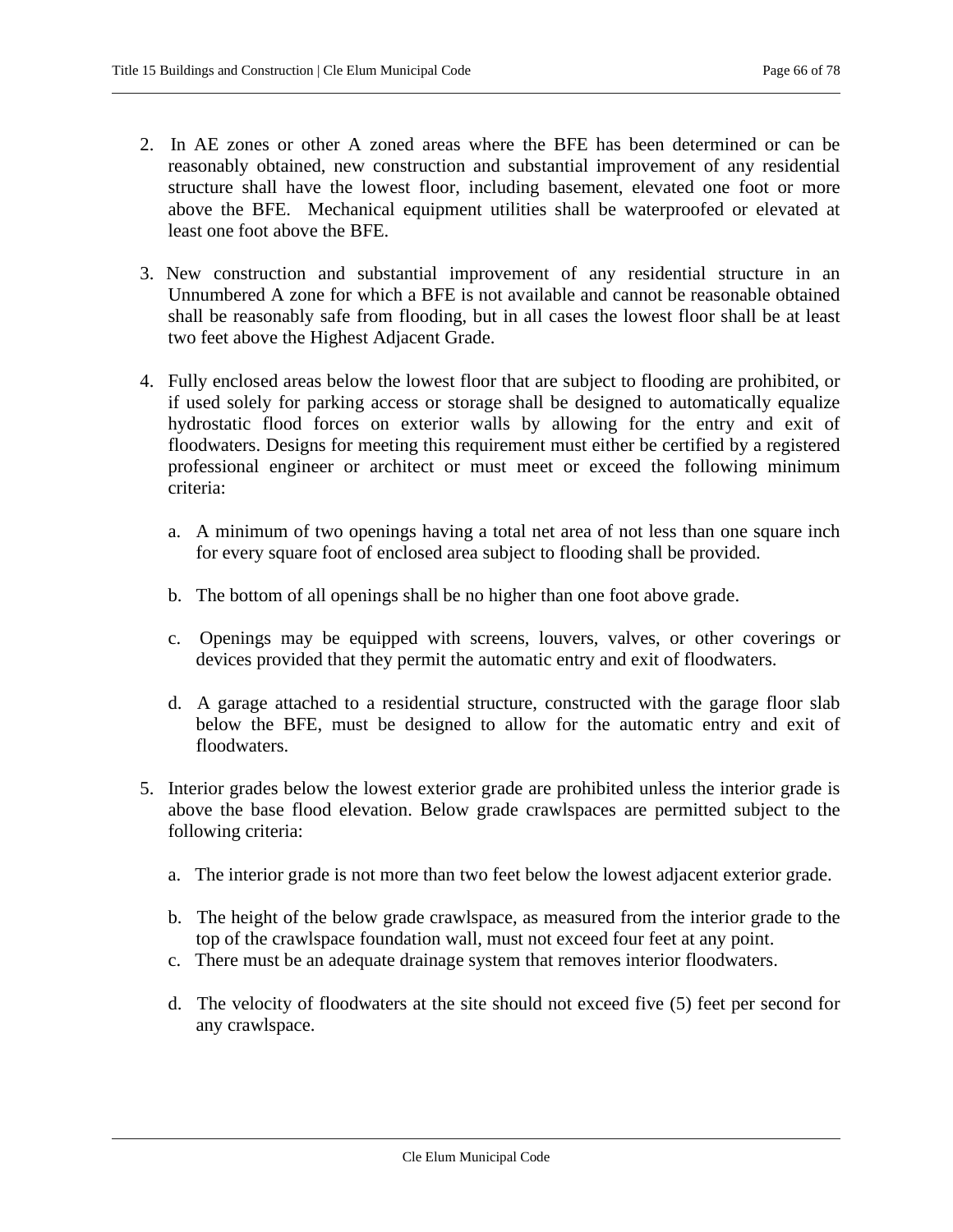- e. The building must be designed and adequately anchored to resist flotation, collapse, and lateral movement of the structure resulting from hydrodynamic and hydrostatic loads, including the effects of buoyancy.
- f. The crawlspace is an enclosed area below the BFE and, as such, must have openings that equalize hydrostatic pressures by allowing for the automatic entry and exit of floodwaters. The bottom of each flood vent opening can be no more than 1 foot above the lowest adjacent exterior grade.
- g. Portions of the building below the BFE must be constructed with materials resistant to flood damage. This includes not only the foundation walls of the crawlspace used to elevate the building, but also any joists, insulation, or other materials that extend below the BFE.
- h. Any building utility systems within the crawlspace must be elevated above BFE or designed so that floodwaters cannot enter or accumulate within the system components during flood conditions. Ductwork, in particular, must either be placed above the BFE or sealed from floodwaters.
- B. Nonresidential Construction. New construction and substantial improvement of any commercial, industrial or other nonresidential structure shall meet the requirements of subsection 1 or 2 below:
	- 1. New construction and substantial improvement of any commercial, industrial, or other nonresidential structure shall meet all of the following requirements:
		- a. In AE zones or other A zoned areas where the BFE has been determined or can be reasonably obtained:
			- (1) New construction and substantial improvement of any commercial, industrial, or other nonresidential structure shall have the lowest floor, including basement, elevated one foot or more above the BFE, or elevated as required by ASCE 24, whichever is greater.
			- (2) Mechanical equipment and utilities shall be waterproofed or elevated at least one foot above the BFE, or as required by ASCE 24, whichever is greater.
		- b. If located in an AO zone, the structure shall meet the requirements in Section  $15.24.150(A)(1)$ .
		- c. If located in an Unnumbered A zone for which a BFE is not available and cannot be reasonably obtained, the structure shall be reasonably safe from flooding, but in all cases the lowest floor shall be at least two feet above the Highest Adjacent Grade.
		- d. Fully enclosed areas below the lowest floor that are subject to flooding are prohibited, or if used solely for parking, access or storage shall be designed to automatically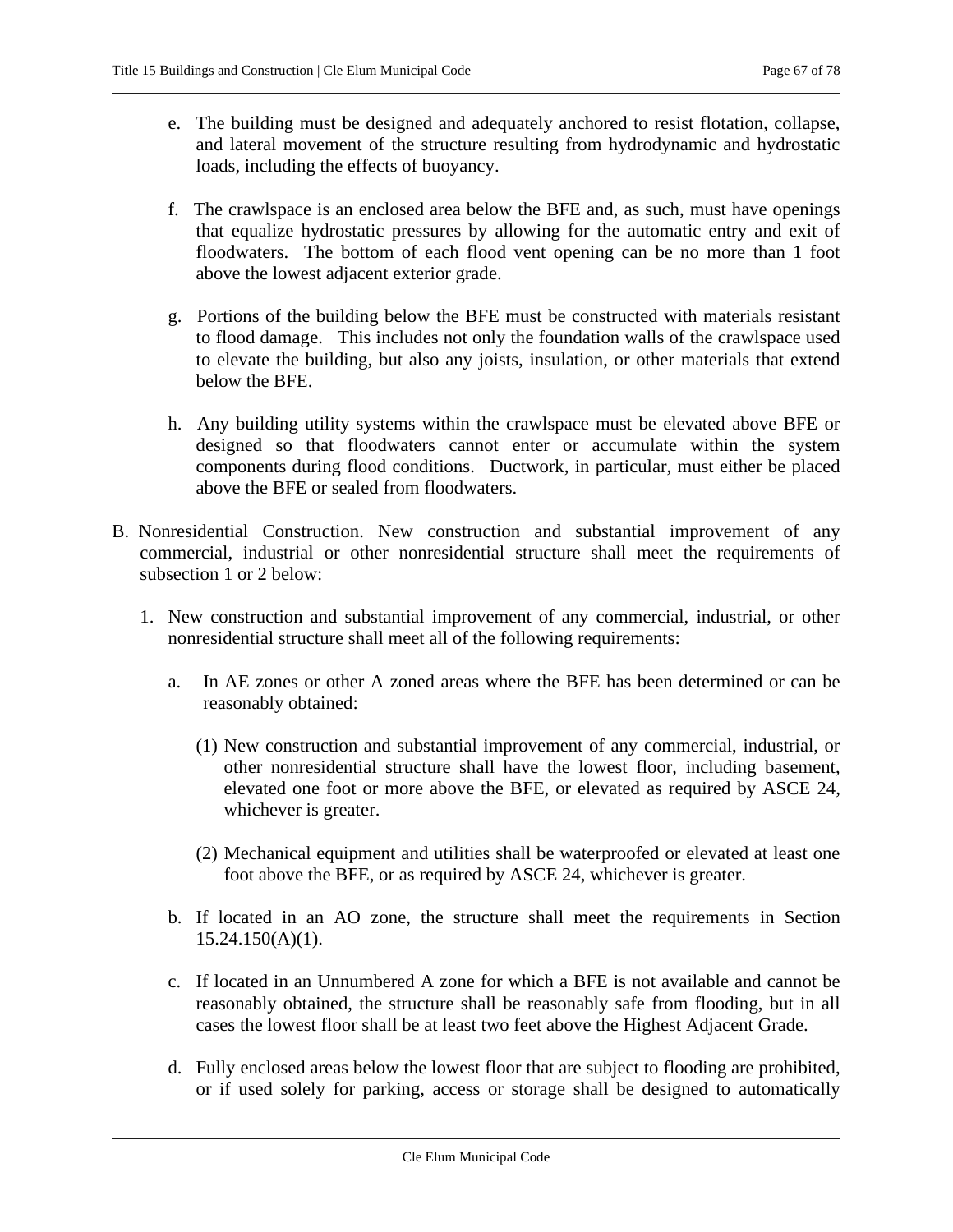equalize hydrostatic flood forces on exterior walls by allowing for the entry and exit of floodwaters. Designs for meeting this requirement must either be certified by a registered professional engineer or architect or must meet or exceed the following minimum criteria:

- (1) Have a minimum of two openings with a total net area of not less than one square inch for every square foot of enclosed area subject to flooding.
- (2) The bottom of all openings shall be no higher than one foot above grade.
- (3) Openings may be equipped with screens, louvers, valves, or other coverings or devices provided that they permit the automatic entry and exit of floodwater.
- (4) A garage attached to a structure, constructed with the garage floor slab below the BFE, must be designed to allow for the automatic entry and exit of flood waters.
- 2. If the requirements of subsection 1 are not met, then new construction and substantial improvement of any commercial, industrial, or other nonresidential structure shall meet all of the following requirements:
	- a. Be floodproofed so that below one foot or more above the base flood level the structure is watertight with walls substantially impermeable to the passage of water or dry floodproofed to the elevation required by ASCE 24, whichever is greater.
	- b. Have structural components capable of resisting hydrostatic and hydrostatic loads and effects of buoyancy.
	- c. Be certified by a registered professional engineer or architect that the design and methods of construction are in accordance with accepted standards of practice for meeting provisions of this subsection based on their development and/or review of the structural design, specifications, and plans. Such certifications shall be provided to the official as set forth in Section  $15.24.130(C)(2)$ ; and
	- d. Nonresidential structures that are elevated, not floodproofed, must meet the same standards for space below the lowest floor as described in subsection  $(A)(1)$  of this section.
- 3. Applicants floodproofing nonresidential buildings shall be notified that flood insurance premiums will be based on rates that are one foot below the floodproofed level (e.g., a building constructed to the base flood level will be rated as one foot below that level).
- C. Manufactured Homes. All manufactured homes to be placed or substantially improved on sites shall be elevated on a permanent foundation such that the lowest floor of the manufactured home elevated one foot or more above the base flood elevation and be securely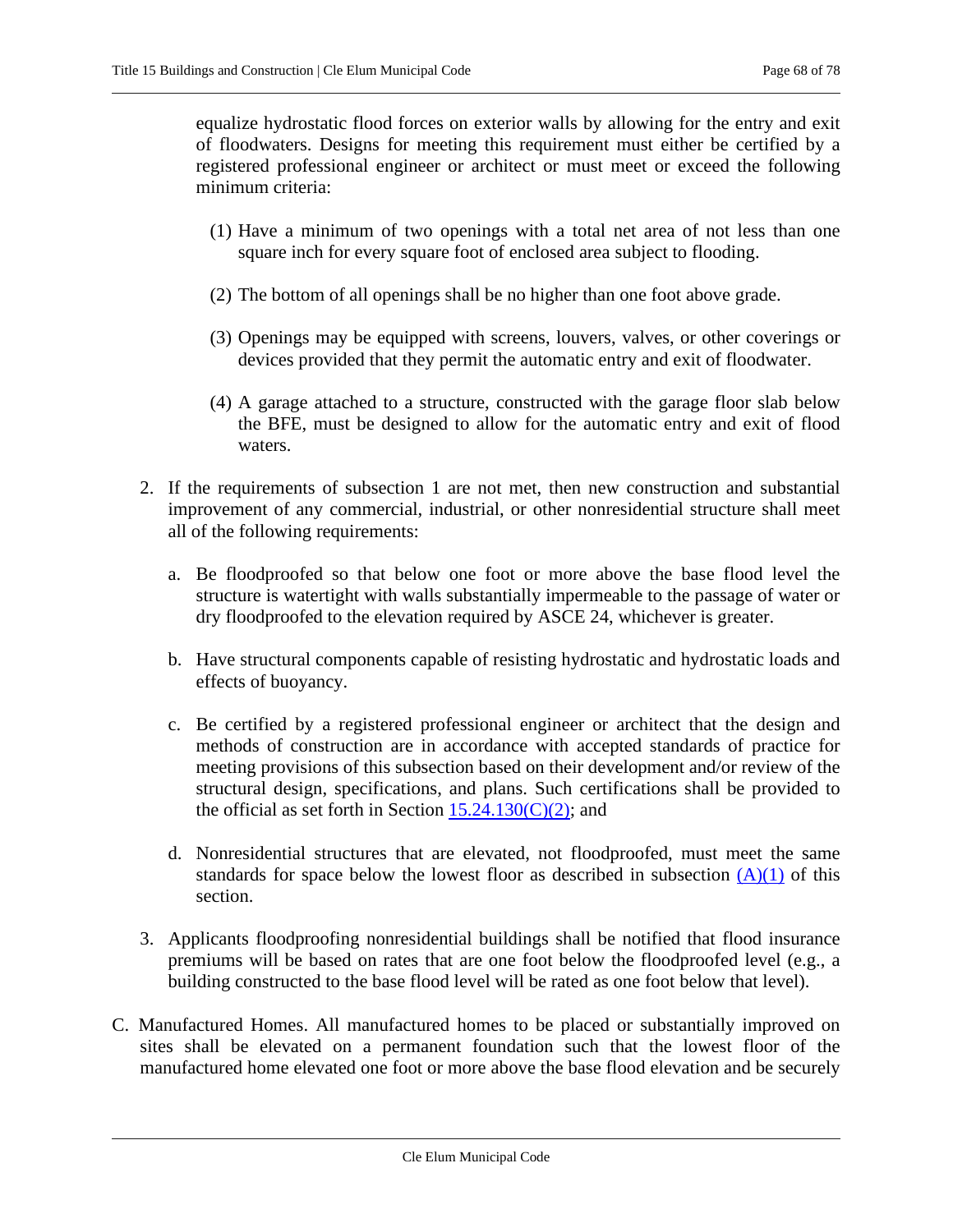anchored to an adequately anchored foundation system in accordance with the provisions of Section [15.24.140\(A\)\(2\).](#page-62-1)

- D. Recreational Vehicles. Recreational vehicles, where authorized by the City of Cle Elum, placed on sites are required to:
	- 1. Be on site for fewer than one hundred eighty consecutive days; and
	- 2. Be fully licensed and ready for highway use, on its wheels or jacking system, is attached to the site only by quick disconnect type utilities and security devices and has no permanently attached additions; or
	- 3. Meet the requirements of 15.24.150(C), above.
- E. Enclosed Area Below the Lowest Floor. If buildings or manufactured homes are constructed or substantially improved with fully enclosed areas below the lowest floor, the areas shall be used solely for parking of vehicles, building access, or storage.
- <span id="page-68-0"></span>15.24.155 AE Zones with Base Flood Elevations but No Floodways.

In areas with BFEs (when a regulatory floodway has not been designated), no new construction, substantial improvements, or other development (including fill) shall be permitted within AE zones on the community's FIRM, unless it is demonstrated that the cumulative effect of the proposed development, when combined with all other existing and anticipated development, will not increase the water surface elevation of the base flood more than one foot at any point within the community.

## <span id="page-68-1"></span>15.24.160 Wetlands Management.

To the maximum extent possible, to avoid the short-term and long-term adverse impacts associated with the destruction or modification of wetlands, especially those activities which limit or disrupt the ability of the wetland to alleviate flooding impacts, the following process should be implemented:

- A. Review proposals for development within base flood plains for their possible impacts on wetlands located within the flood plain.
- B. Ensure that development activities in or around wetlands do not negatively affect public safety, health, and welfare by disrupting the wetlands' ability to reduce flood and storm drainage.
- C. Request technical assistance from the Department of Ecology in identifying wetland areas. Existing wetland map information from the National Wetlands Inventory (NWI) can be used in conjunction with the community's FIRM to prepare an overlay zone indicating critical wetland areas deserving special attention.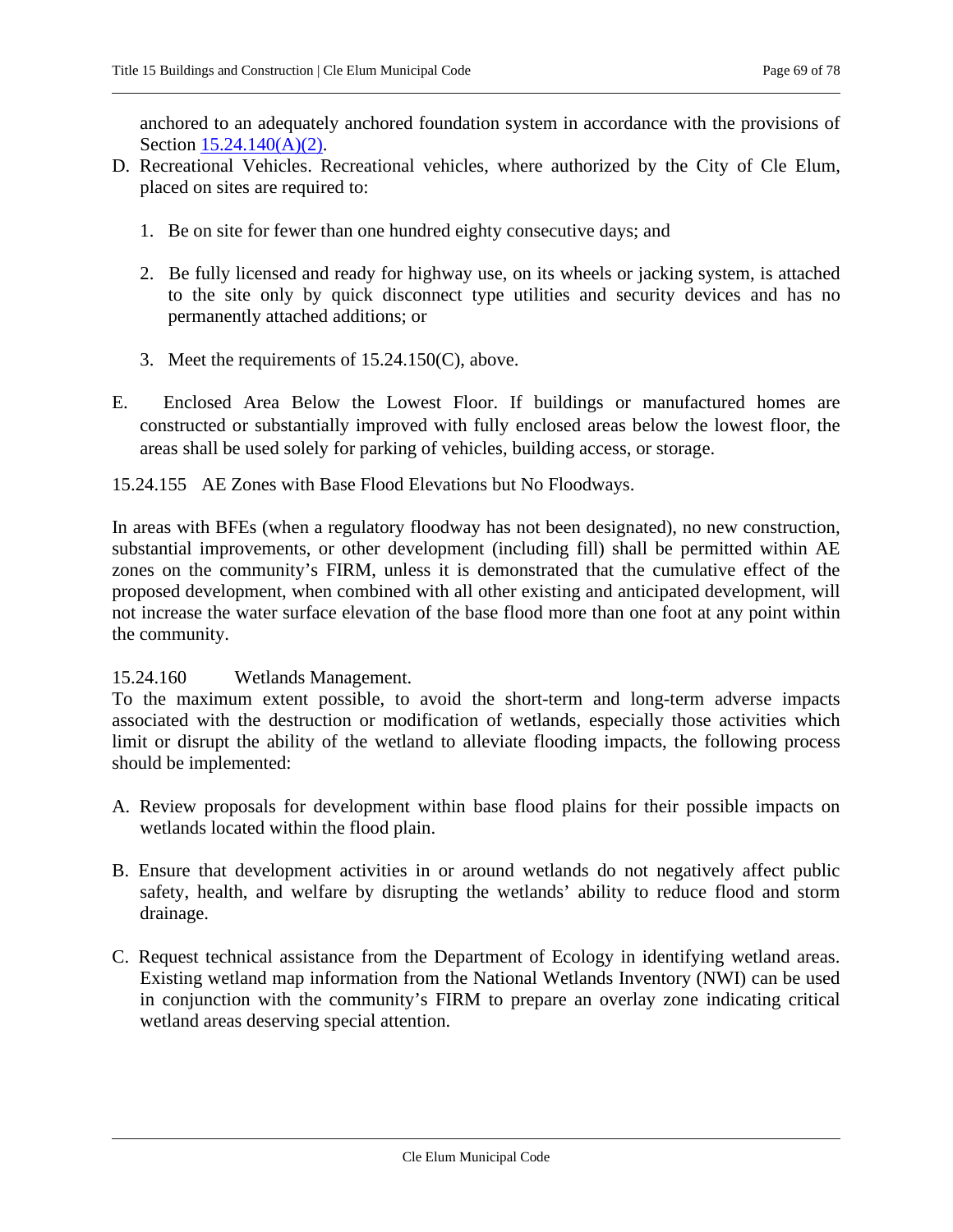## 15.24.170 Floodway Location.

Located within areas of special flood hazard established in Section [15.24.060](#page-58-1) are areas designated as floodways. Since the floodway is an extremely hazardous area due to the velocity of flood waters which carry debris, potential projectiles, and erosion potential, the following provisions apply:

- A. Prohibit encroachments, including fill, new construction, substantial improvements, and other development unless certification by a registered professional engineer is provided demonstrating through hydrologic and hydraulic analyses performed in accordance with standard engineering practice that the proposed encroachment shall not result in any increase in flood levels during the occurrence of the base flood discharge.
- <span id="page-69-0"></span>B. Construction or reconstruction of residential structures is prohibited within designated floodways, except for:
	- 1. Repairs, reconstruction, or improvements to a structure which do not increase the ground floor area; and
	- 2. Repairs, reconstruction or improvements to a structure, the cost of which does not exceed fifty percent of the market value of the structure either:
		- a. Before the repair, reconstruction or repair is started, or
		- b. If the structure has been damaged, and is being restored, before the damage occurred. Any project for improvement of a structure to correct existing violations of state or local health, sanitary or safety code specifications which have been identified by the local code enforcement official and which are the minimum necessary to assure safe living conditions, or to structures identified as historic places shall not be included in the fifty percent.
- C. If subsection (A) of this section is satisfied or construction is allowed pursuant to subsection (B) of this section, all new construction and substantial improvements shall comply with all applicable flood hazard reduction provisions of Section [15.24.150,](#page-64-0) provisions for flood hazard reduction.
- 15.24.175 Variance and Appeals Procedures.
- <span id="page-69-1"></span>A. Appeal Board.
	- 1. The City Council shall hear and decide appeals and the city planner shall consider requests for variances from the requirements of this chapter.
	- 2. The City Council shall hear and decide appeals when it is alleged there is an error in any requirement, decision or determination made by the City in the enforcement or administration of this chapter.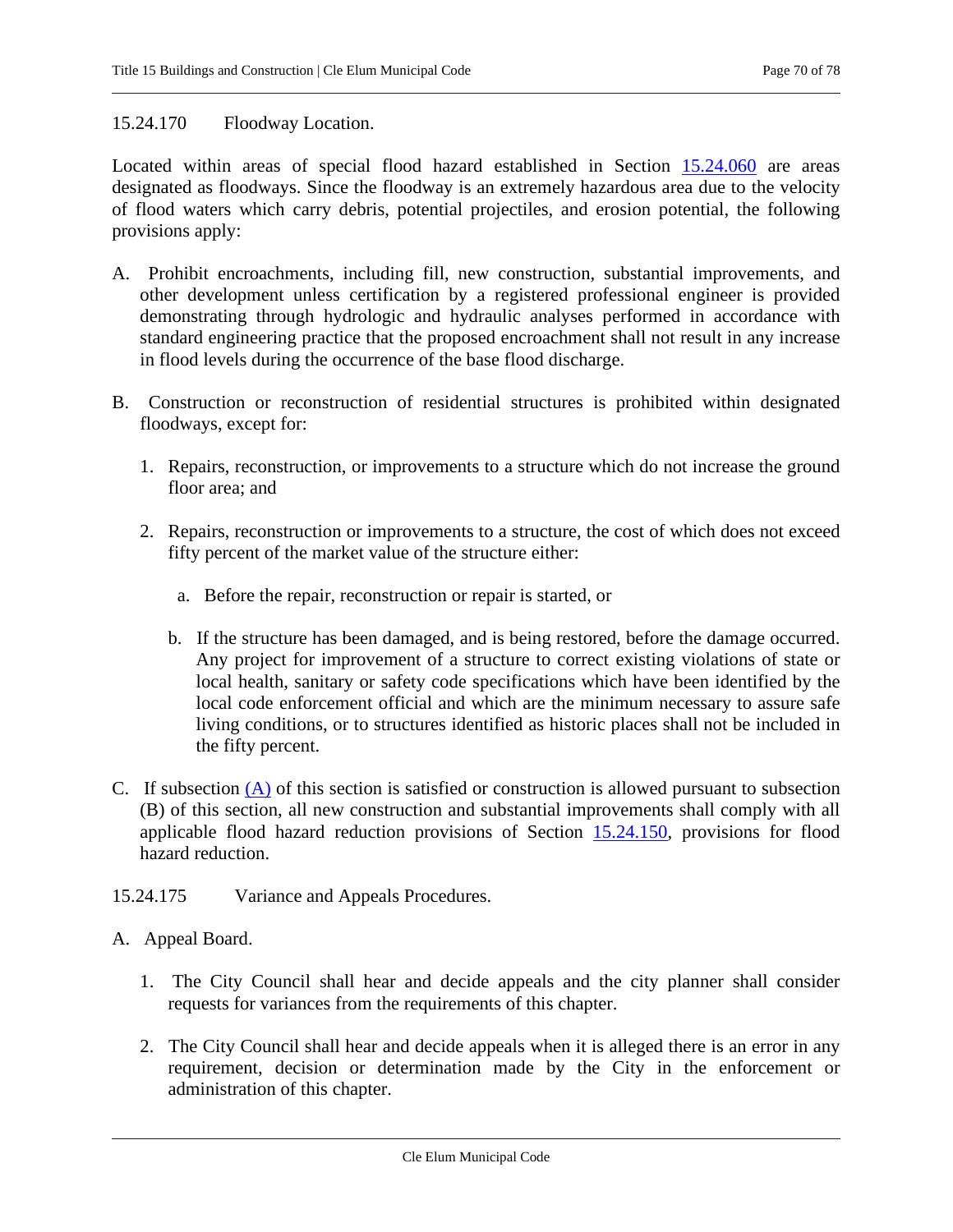- <span id="page-70-0"></span>3. In passing upon such applications, the City shall consider all technical evaluations, all relevant factors standards specified in other sections of this chapter, and:
	- a. The danger that materials may be swept onto other lands to the injury of others.
	- b. The danger to life and property due to flooding or erosion damage.
	- c. The susceptibility of the proposed facility and its contents to flood damage and the effect of such damage on the individual owner.
	- d. The importance of the services provided by the proposed facility to the community.
	- e. The necessity to the facility of a waterfront location, where applicable.
	- f. The availability of alternative locations for the proposed use which are not subject to flooding or erosion damage.
	- g. The compatibility of the proposed use with existing and anticipated development.
	- h. The relationship of the proposed use to the comprehensive plan and floodplain management program for that area.
	- i. The safety of access to the property in times of flood for ordinary and emergency vehicles.
	- j. The expected heights, velocity, duration, rate of rise, and sediment transport of the floodwaters and the effects of wave action, if applicable, expected at the site; and
	- k. The costs of providing governmental services during and after flood conditions, including maintenance and repair of public utilities and facilities such as sewer, gas, electrical and water systems, and streets and bridges.
- 4. Upon consideration of the factors of subdivision 3 of this subsection and the purposes of this chapter, the City may attach such conditions to the granting of variances, as it deems necessary to further the purposes of this chapter.
- 5. The City shall maintain the records of all appeal actions and report any variances to the Federal Insurance Administration upon request.
- B. Conditions for Variances.
	- 1. Generally, the only condition under which a variance from the elevation standard may be issued is for new construction and substantial improvements to be erected on a lot of one-half acre or less in size contiguous to and surrounded by lots with existing structures constructed below the base flood level, providing items a through k of subdivision 3 of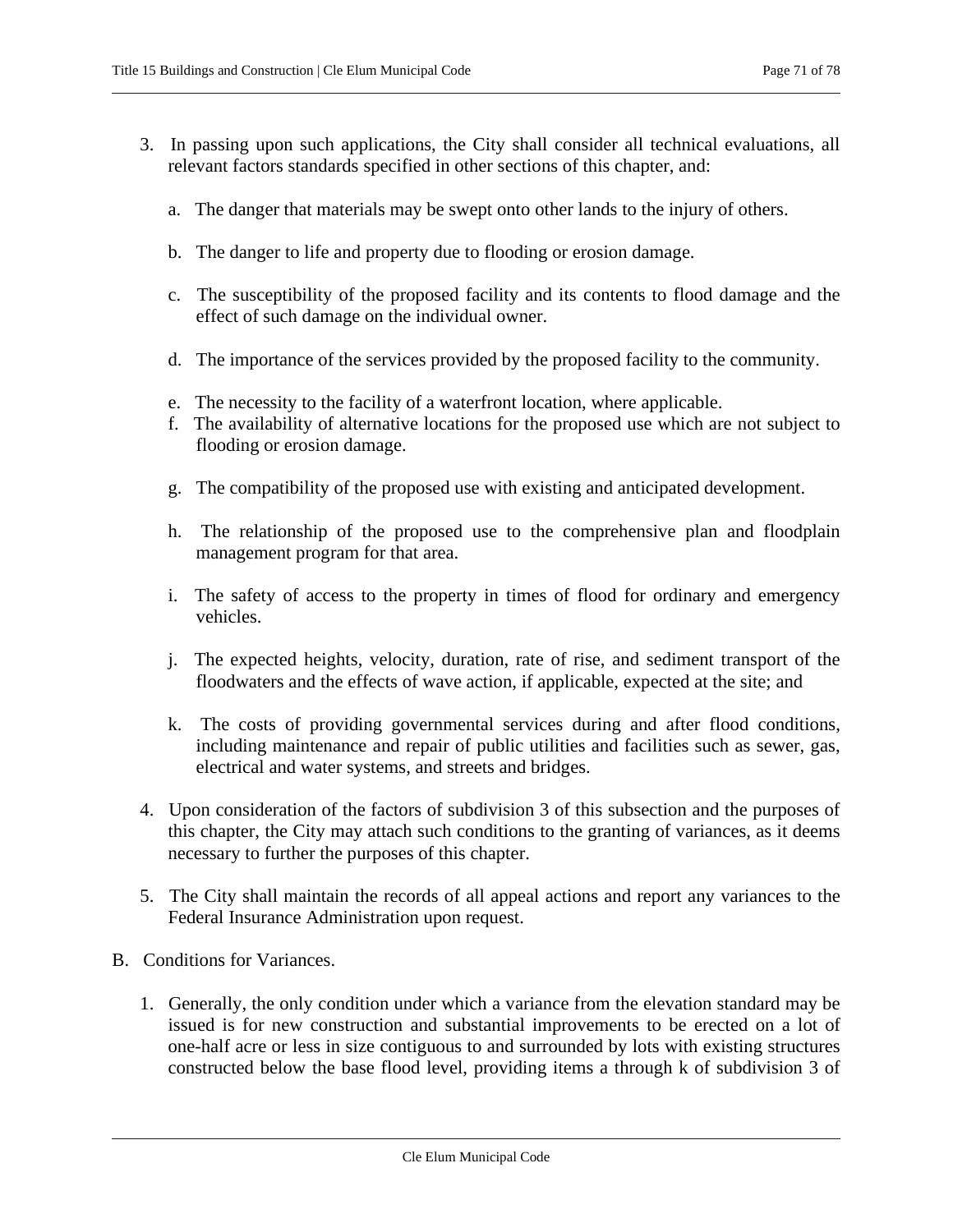[\(A\)](#page-69-1) of this section have been fully considered. As the lot size increases the technical justification required for issuing the variance increases.

- 2. Variances may be issued for the reconstruction, rehabilitation or restoration of structures listed on the National Register of Historic Places or the State Inventory of Historic Places, without regard to the procedures set forth in this section.
- 3. Variances shall not be issued within a designated floodway if any increase in flood levels during the base flood discharge would result.
- 4. Variances shall only be issued upon a determination that the variance is the minimum necessary, considering the flood hazard, to afford relief.
- 5. Variances shall only be issued upon:
	- a. A showing of good and sufficient cause.
	- b. A determination that failure to grant the variance would result in exceptional hardship to the applicant.
	- c. A determination that the granting of a variance will not result in increased flood heights, additional threats to public safety, extraordinary public expense, create nuisances, cause fraud on or victimization of the public as identified in subsection  $(A)(3)$  of this section or conflict with existing local laws or ordinances.
- 6. Variances as interpreted in the National Flood Insurance Program are based on the general zoning law principle that they pertain to a physical piece of property; they are not personal in nature and do not pertain to the structure, its inhabitants, economic or financial circumstances. They primarily address small lots in densely populated residential neighborhoods. As such, variances from the flood elevations should be quite rare.
- 7. Variances may be issued for nonresidential buildings in very limited circumstances to allow a lesser degree of floodproofing than watertight or dry-floodproofing, where it can be determined that such action will have low damage potential, complies with all other variance criteria except subdivision 1 of this subsection, and otherwise complies with subsections A and B of Section [15.24.140.](#page-62-0)
- 8. Any applicant to whom a variance is granted shall be given written notice that the structure will be permitted to be built with a lowest floor elevation below the base flood elevation and that the cost of flood insurance will be commensurate with the increased risk resulting from the reduced lowest floor elevation.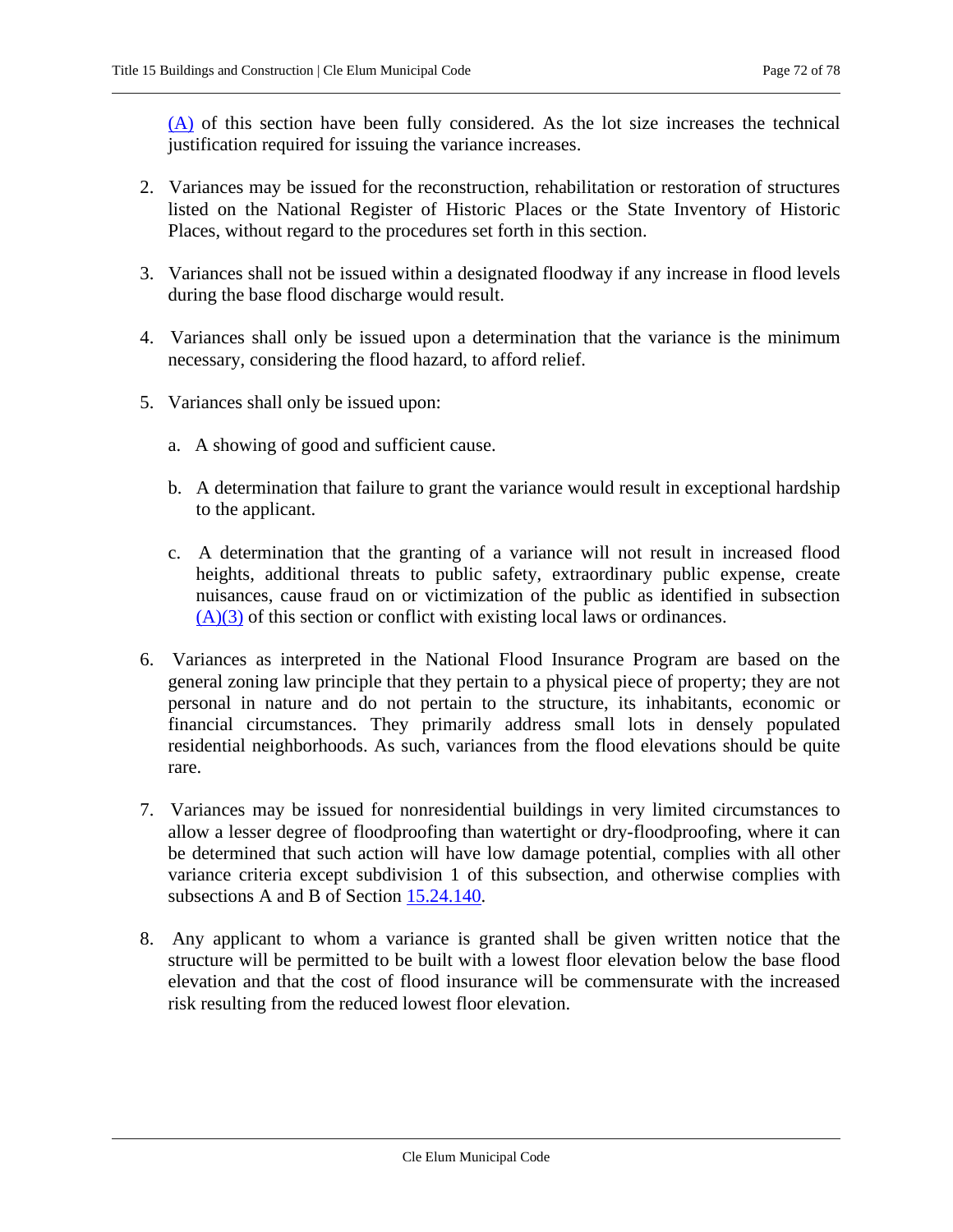### 15.24.180 Violation – Penalty.

No structure or land shall hereafter be constructed, located, extended, converted, or altered without full compliance with the terms of this chapter and other applicable regulations. Violation of the provisions of this chapter by failure to comply with any of its requirements (including violations of conditions and safeguards established in connection with conditions) shall constitute a misdemeanor. Any person who violates this chapter or fails to comply with any of its requirements shall upon conviction be fined not more than five thousand dollars for each violation, and in addition shall pay all costs and expenses involved in the case. Nothing contained in this chapter shall prevent the City from taking such other lawful action as is necessary to prevent or remedy any violation.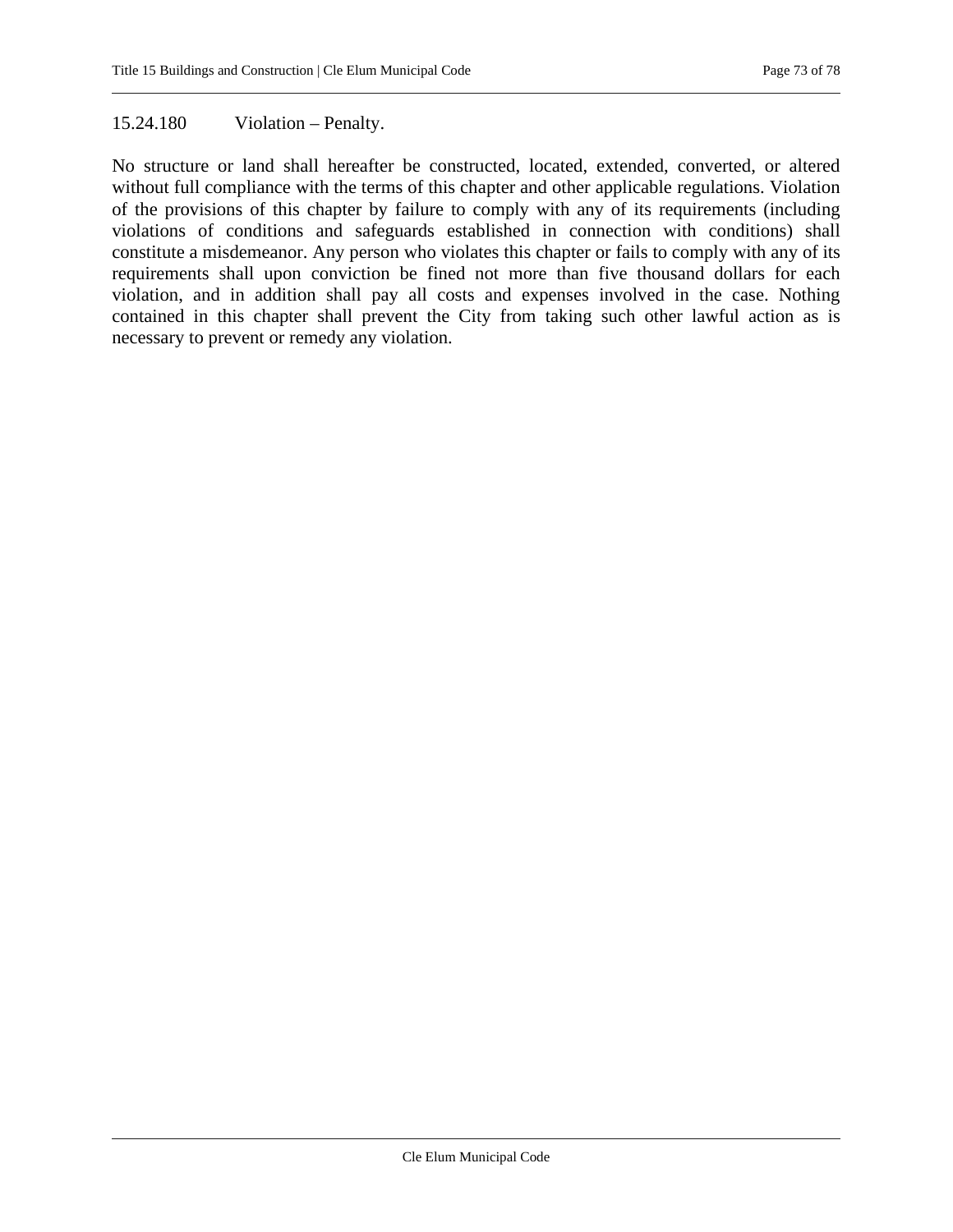# Chapter 15.28 ENVIRONMENTAL POLICY

*This Chapter was repealed through the adoption of Ordinance 1621 on February 28, 2022. See new Title 14 Unified Development Code.*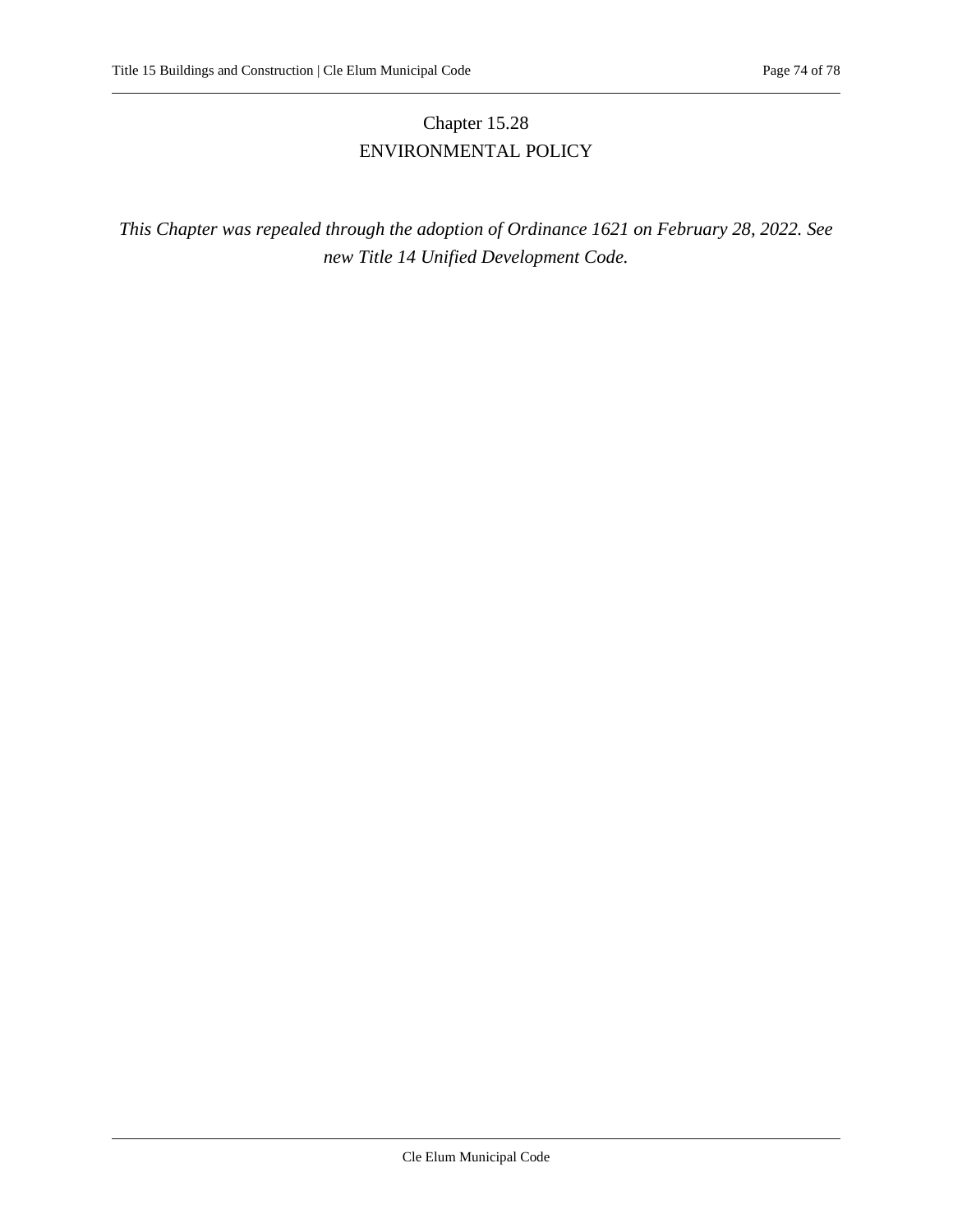## Chapter 15.30 GRADING, EXCAVATION AND LAND FILLING

### Sections:

| 15.30.010 | Purpose.                                         |
|-----------|--------------------------------------------------|
| 15.30.020 | Permit required.                                 |
| 15.30.030 | Exemptions.                                      |
| 15.30.040 | Prohibited excavation, grading and filling.      |
| 15.30.050 | Permit application.                              |
| 15.30.060 | Standards.                                       |
| 15.30.070 | Application review.                              |
| 15.30.080 | Sureties.                                        |
| 15.30.090 | Expiration of permit.                            |
| 15.30.100 | Grading, excavation and land filling permit fee. |
|           |                                                  |

## <span id="page-74-0"></span>15.30.010 Purpose.

The purpose of this chapter includes but is not limited to regulating the grading, excavation and filling of land in order to minimize erosion and sedimentation of watercourses and wetlands, minimize the need for and maintenance of drainage facilities, minimize adverse effects on ground and surface waters, minimize their potential for earth slides and slippage, and maintain the maximum natural vegetation.

## <span id="page-74-1"></span>15.30.020 Permit required.

A grading permit is required for grading, excavation or filling of land except as exempted under Section [15.30.030](#page-74-2) of this chapter.

## <span id="page-74-2"></span>15.30.030 Exemptions.

A grading permit is not required for:

A. Excavation and grading in association with a building permit;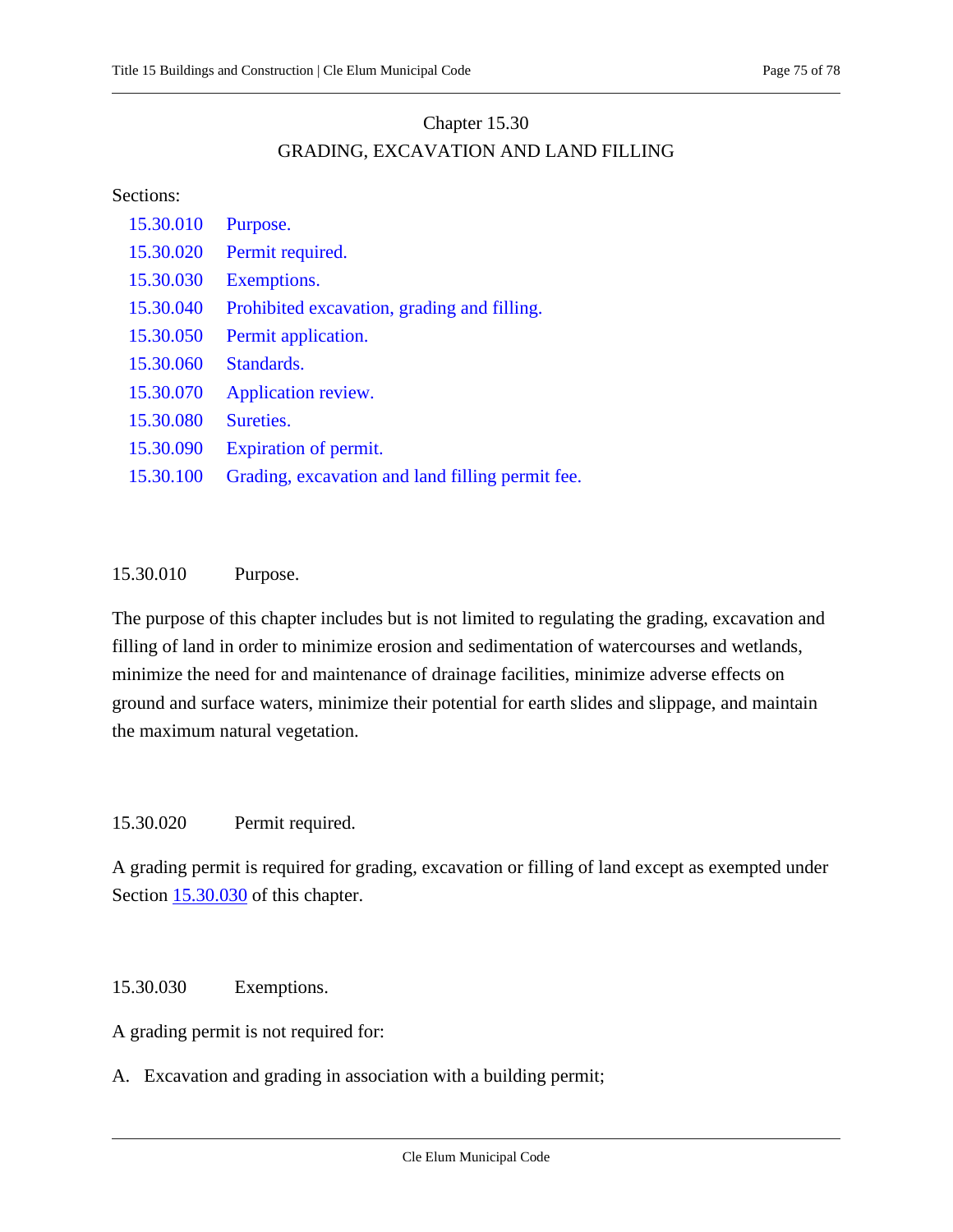B. Excavations required for installation of public improvements;

C. Excavations for the study of soil and groundwater conditions;

D. Landscape installation which does not result in a fill more than one foot in depth placed on natural terrain with a gradient less than twenty percent or an earth berm not more than four feet in height and which does not exceed fifty cubic yards on any one lot; or

E. Excavations, grading or filling when required as a condition of a preliminary plat, short plat, or binding site plan.

<span id="page-75-0"></span>15.30.040 Prohibited excavation, grading and filling.

Excavation, grading or filling is prohibited in the following areas and situations:

A. Within fifty feet of the top of the bank of any watercourse except as required by an approved drainage plan;

B. If the work would result in the deposit of materials or otherwise have effects on public rights-of-way, easements and property; or

<span id="page-75-1"></span>C. On slopes greater than forty percent in gradient.

#### 15.30.050 Permit application.

The permit application shall be provided by the city planner and include the following:

A. The name, address and telephone number of the owner of the property on which the work is to be performed;

B. The name, address and telephone number of the person doing the work;

C. A map of the site which includes: topography, vegetation, wetlands and watercourses, public improvements, structures and rights-of-way or other easements and such features within three hundred feet of the work site;

D. The names and addresses of all property owners and residents within three hundred feet of the work site;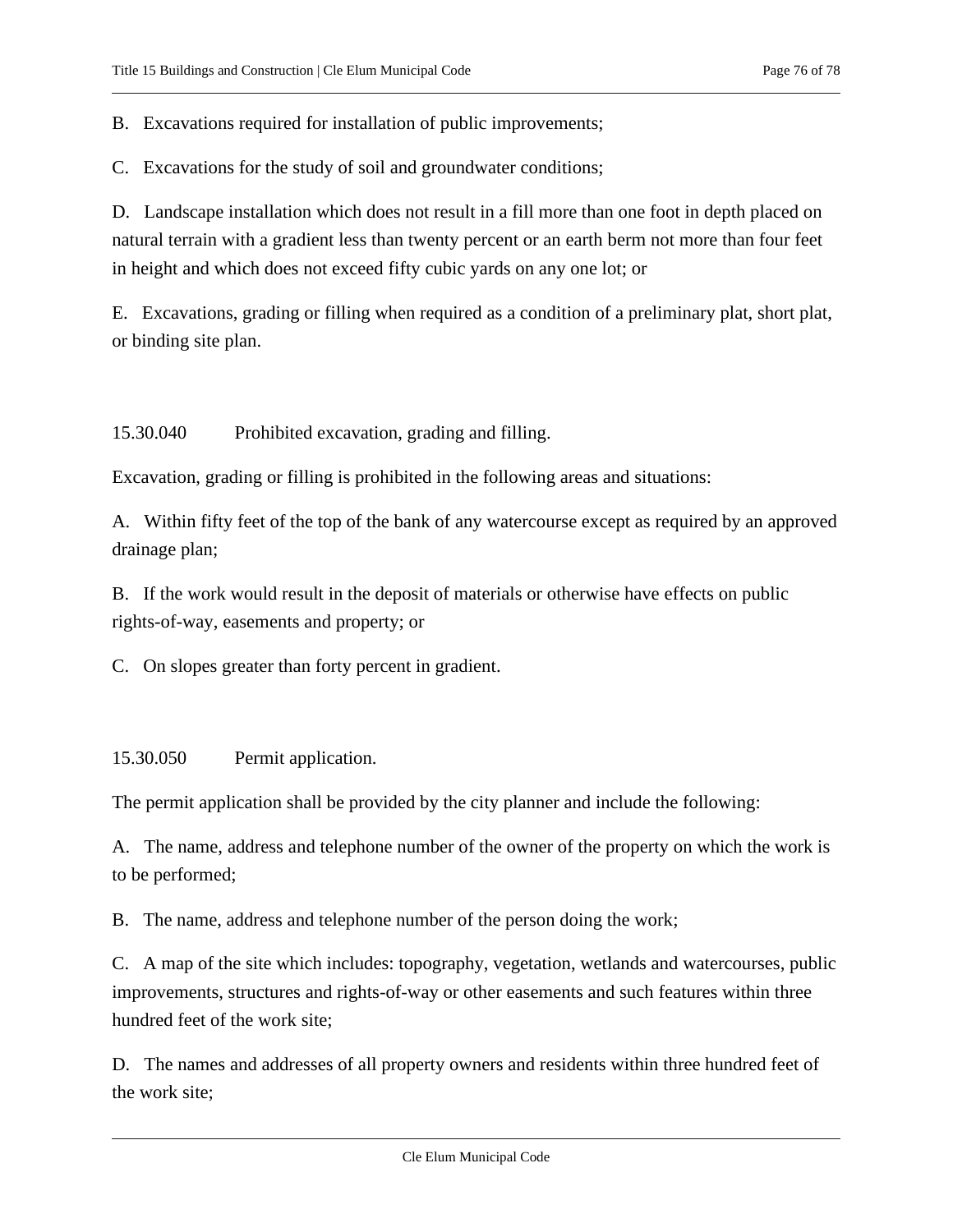E. A grading plan indicating the areas to be filled or excavated, the contours of the land after filling or excavating and the amount of material to be moved;

F. An engineered soil compaction plan for all fills;

G. If material is to be moved from or to another lot or parcel of property, the application shall include the location of the site, the route to be followed, and evidence of compliance with the regulations of the government with jurisdiction over the site to borrow from or receive material;

H. A plan for the control of erosion and water quality during and after the site work;

I. A plan for drainage of the site;

J. A plan for restoration of vegetation or landscaping on the site;

K. An estimate of the cost of the work to be undertaken;

L. A SEPA environmental checklist if excavation or fill is over five hundred cubic yards; and

M. Other such information as may be required by the city planner, including engineering geological study, soils and hydrological studies;

<span id="page-76-0"></span>N. A plan for dust control during grading, excavating or filling.

## 15.30.060 Standards.

The following standards must be met to the satisfaction of the city planner prior to permit issuance:

A. Cut slopes shall be no steeper than is safe for the intended use and shall not be steeper than two horizontal to one vertical, or as recommended by a soils engineer.

B. Fills that are intended for building sites shall be constructed in conformance with the requirements of the latest edition of the IBC as adopted by the city.

C. Except as permitted by the city, no material other than earth material shall be buried or placed in fills. Placement of other than earth material is regulated by state statutes or federal laws and additional permits may be required.